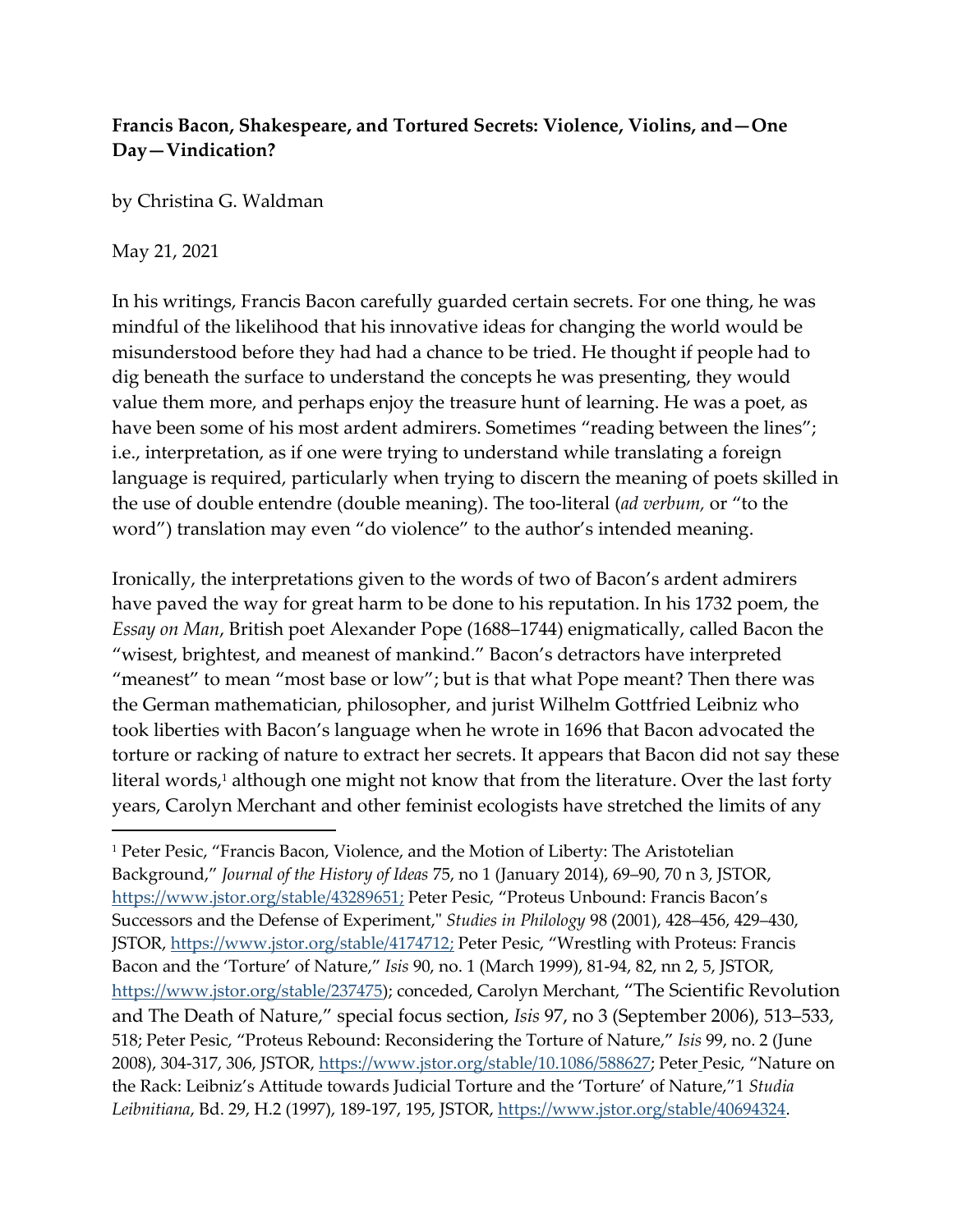connection between such torture metaphors and Bacon's writing, attempting to blame what she calls "Baconian hubris" for a downfall of mankind that began with man's loss of a connection with nature that she posits began in the early modern period, leading to the world's current ecological mess.<sup>2</sup> If there ever was a contradiction in terms, though, it is "Baconian hubris," for the humanitarian genius humbly sought only to serve God and his fellow Earth-dwellers with his vision and plan for a renewal of learning he called the "Great Instauration." 3

Merchant is, to say the least, *not* an admirer of Bacon. If I understand her correctly, she means by "Baconian hubris" not a hubris personal to Bacon, but one with which she would like to brand him. I believe she was speaking in broad terms of a modern attitude towards nature she considers hubristic, for which she holds Bacon responsible because he was the originator/early developer of inductive and experimental methods which enhanced practical knowledge, resulting in the scientific industrial revolution, with all its positive and negative consequences.

Is that all? Yes, it was four hundred years ago, and such an attenuated theory of causation would be laughed out of court today. One wonders why Merchant felt it was important to make Bacon the scapegoat for the problems that have resulted from humanity's abuse of scientific knowledge in its relationship with nature (Actually, the word "science" in Bacon's time itself *meant* knowledge, for the discipline of science did not yet exist). It is as if Merchant were trying to rewrite the Garden of Eden story,

<sup>2</sup> Carolyn Merchant, *Science and Nature: Past, Present, and Future* (New York: Routledge, 2017), 268. See also 24 (conceding, "Obviously, Bacon cannot be held individually responsible ….") and 41 ("Bacon alone cannot be held responsible …."; however, those statements stand in stark contrast to the overall Bacon-blaming thrust of her message.

<sup>&</sup>lt;sup>3</sup> Regarding hubris, Bacon's  $19<sup>th</sup>$  century biographer and editor, James Spedding, wrote of him: "Our estimate of ourselves rests always upon internal evidence. The man with ten talents thinks much or little of himself, the man with one talent thinks little or much, not according to the number of the talents, but according to his nature. Bacon had by nature a large faculty of hope: but it was hope from things that lay out of and beyond himself—from ideas, from principles, from "the fortunes of the human race," from God—meaning by God the divine purposes as he inferred them from his theory of the divine character and government. But *he attached little importance to himself, except as an instrument for their accomplishment*. And this absence of self-importance was in one respect—to the world, if not to himself—a disadvantage. It made him content to occupy a position in the State which was not only beneath his reasonable pretensions but without the authority requisite for carrying his principles into action …." *The Works of Francis Bacon*, ed. James Spedding, Robert Leslie Ellis, and Douglas Denon Heath (London: Longmans, 1857-1874), 14 vols (hereafter cited as "Spedding") 14:568 ("The Letters and the Life" 7) (italics added), HathiTrust, [https://catalog.hathitrust.org/Record/006685889.](https://catalog.hathitrust.org/Record/006685889) See, generally, Nieves Matthews, *Francis Bacon: The History of a Character Assassination* (New Haven: Yale University Press, 1996).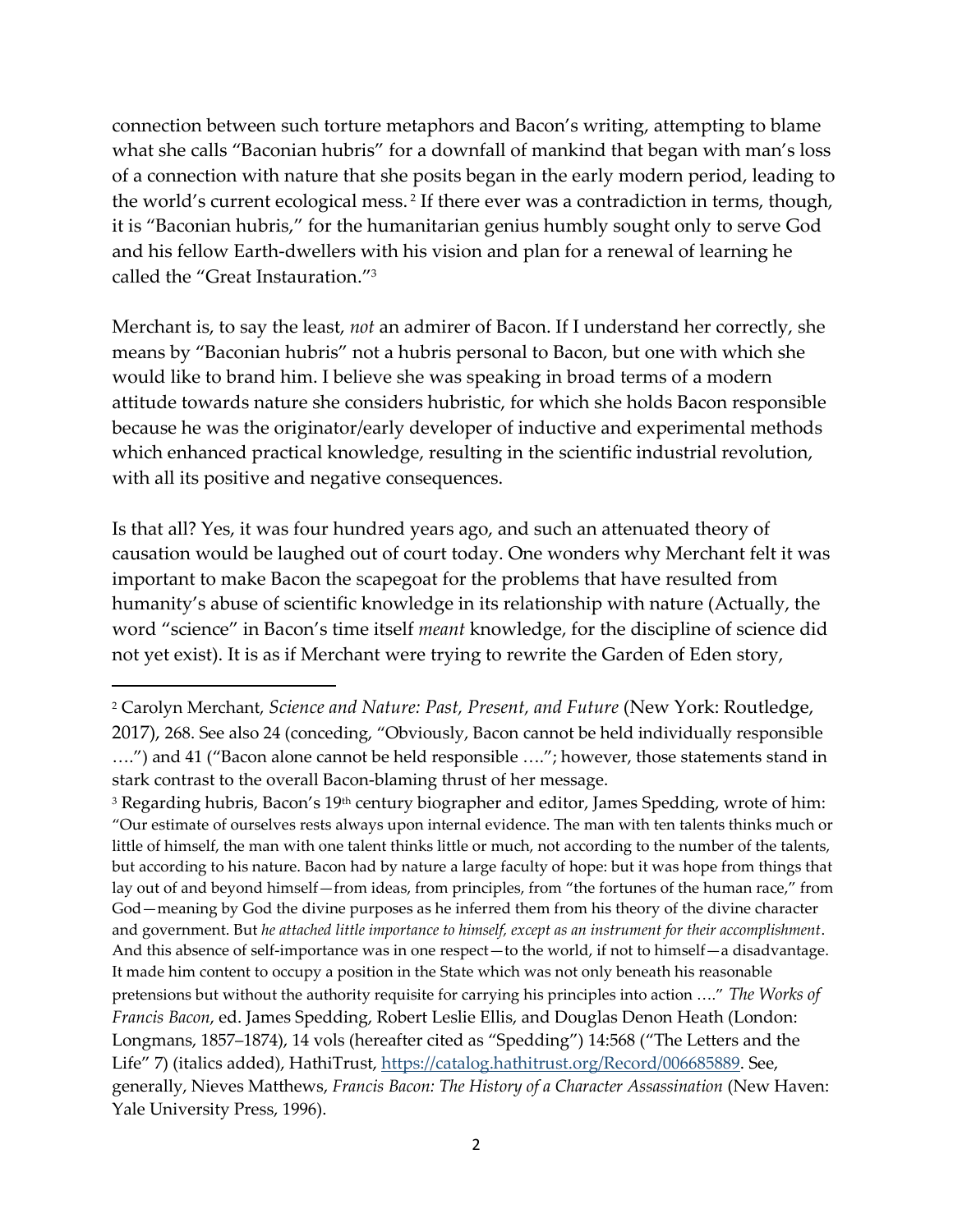making Bacon, instead of Eve, responsible for what Merchant seems to see as a "second Fall" of man<sup>4</sup> by encouraging man (Adam) to eat of the fruits of eating of the tree of knowledge (of good and evil). Eve, misled by the serpent, disobeyed God who had ordered them not to eat of that tree, or they would die. Note, though, that the ultimate culprit was the lying serpent who told Eve, "You shall not surely die." For Bacon, truth and the search for truth were paramount. 5

Merchant blamed Bacon for the modern destruction of nature in her 1980 book, *The Death of Nature: Women, Ecology, and the Scientific Revolution* (New York: Harper Collins, 1980; second printing, 1990; third printing, 2020). It is difficult to understand how she could come to such a conclusion from an objective study of Bacon's writings. In *Science and Nature*, she reprints two of her previous articles: "The Scientific Revolution and The Death of Nature" as chapter one: "The Death of Nature"; and "Secrets of Nature: The Bacon Debates Revisited"<sup>6</sup> as chapter 2, "Francis Bacon." Both articles/chapters focus negative criticism on Bacon. While minimally acknowledging some, but not all, of the strong negative responses to her treatment of Bacon by scholars, including Peter Pesic, Alan Soble, and Brian Vickers, <sup>7</sup> she continues, by reprinting those chapters, to attempt to associate Bacon with the inflammatory metaphors of the "rape" and "torture" of nature (personified), the torture of witches during the Inquisition, animal experimentation, and the male domination of (female) Nature. <sup>8</sup> Does the evidence support her views, though? The story of the Garden of Eden shows how people will prefer an appealing lie to the truth.

One initial inquiry might be to discover whether Carolyn Merchant and Bacon define nature in the same way. In *Science and Nature*, Merchant wrote: "In *The Death of Nature*, I focused on nature symbolized as female, but I did not believe that nature itself was a

<sup>4</sup> See, e.g., Merchant, "The Violence of Impediments," 734, 751.

<sup>5</sup> See, e.g., Spedding 3:85.

<sup>6</sup> Carolyn Merchant, "Secrets of Nature: The Bacon Debates Revisited"<sup>6</sup> *Journal of the History of Ideas* 69, no 1 (January 2008), 147–162.

<sup>7</sup> Merchant, *Science of Nature*: response to criticisms: ch 1, "The Death of Nature" (shortened reprint of "The Scientific Revolution," September 2006), 12‒29, 24 n 1 (list of reviews 1980‒1998), 26 nn 13, 16, 18, 21; 317 (Pesic); 27 nn 29, 28 n 32; 319 (Soble); ch 2, "Francis Bacon" (reprint of "Secrets of Nature," January 2008), 42 n 1 (Vickers, "Francis Bacon, Feminist Historiography, and the Dominion of Nature," *Journal of the History of Ideas* 69, no 1 (January 2008), 117‒141, 123, JSTOR[, https://www.jstor.org/stable/30139670](https://www.jstor.org/stable/30139670); 320. <sup>8</sup> Merchant, ch 1, *Science of Nature*, 12‒29, 16‒21, 23, 24, 26 n 14, 27 n 30 (meaning of "vex"); ch 2, 'Francis Bacon' (reprint of "Secrets of Nature"), 30‒45 in pt. 1, "The Scientific Revolution," *Science and Nature*, 9‒46.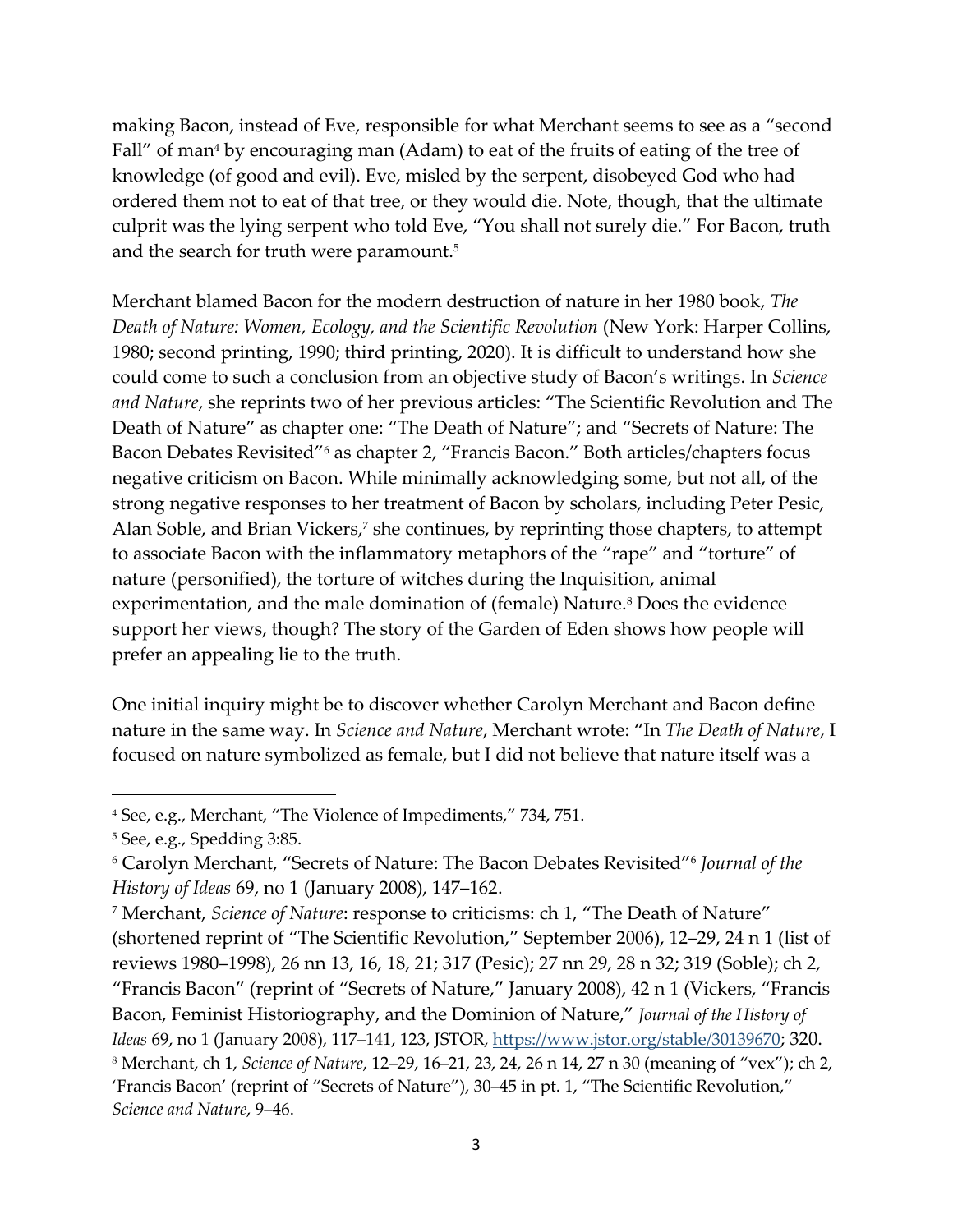universal force. Rather nature is characterized by ecological laws and processes described by the laws of thermodynamics and by energy exchanges among biotic and abiotic components of an ecosystem."<sup>9</sup> While the study of how Bacon used the term "nature" could be lengthy, it seems fair to say he did, in contrast to Merchant, consider nature to be a universal force, in some contexts. He used the term in a variety of ways including: human nature, his personal nature, the laws of nature (and/or natural law), and to describe the origin and composition of the world and universe similar to the way the ancient Roman poet/natural philosopher Lucretius used it in his poem, *De Rerum Natura*. For example, Bacon wrote, "…Pythagoras asserted that the *nature* of things consisted in numbers."<sup>10</sup> Of human nature, he wrote: "The human understanding is of its own *nature* prone to suppose the existence of more order and regularity in the world than it finds. And though there be many things in nature that are singular and unmatched, yet it devises for them parallels and conjugates and relatives which do not exist…." <sup>11</sup> (italics added).

<sup>9</sup> Merchant, *Science and Nature*, 15.

<sup>10</sup> *De Augmentis*, bk 3, Spedding 5:422, "Sir Francis Bacon's Quotes on Nature," Today in Science History, [https://todayinsci.com/B/Bacon\\_Francis/BaconFrancis-Nature-Quotations.htm.](https://todayinsci.com/B/Bacon_Francis/BaconFrancis-Nature-Quotations.htm)

<sup>11</sup> Francis Bacon, bk 1, Aphorism 45, *Novum Organum*, Spedding 4:55. Of interest may be Patrick Mayer, retired University of Illinois philosophy professor, Lecture 20, "Bacon on Interpretation of Nature and Idols," [http://patrick.maher1.net/317/lectures/bacon1.pdf.](http://patrick.maher1.net/317/lectures/bacon1.pdf)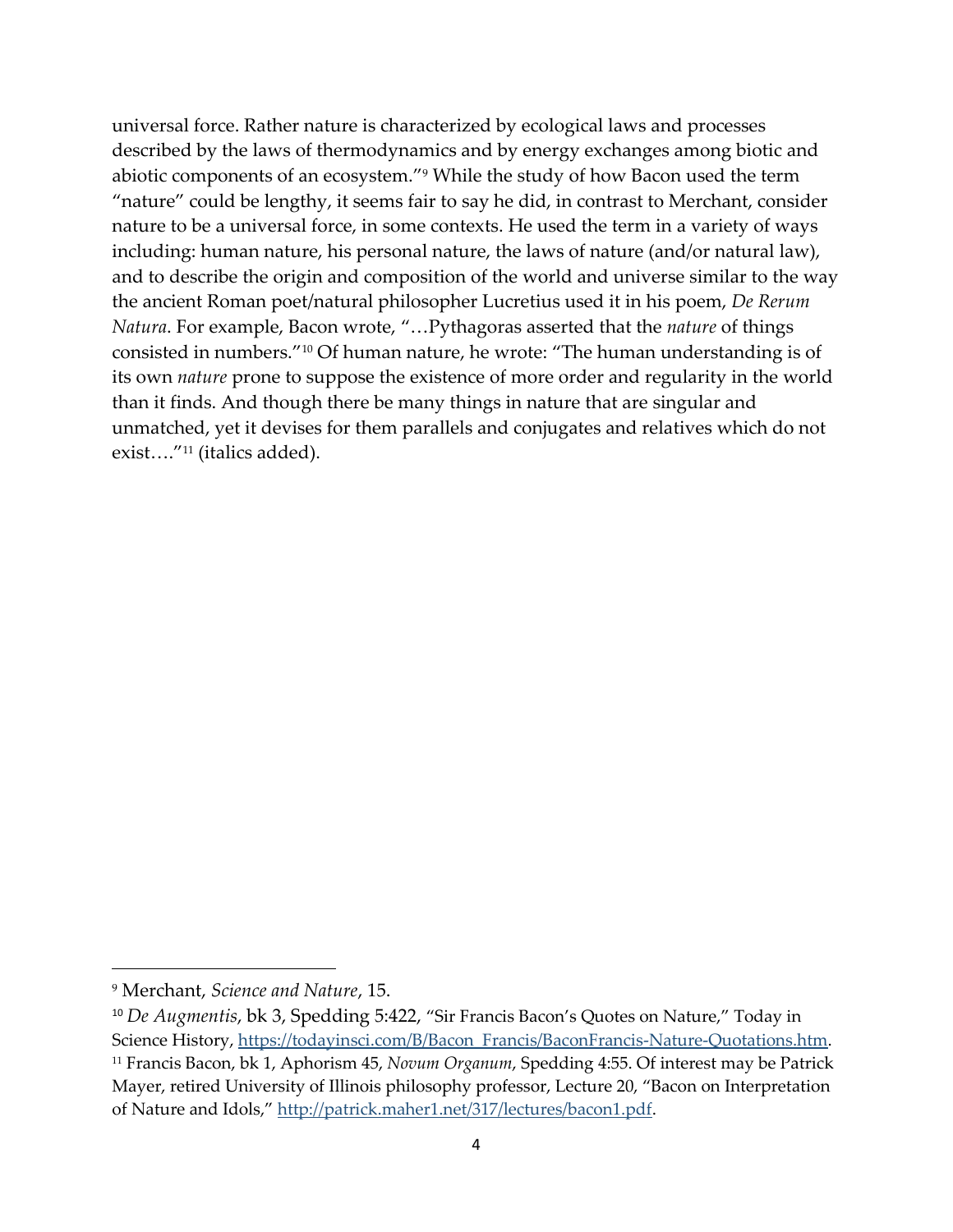Brian Vickers,<sup>12</sup> Peter Pesic, <sup>13</sup> Alan Soble,<sup>14</sup> Alan Sokal,<sup>15</sup> and Noretta Koertge<sup>16</sup> have strongly criticized Merchant and other eco-feminists' <sup>17</sup> for attempting to link Bacon with metaphors regarding the torture and "rape," of nature and the Inquisitional torture of witches. <sup>18</sup> For example, Koertge wrote, **"Other critiques, such as the allegations by Harding, Merchant, and Keller that Bacon's experimental method was inspired by rape metaphors and that science became more sexist when the mechanical philosophy displaced the alchemical world view, are more radical and have been vehemently repudiated"** (bold added). One would not have surmised this, however, from *Science and Nature*.

[https://www.jstor.org/stable/192598.](https://www.jstor.org/stable/192598)

 $12$  Brian Vickers, "Francis Bacon, Feminist Historiography," 117–141 (see 118 n 4 for summary of literature), JSTOR, [https://www.jstor.org/stable/30139670.](https://www.jstor.org/stable/30139670)

<sup>&</sup>lt;sup>13</sup> Pesic, "Wrestling with Proteus" (see 82 nn 2–5 for summary of literature); Pesic, "Proteus Rebound," 304-317, 305 nn 2-4 (see 306 n 5 for summary of literature); see also Peter Pesic, ["Turning the Tables on Bacon: Computer](https://extra.shu.ac.uk/emls/journal/index.php/emls/article/view/34)-Assisted Baconian Philology," *Early Modern Literary Studies* 17, no. 1 (2014), [https://extra.shu.ac.uk/emls/journal/index.php/emls/article/view/34;](https://extra.shu.ac.uk/emls/journal/index.php/emls/article/view/34) and Pesic, ["Francis Bacon, Violence, and the Motion of Liberty](doi:10.1353/jhi.2014.0007)*, Journal of the History of Ideas* 75, no 1 (January 2014) (see 70 n 3 for summary of literature).

<sup>14</sup> Alan Soble, ch 12, "In Defense of Bacon" (January 1, 1995), in Noretta Koertge, ed., *A House Built on Sand: Exposing Postmodernist Myths about Science* (New York: Oxford University Press, 1998), 195-215, *Philosophy of the Social Sciences 25*, no 2 (1995): 192-215,

[https://doi.org/10.1177/004839319502500203](https://doi.org/10.1177%2F004839319502500203), available at SSRN, 1‒22, 10, 11, 19, 22. [https://ssrn.com/abstract=2324626.](https://ssrn.com/abstract=2324626)

<sup>15</sup> See Alan Sokal, "Science Studies: Less Than Meets the Eye," *Behind the Hoax: Science, Philosophy, and Culture* (Oxford: Oxford University Press, 2008), reviewed by Allan Franklin (Springer, online June 3, 2011), [https://physics.nyu.edu/sokal/franklin\\_review\\_BtH.pdf.](https://physics.nyu.edu/sokal/franklin_review_BtH.pdf)

<sup>&</sup>lt;sup>16</sup> Noretta Koertge, " 'New Age' Philosophies of Science: Constructivism, Feminism, and Post-Modernism," *The British Journal for the Philosophy of Science* 51 (2000), 667–683, 675:, JSTOR, [https://www.jstor.org/stable/3541612;](https://www.jstor.org/stable/3541612) Noretta Koertge, "Methodology, Ideology, and Feminist Critiques of Science," *PSA* (1980), 2:346‒359, 353‒356, 353

<sup>(</sup>Koertge: "In the passages cited above [from the *New Organon*], I think Bacon speaks of nature with a good deal of humility and respect."), JSTOR,

<sup>&</sup>lt;sup>17</sup> For other feminist authors who follow Merchant in "making a feminist case against Bacon," see Vickers, "Francis Bacon, Feminist Historiography," 117 n 1, 118 n 6; Peter Pesic, "Proteus Unbound: Francis Bacon's Successors and the Defense of Experiment," *Studies in Philology* 98 (2001), 428–456, 429 n 4.

<sup>&</sup>lt;sup>18</sup> Vickers, "Francis Bacon, Feminist Historiography,"126-131; Pesic, "Proteus Rebound," 309-313 (witchcraft); Soble, "In Defense of Bacon" (SSRN), 10, 11, 19, 22, [https://ssrn.com/abstract=2324626.](https://ssrn.com/abstract=2324626)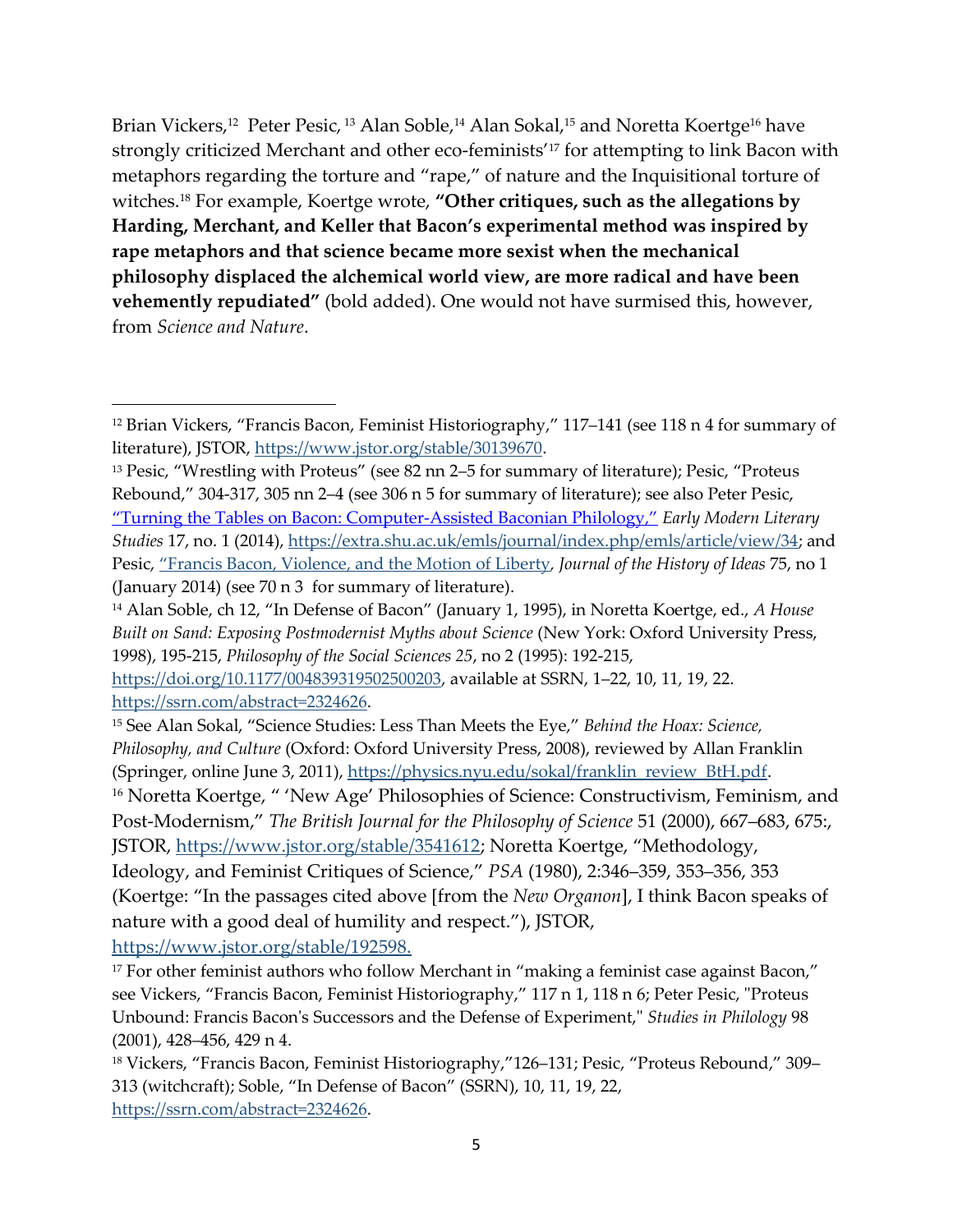By not fully documenting, in *Science and Nature*, critical attacks on scholarly grounds of her treatment of Bacon and her responses to them, Merchant fails to apprise readers of their existence and thus, it would seem, fails to fulfill her ethical obligation of objectivity.<sup>19</sup> Particularly of concern are her attempts to link Bacon's metaphors with the torture of witches. <sup>20</sup> While, in *Science and Nature* she informs readers that she omitted two paragraphs "on Vickers" from the first two pages of her reprinted article, "Secrets of Nature," she does not tell writers that these were the paragraphs in which she responded to one (albeit only one) of Vickers' points: that hers and other eco-feminists' work suffered from the victim-mentality of *ressentiment*. She characterizes his January 2008 article as a critique, in part, of her 2006 article, "The Scientific Revolution." <sup>21</sup> While she includes this article in *Science and Nature's* bibliography (as well as Soble's "In Defense of Bacon" (1995), Pesic's "Nature on the Rack" (1997), and Pesic's "Wrestling with Proteus" (1999)), <sup>22</sup> she altogether excludes from mention Pesic's June 2008 article, "Proteus Rebound" (which specifically criticized *The Death of Nature* 1990 edition and Merchant's 2006 article, "The Scientific Revolution"), and her response to it (in "The Violence of Impediments," December 2008). Nor does she list Vickers (January 2008), Soble (1995), and Pesic (June 2008) in a list of reviews which is accessed via a link to her website.<sup>23</sup>

Merchant disagreed with Soble, insisting that Bacon's use of the term "vexations" in the phrase "the vexations of art" was stronger than "pester" or "hound" and implied mechanical means of torture such as the rack in interrogation, $24$  associating Bacon with "legitimizing the treating of nature in ethically questionable ways" such as animal and

<sup>&</sup>lt;sup>19</sup> See, e.g., Merchant, "The Scientific Revolution," 513–533; Carolyn Merchant, "The Violence of Impediments: Francis Bacon and the Origins of Experimentation," *Isis* 99, no. 4 (December 2008), 731-760, responding to Pesic, 732-735, 740-741, 745-746, 748-751, 754-755, 758, JSTOR, <https://www.jstor.org/stable/10.1086/597767>; Carolyn Merchant, "Secrets of Nature: The Bacon Debates Revisited," *Journal of the History of Ideas 69*, no. 1 (January 2008), 147–162, response to Vickers on page 147, JSTOR,<https://www.jstor.org/stable/30139672>; Carolyn Merchant, "Francis Bacon and The Vexations of Art: Experimentation as Intervention," *British Journal for the History of Science*, vol 46, no 4 (December 2013), 551-599, 552, JSTOR, [https://www.jstor.org/stable/43820431.](https://www.jstor.org/stable/43820431)

<sup>&</sup>lt;sup>20</sup> See Carolyn Merchant, *Science and Nature*, 16–21, 26 n 13, 33, 35–37, 41, 42 n 1, 43.

<sup>21</sup> Merchant, *Science of Nature*, 42 n 1, 320 (biblio.); Vickers, "Francis Bacon, Feminist Historiography."

<sup>22</sup> Merchant, *Science of Nature*, 16, 18, 26 n 13, 16, 18, 21, 27 n 27, 28, 317 (biblio), 330 (index). <sup>23</sup> "Reviews of Books Written by Carolyn Merchant,"

[https://nature.berkeley.edu/departments/espm/env-hist/reviews.html,](https://nature.berkeley.edu/departments/espm/env-hist/reviews.html) accessed May 18, 2021 from [https://ourenvironment.berkeley.edu/people/carolyn-merchant.](https://ourenvironment.berkeley.edu/people/carolyn-merchant)

<sup>24</sup> Merchant, *Science of Nature*, 20, 26 n 13, 27 n 29, 28 n 32, 319 (biblio.), 331 (index).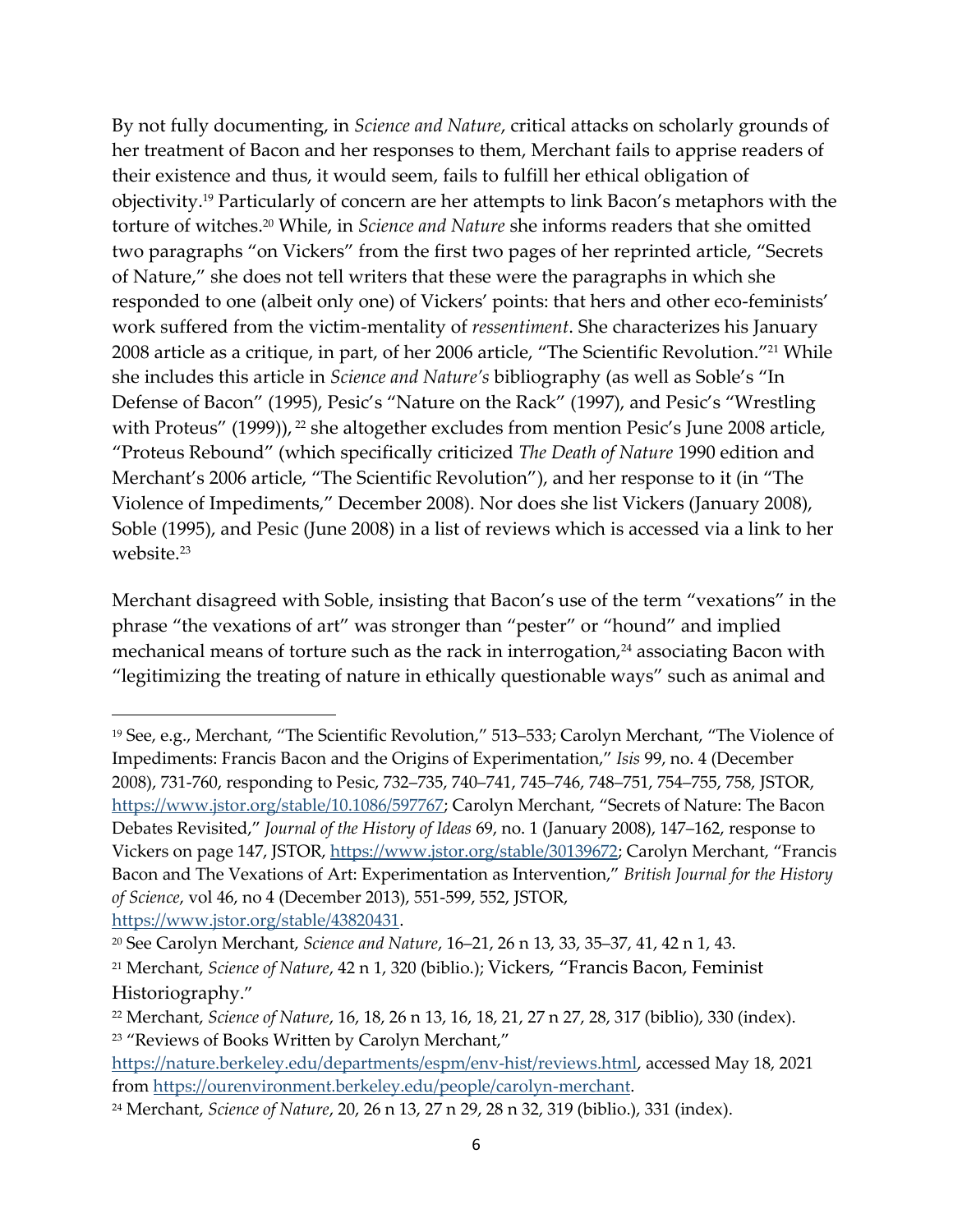human experimentation and the torment to the fox in the fox hunt. <sup>25</sup> She called Pesic's warning (that young girls might shy away from a science that was said to have derived from the torture of witches) "demeaning to the intelligence of young women." <sup>26</sup> In one footnote, she summarized her response to Pesic's arguments as a "difference of interpretation." <sup>27</sup> She provided a misquotation of Bacon by historian Thomas Kuhn which attributed to Bacon the phrase "twisting the lion's tail," but the clarification (in response to Pesic) in her "The Violence of Impediments," is not referenced in the 2017 *Science and Nature*. 28

In his 2008 article, Vickers stated: "In the 1980's three feminists (Sandra Harding, Evelyn Fox Keller, and Carolyn Merchant) *set out to discredit* Bacon, and the Scientific Revolution to which he contributed, by alleging that he had advocated "the rape and torture of nature"<sup>29</sup> (italics added). As mentioned, Vickers suggested that Merchant's historical writing suffered from *ressentiment*, a term for how a self-image of victimhood may distort a person's view of the world. <sup>30</sup> In "Secrets of Nature" (which became chapter 2 of *Science and Nature*), Merchant had responded that Vickers' charge of *ressentiment* was "debasing" and "demeaning." However, she omitted the paragraphs containing her response to Vickers in the reprint the article for *Science and Nature*. She tells us she omitted the paragraphs; she does not tell us they contained a response to negative criticism of her treatment of Bacon. In Bacon's method, one collects data and then draws conclusions from the data, rather than setting out to prove a particular theory with the associated risk of confirmation bias.

Vickers had also criticized Merchant's misunderstanding of metaphor (124–128), particularly her claim that Bacon's metaphors for extracting truth from nature pertained to the torture of witches (129‒131), her failure to credit the Bible as authority for man's dominion over nature (136–141), and her misunderstanding of Bacon's use of the Proteus myth (132–136). He stated, "Merchant's whole case [for associating Bacon's metaphors with the torture of witches] rests on her sexual interpretation of Bacon's metaphor praising the King's courage in investigating the supernatural arts, despite the

<sup>25</sup> Merchant, ch 1, *Science and Nature*, 21; see also 17.

<sup>26</sup> Merchant, "Secrets of Nature," 747 (of Vickers); Merchant, "Violence of Impediments," 740 (of Pesic).

<sup>27</sup> Merchant, ch 1, 'The Death of Nature,' reprinting Merchant, "The Scientific Revolution" (2006), in Part 1, "The Scientific Revolution," *Science of Nature*, 26, n 16 (referring to note 13.1 which I could not locate).

<sup>28</sup> Merchant, ch 1, *Science and Nature*, 23; Merchant, "The Violence of Impediments," 732 fn 3.

<sup>29</sup> Vickers, "Francis Bacon, Historiography," 117, citing Paolo Rossi in n 1.

<sup>&</sup>lt;sup>30</sup> Vickers, "Francis Bacon, Historiography," 119-122.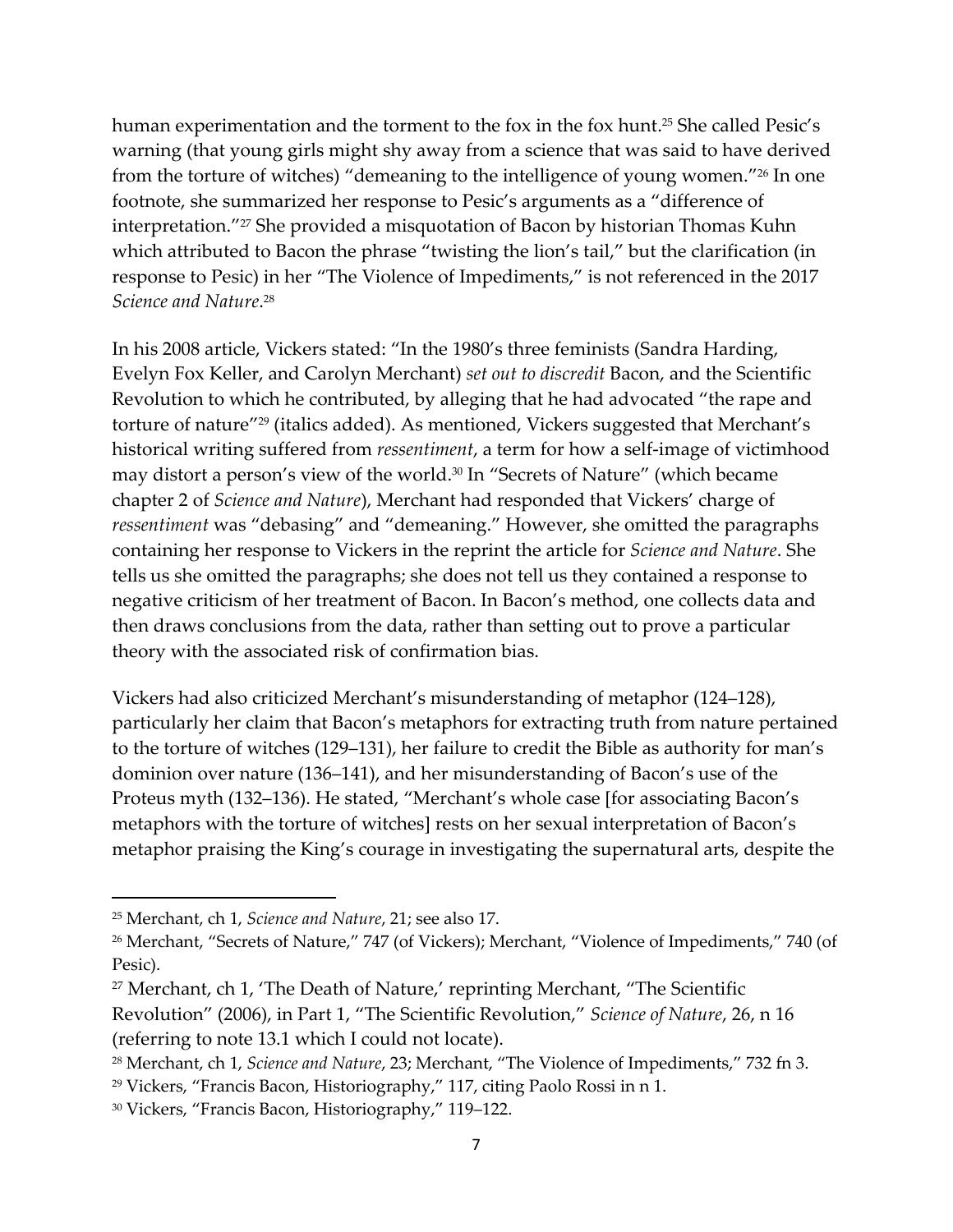risks involved: "Neither ought a man to make scruple of entering and penetrating into these holes and corners ["nooks and crannies"], when the inquisition of truth is his sole object…. The whole of Merchant's association of Bacon with witch trials collapses once we realize that it derives from her interpreting this [harmless] metaphor." (130–131).

It appears that *ressentiment* was the only criticism of Vickers to which Merchant made a response, accusing him of attempting to "sweep Bacon's critics from history." <sup>31</sup> She asserted that a **"deep divide existed between Bacon's supporters and detractors" such** that one's interpretation of the scientific revolution, "progress and hope" vs "decline and despair"… "is a marker of how one might assess Bacon's contributions. <sup>32</sup> This, however, sounds like a tacit acceptance and acknowledgement of the existence of subjective bias on the part of Merchant and perhaps other feminists. Feminist Katherine Parks labelled Bacon's defenders "Friends of Bacon" and even "FOBs." Vickers suggested the appropriate response might be, "*amicus Plato, sed magis amica veritas*" <sup>33</sup> ("a friend to Plato, but more, a friend to truth"). Ironically, objectivity is at the heart of Bacon's teaching. How do we know when a statement is true? How do we prevent those "four idols" from blurring our perception and distorting our judgment of facts? In a later article not referenced in *Science and Nature*, Merchant suggests a "middle ground" may exist "when larger political and social issues underlying … [Bacon's] concept of power are taken into consideration," but does not spell out what that middle ground might look like.<sup>34</sup>

In his June 2008 article, "Proteus Rebound," Pesic concluded, "Merchant … does not seem aware of substantial evidence that does not support her claim that, for those who followed Bacon, "the very essence of the experimental method arose out of techniques of human torture transferred onto nature." <sup>35</sup> He also wrote, "Under such searching interrogation, Merchant's contention that 'the very essence of experimental method arose out of human torture transferred onto nature' is not sustained."<sup>36</sup> Like Vickers, Pesic was strongly critical of her attempts to associate Bacon's use of myth and metaphor with the torture of (female, though not all were female) witches. 37

<sup>31</sup> Merchant, "Secrets of Nature," 147.

<sup>32</sup> Merchant, "Secrets of Nature," 148.

<sup>33</sup> Vickers, "Francis Bacon, Feminist Historiography," 123.

<sup>34</sup> Merchant, "The Violence of Impediments," 734.

<sup>35</sup> Pesic, "Proteus Rebound," 315 n 44.

<sup>36</sup> Pesic, "Proteus Rebound," 317.

<sup>&</sup>lt;sup>37</sup> Pesic, "Proteus Rebound, 309-313.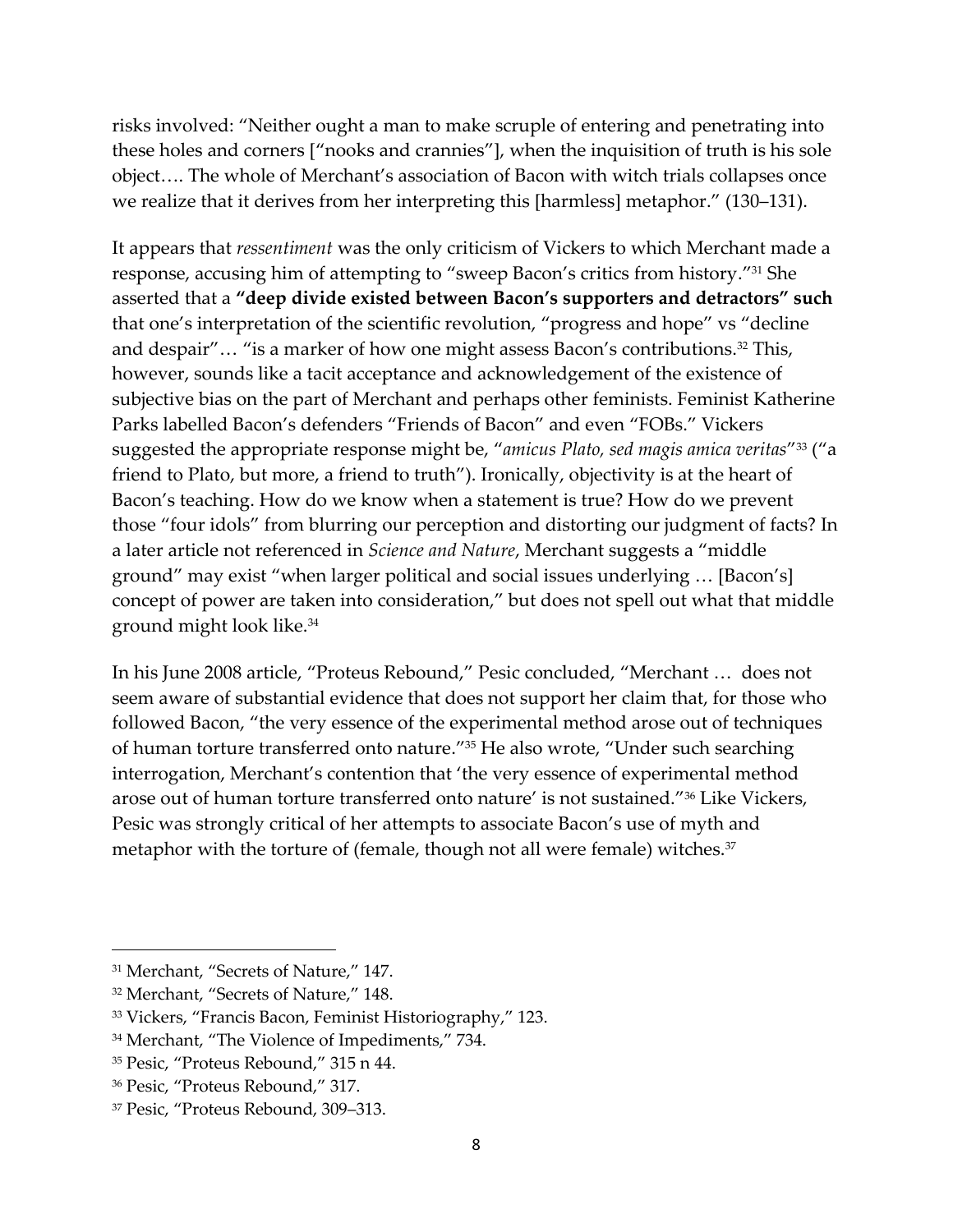Bacon is not here to defend himself. In his own lifetime, even his enemy Lord Coke stated that the slander of a dead man was "a living fault."<sup>38</sup> While the defamation of a dead person is not a "tort" (civil wrong) in most jurisdictions (except, perhaps, in Rhode Island), it is *unethical* to deliberately present a man's life and work inaccurately (the term is "false light"). One might think generous restraint and humility would be the rule when discussing the complicated thought of a literary and philosophical genius who lived four hundred years ago, whose defense depends on the sense of justice of others. Leibniz said, "We do well to think highly of Verulam, for his hard sayings have a deep meaning in them."<sup>39</sup>

Part of the challenge in writing about Bacon lies in the fact that he was a man of secrets. If he was the man in charge of the Shakespeare literary project, as many, including myself, believe the evidence suggests, he has hidden it well. Would the feminists revise their opinion of him, if the "consensus" of academic scholars suddenly held that Bacon was Shakespeare? Think of the strong women he depicted in his plays. On the other hand, perhaps that would just give the feminists more ammunition. Merchant wrote, "Bacon's narrative reverses the tragedy of the Fall to a comedy of recovery."<sup>40</sup> Bacon's "narrative," though, was not a comedy, but a blueprint of hope for a better life for humankind.

My background is in law. I became interested in the Bacon-Shakespeare question when I was in college in the late seventies, as I discuss in my 2018 book. <sup>41</sup> An interest in Shakespeare authorship was my "way in" to learning more about Francis Bacon. He is a person well worth knowing, one for whom truth was of paramount importance. He sought to revolutionize learning, believing humanity could, by properly focusing its labors, increase practical knowledge and thus better its "estate." <sup>42</sup> We are indebted to

<sup>40</sup> Merchant, "Secrets of Nature," 150.

<sup>&</sup>lt;sup>38</sup> Don Herzog, *Defaming the Dead* (New Haven: Yale University Press, -017), 111-113, 112, citing Lord Coke on defamation: "I will not admit a dead man; for tho' spoken of him, it is a living fault" from *A Vindication of the Lord Chancellor Bacon, from the Aspersion of Injustice, Cast Upon Him by Mr. Wraynham* (London, 1725), 33,

[https://deepblue.lib.umich.edu/bitstream/handle/2027.42/118195/herzog\\_defaming%20the%20d](https://deepblue.lib.umich.edu/bitstream/handle/2027.42/118195/herzog_defaming%20the%20dead.pdf?sequence=4&isAllowed=y) [ead.pdf?sequence=4&isAllowed=y.](https://deepblue.lib.umich.edu/bitstream/handle/2027.42/118195/herzog_defaming%20the%20dead.pdf?sequence=4&isAllowed=y)

<sup>39</sup> Robert Leslie Ellis, ed., preface to *De Principiis atque Originibus*, Philosophical Works, Spedding 3:71. Influenced by Bacon, Leibniz wrote a fragmentary tract, "Gulielmii Pacidii Plus Ultra," under the pseudonym "Guglielmus Pacidius" (Spedding 3:72).

<sup>41</sup> Christina G Waldman, *Francis Bacon's Hidden Hand in Shakespeare's 'The Merchant of Venice': A Study of Law, Rhetoric, and Authorship* (New York: Algora Publishing, 2018).

 $42$  "To write at leisure what is to be read at leisure does not interest me. My concern is with life and human affairs and all their troubles and difficulties. It is these I wish to improve by true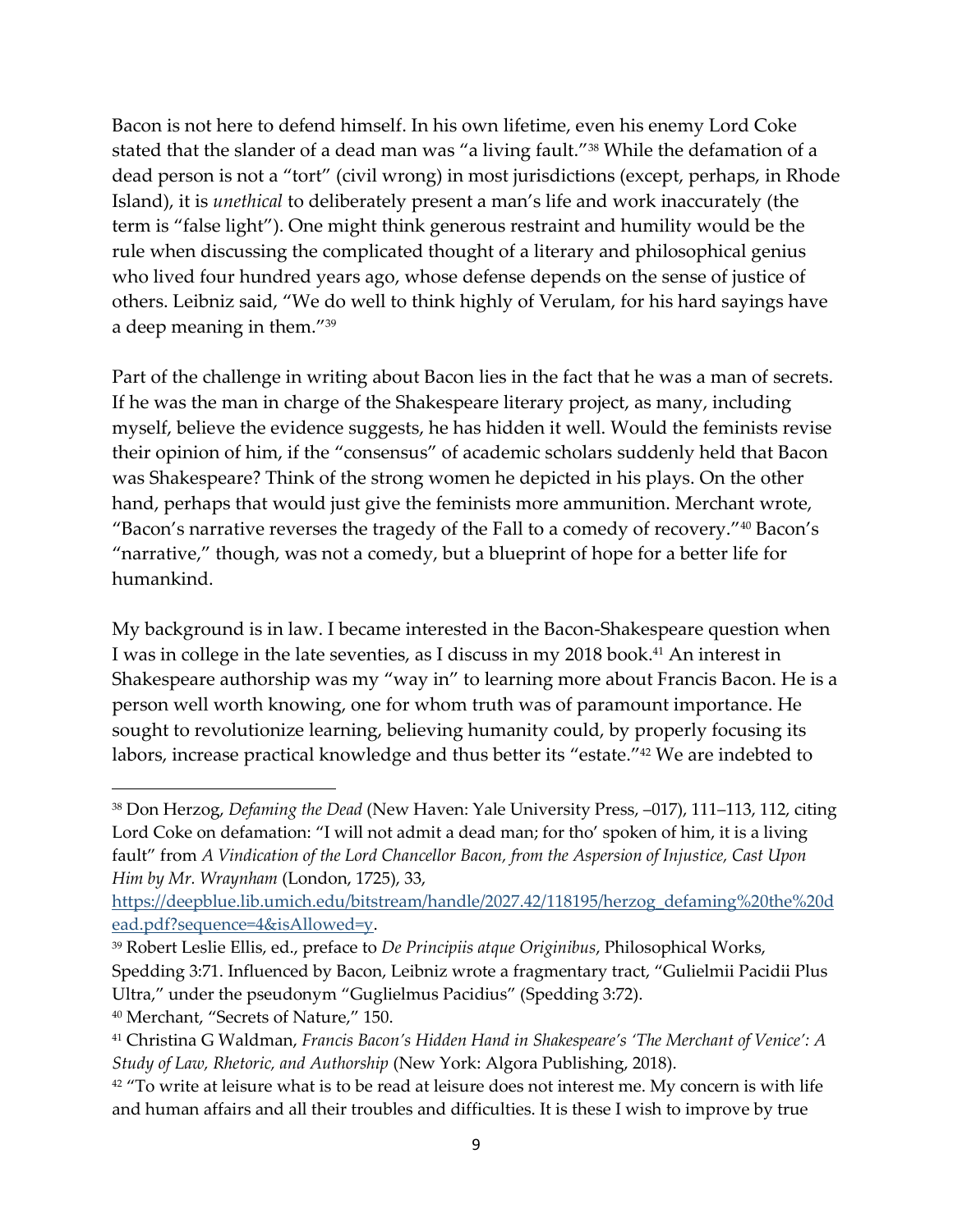him for so much we take for granted—so many of the words we use, the computers we compose upon, and how we define a fact objectively.

Another challenge in writing about Bacon is the complexity of his thought. Many people seem to prefer simple explanations to digging in the "mine of truth," to use Bacon's own expression.<sup>43</sup> The temptation to find whatever one is looking for in Bacon, to see the "Bacon" one wants to see, must be avoided, as Daniel R. Coquillette warned in his 1992 book, *Francis Bacon*.

> Scholars seeking to project a unified and compelling picture of Bacon's thought have, for centuries, picked about his voluminous writings until they have found what they want. By weaving together threads of Bacon's thought from different chronological periods and from different professional contexts, writers can, and have, created highly subjective pictures that say more about their own minds than Bacon's.<sup>44</sup>

While one does expect a historian to use words literally to express truth, one does not have the same expectation of a poet. We give poets freedom with words, "poetic license." Yet, historians have read poet Alexander Pope's couplet about Bacon as if he meant it literally. Let us explore this further.

## Pope's hint

In his poem, *Essay on Man*, Pope wrote,

"If parts allure thee, think how Bacon shined, The wisest, brightest, *meanest* of mankind."<sup>45</sup>

[https://catalog.hathitrust.org/Record/006685889.](https://catalog.hathitrust.org/Record/006685889)

[https://www.gutenberg.org/files/2428/2428-h/2428-h.htm,](https://www.gutenberg.org/files/2428/2428-h/2428-h.htm)

and wholesome thoughts." Title page, Benjamin Farrington, *Francis Bacon: Philosopher of Industrial Science* (New York: Henry Schuman, 1949). In Bacon's beautiful letter to Father Redemptus Barazano, June, 1622, he closed: "Love me as you have begun, but love Truth most." Spedding 14:377‒378. See also Spedding 3:85. HathiTrust,

<sup>43</sup> Frontispiece quotation, *Baconiana* 16, third series, 1921 (August 1919, March 1920, March 1921) [http://sirbacon.org/archives/baconiana/1919-1921%20Baconiana%20No%2061-63.pdf.](http://sirbacon.org/archives/baconiana/1919-1921%20Baconiana%20No%2061-63.pdf)

<sup>44</sup> Daniel R. Coquillette, intro., *Francis Bacon* (Stanford: Stanford University Press, 1992), 2.

<sup>45</sup> (Italics added). Alexander Pope, *An Essay on Man: Moral Essays and Satires*, ed. Henry Morley, epistle 4 (London: Cassell, 1891; first pub., in parts, London, 1732-1738), transcr. Les Bowler, ebook #2428, Gutenberg.org, 2007 (search "meanest"),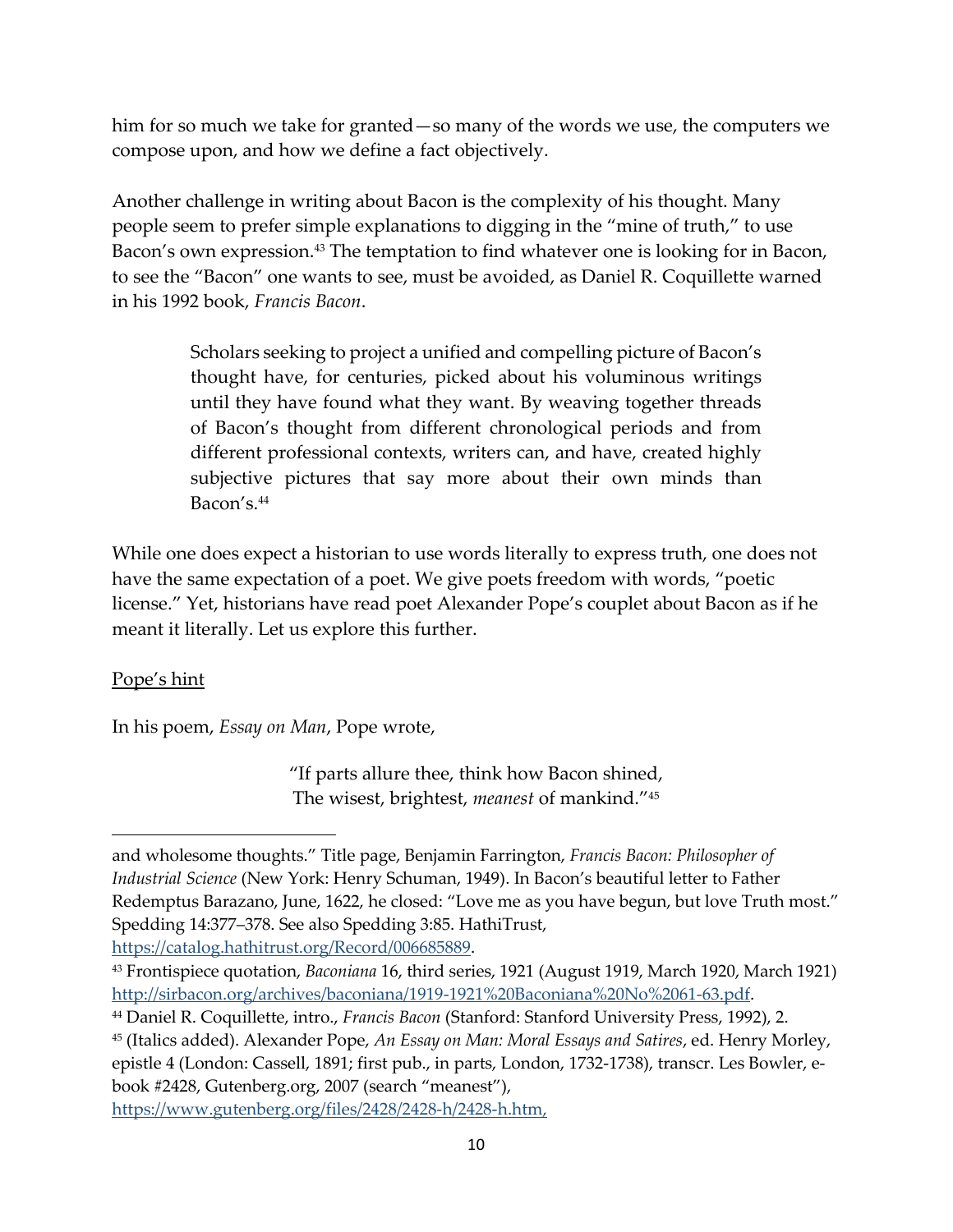These lines present a paradox, for how could Bacon have been, at the same time, both the wisest and brightest, and yet the lowest of men? Might not these lines put us on notice to make further inquiry?

One explanation is that Pope meant Bacon was "humble."<sup>46</sup> However, there may be another interpretation. Perhaps, Pope was intentionally creating a puzzling conundrum, to challenge readers to take a second look at his *meaning*, following the example, perhaps, of Ben Jonson in his cryptic dedication to the First Folio and (probable) inscription on the Stratford Shakespeare Monument.<sup>47</sup>

In analyzing a text by Bacon or Shakespeare, at least, consider whether a word that does not seem to "fit," that therefore stands out, might hint or signal that further inquiry should be made into its meaning. In lawyer's terminology, it might "put one on notice" that due diligence was required. What did Pope mean by "parts"? Might it suggest the parts actors play in the theatre? Did Bacon "play a part" by writing under the pseudonym of Shakespeare? "Think how Bacon shined" suggests a play on words with "Bacon" and "beacon." Looking at how Pope used *mean* in another work might "shed some light." Bacon himself said the "mean and small things" were sometimes more instructive than others.<sup>48</sup>

For example, in Pope's preface to his 1725 edition of Shakespeare's plays, he wrote,

187 (December 1987), 2, 25‒26, 28, 70, SirBacon.org, [http://sirbacon.org/archives/baconiana/1987\\_Baconiana\\_No.187.pdf.](http://sirbacon.org/archives/baconiana/1987_Baconiana_No.187.pdf)

https://onlinebooks.library.upenn.edu/webbin/gutbook/lookup?num=2428. For examples of use of the word "mean" by both Bacon and "Shakespeare," see *The Oxford Universal Dictionary on Historical Principles*, ed. William Little, rev. and ed. with addenda, C. T. Onions, 3d ed. (Oxford: Clarendon Press, 1955; first pub. 1933) (hereafter, "OUD"), s.v. "mean."

<sup>46</sup> See, e.g., Nieves Matthews, ch 27, "The Meanest of Mankind," *The History of a Character Assassination*, 323‒336, 332‒336, 332, 336; H. Kendra Baker, "Pope and Bacon," *Baconiana: The*  Journal of the Francis Bacon Society, 47, no. 164 (October, 1964), 24–50, SirBacon.org, [http://sirbacon.org/archives/baconiana/1964\\_Baconiana\\_No.164.pdf;](http://sirbacon.org/archives/baconiana/1964_Baconiana_No.164.pdf) editorial, *Baconiana* 70, no.

<sup>47</sup> Amanda Mabillard, "Preface to the First Folio, 1623," Shakespeare Online.com, 2/27/2021, <http://www.shakespeare-online.com/biography/firstfolio.html>; Peter Dawkins, "Shakespeare," Francis Bacon Research Trust, [https://www.fbrt.org.uk/shakespeare/.](https://www.fbrt.org.uk/shakespeare/)

<sup>48</sup> Vickers, "Francis Bacon, Feminist Historiography," 132; Spedding 3:332.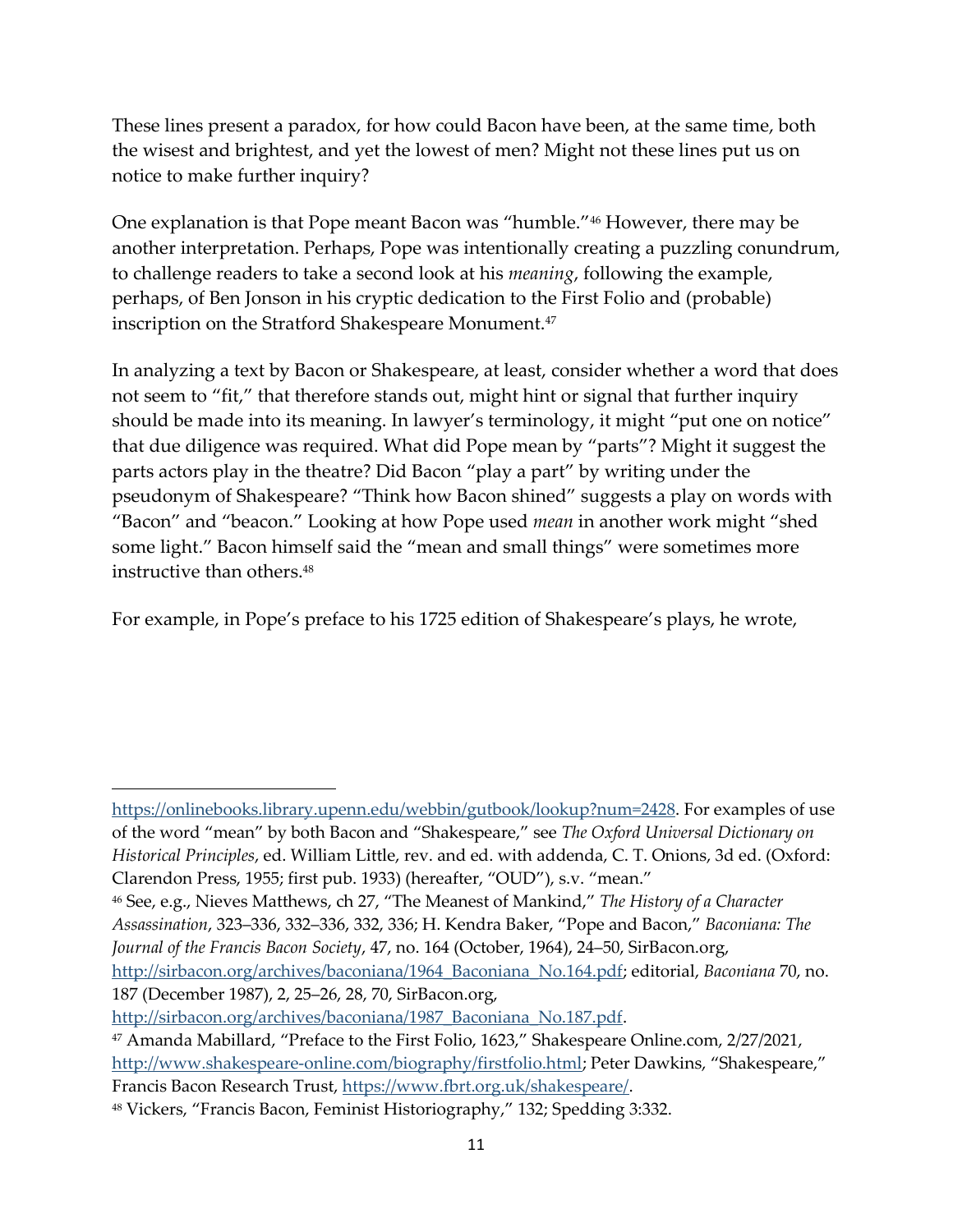The Audience was generally composed of the *meaner* sort of people …. His Genius in those *low* parts is like some Prince of a Romance in the *disguise* of a Shepherd or Peasant …."<sup>49</sup> (Italics added).

Here is the entire preface, retaining Pope's spelling and italics (my bold):

It must be allowed that Stage-Poetry of all other is more particularly levell'd to please the *Populace*, and its success more immediately depending upon the *Common Suffrage*. One cannot therefore wonder, if *Shakespear*, having at his first appearance no other aim in his writings than to procure a subsistance, directed his endeavours solely to hit the taste and humour that then prevailed. The Audience was generally composed of the **meaner** sort of people; and therefore the Images of Life were to be drawn from those of their own rank: accordingly we find that not our Author's only but almost all the old Comedies have their Scene among *Tradesmen* and *Mechanicks*: And even their Historical Plays strictly follow the common *Old Stories* or *Vulgar Traditions* of that kind of people. In Tragedy, nothing was so sure to *Surprize* and cause *Admiration*, as the most strange, unexpected, and consequently most unnatural, Events and Incidents; the most exaggerated Thoughts; the most verbose and bombast Expression; the most pompous Rhymes, and thundering Versification. In Comedy, nothing was so sure to *please*, as mean buffoonry, vile ribaldry, and unmannerly jests of fools and clowns. Yet even in these our Author's Wit buoys up, and is born above his subject: his Genius in those **low parts** is like some **Prince** of a Romance in the **disguise** of a Shepherd or Peasant; a **certain Greatness and Spirit now and then break out, which manifest his higher extraction and qualities**. 50

A plausible interpretation is that Pope understood that "Shakespeare"—that is, the true poet and playwright of the works we know as "Shakespeare"—was writing plays the

<sup>49</sup> "Preface to Shakespeare, 1725, Alexander Pope," Shakespeare Brasiliero, 2020, in *The Works of Shakespeare*, vol (part) 1, ed. Alexander Pope (London, 1725. Parts 2–6 after 1725, but with 1723 date), [https://shakespearebrasileiro.org/en/preface-to-shakespeare-1725-alexander-pope/.](https://shakespearebrasileiro.org/en/preface-to-shakespeare-1725-alexander-pope/) <sup>50</sup> "Preface to Shakespeare," par. 9.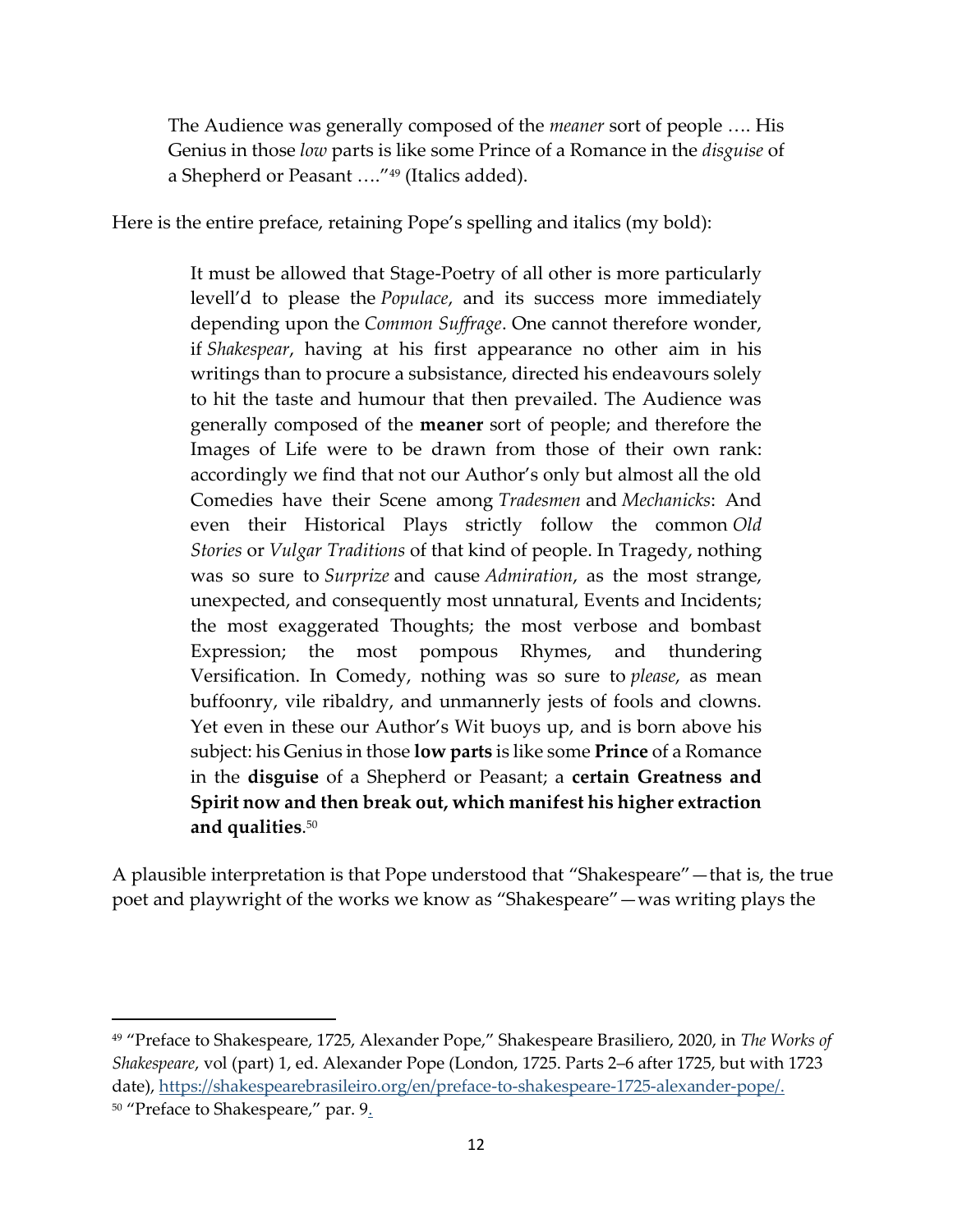common people would understand and enjoy, but that would also uplift and teach them, thus enlarging their capacities for understanding.<sup>51</sup>

It is interesting that Bacon, like Shakespeare, appreciated the educational potential of drama and the theatre. Would it be so far-fetched to suppose that he wished to employ drama in his master plan for the "advancement of learning" and betterment of mankind? This would have to be a secret, for if people thought learning was being foisted on them as something "good for them," that would detract from their pleasure in watching the plays.<sup>52</sup>

Something else to consider is whether "parts" in Pope also hints that the "wanting" (missing) parts of Bacon's *Great Instauration* may be found, in part, in the Shakespeare plays? <sup>53</sup>

These plausible potential meanings of Pope's lines would be missed forever if people no longer feel free to question the assumption of the "consensus of scholars" that Bacon was not Shakespeare which is, arguably, contrary to the evidence.<sup>54</sup> The late Bacon

[http://sirbacon.org/archives/Francis\\_Bacon\\_Our\\_Shake\\_speare.pdf.](http://sirbacon.org/archives/Francis_Bacon_Our_Shake_speare.pdf) Spedding 4:316, 496. <sup>53</sup> As to part 1, see Spedding 3, following p. 33); as to parts 4, 5, and 6, see W. F. C. Wigston, "Pan, Dionysius or Bacchus, and Perseus (Bacon's Three fables Illustrating Parabolical Poesy and Stage Plays in the *De Augmentis*)," *The Columbus of Literature, or, Bacon's New World of Sciences* (Chicago, 1892), 82‒107, 95, 49, 145, 158‒160, SirBacon.org,

[http://sirbacon.org/archives/columbusoflitera00wigsuoft.pdf;](http://sirbacon.org/archives/columbusoflitera00wigsuoft.pdf) Reed, ch 4, 132-143. <sup>54</sup> See sources old and new collected at Francis Bacon's New Advancement of Learning, SirBacon.org, including the Bibliographies, [http://www.sirbacon.org/;](http://www.sirbacon.org/) Peter Dawkins, Francis Bacon Research Trust, [https://www.fbrt.org.uk/,](https://www.fbrt.org.uk/) and the Francis Bacon Society website and journal, *Baconiana*[, https://francisbaconsociety.co.uk/.](https://francisbaconsociety.co.uk/) More recent books include N. B. Cockburn, *The Bacon Shakespeare Question: The Baconian Theory Made Sane* (Guildford, printed for the author, 1998); Barry R. Clarke, *Francis Bacon's Contribution to Shakespeare: A New Attribution Method* (New York: Routledge, 2019); Peter Dawkins, *Second-Seeing Shakespeare* (e-book, Kindle, 2020); Peter Dawkins, *The Shakespeare Enigma* (London; Polair Publishing, 2004); Brian McClinton, *The Shakespeare Conspiracies: Untangling a 400-Year Web of Myth and Deceit* (Belfast:

<sup>51</sup> For Bacon's use of the word *capacity*, see *De Dignitate et Augmentis Scientiarum (De Augmentis*), bk 9, Spedding 5:114; Aphorism 68, 'Example of a Treatise on Universal Justice' (transl.); *De Augmentis*, bk 8, Spedding 5:88‒110, 102‒103. Also, in *The Lion and the Throne* (New York: Little, Brown, 1957), Catherine Drinker Bowen wrote that a young Gray's Inn barrister (Henry Gosnell) reported, in a letter to Anthony Bacon after Bacon's second court case in which he argued opposite Lord Coke, that Bacon had "spangled his speech" and "presumed somewhat on the judge's capacities" with his unusual words (p. 79).

<sup>&</sup>lt;sup>52</sup> Edwin Reed, ch. 4, "The Place of the Shakespeare Dramas in Bacon's System of Philosophy," *Francis Bacon: Our Shake-Speare* (Cambridge: University Press, 1902), 120–143,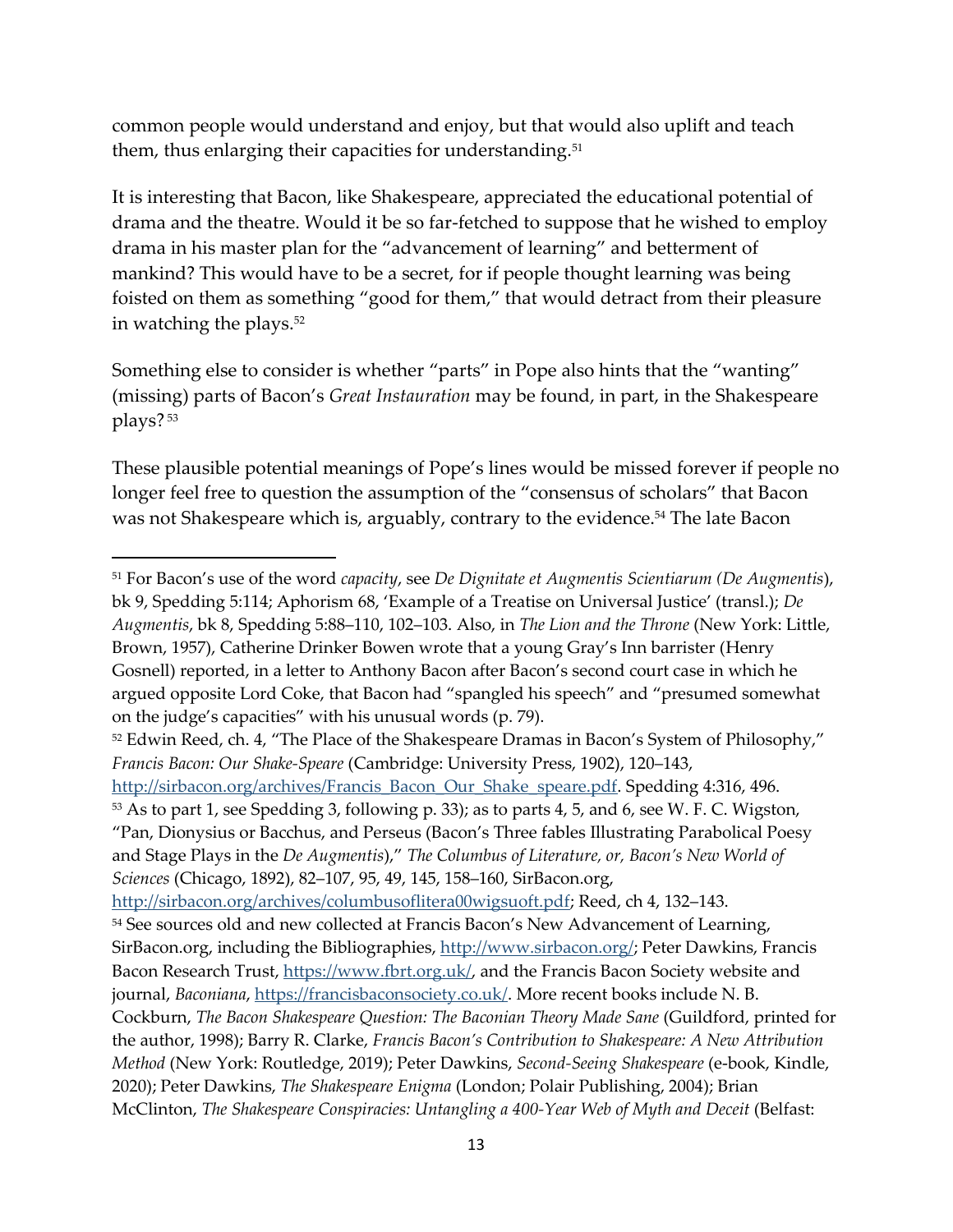scholar Benjamin Farrington wrote that Maynard Mack, in taking the "pejorative meaning of 'of the meanest' for granted" had done Pope an "unforgiveable injury," for Pope was known to indulge in " … paradoxes, and was quite capable of inconsistency."<sup>55</sup> Elsewhere, Farrington wrote, "I concern myself with Bacon's reputation as a poet, not in order to involve myself in the Bacon-Shakespeare controversy, but in order to protest against the systemic depreciation of the poetical side of Bacon's genius now current."<sup>56</sup>

As Sophie Weeks, one of the editors of the Oxford Francis Bacon Project, has observed, Bacon's own way of working was to scatter or "deliberately disperse" his thoughts "within and across his works." It then fell to the reader to "reassemble the scattered fragments into a coherent whole. Consequently," she continued, "reading Bacon is rather like doing an enormous jigsaw puzzle. However, not only do readers have to impose order on a chaos of fragments, but they must also supply essential connections."<sup>57</sup> It is interesting to compare Weeks' description with Elizabeth Gallup's description of her own method of following a Bacon cipher throughout various works, some by Bacon, some by Shakespeare, and some by other writers, in transcribing *The Play of Anne Boleyn*. 58

Just as nature is full of secrets, so Bacon, who worked in intelligence for the Crown with his brother Anthony for years, appreciated the value of a secret. In fact, he invented the bi-literal cipher which led to the development of computers. His meanings are not

Shanway Press, 2008; first published Aubane, IRE: Aubane Historical Society, 2007), and Waldman, *Francis Bacon's Hidden Hand*, E. M. Dutton, *Homeless Shakespeare*, e-book,

[https://archive.org/details/HomelessShakespeareHisFabricatedLifeFromCradleToGrave\\_991.](https://archive.org/details/HomelessShakespeareHisFabricatedLifeFromCradleToGrave_991)

<sup>55</sup> Matthews, *The History of a Character Assassination*, 336, fn 77, 529, citing "Benjamin Farrington, unpublished notes for a volume to be entitled 'Bacon, Personality, and Performance,' on the influence of Bacon over Herbert, Pope, Milton, Coleridge and other poets, which he did not live to finish."

<sup>56</sup> Benjamin Farrington, "Francis Bacon After His Fall," reprinted from *Studies in Literary Imagination. The Legacy of Francis Bacon* 1 (April 1971), SirBacon.org,

[http://www.sirbacon.org/farringtonb.htm.](http://www.sirbacon.org/farringtonb.htm) See also Reed, ch 7, "Bacon's Poetic Gifts," *Francis Bacon: Our Shakespeare*, 217‒225.

<sup>57</sup> S. V. Weeks, "Francis Bacon's Doctrine of Idols: A Diagnosis of 'Universal Madness,'" *British Journal of Historical Science* 52, no. 1 (March 2019; Epub. January 30, 2019), 1‒39, National Library of Medicine, [https://pubmed.ncbi.nlm.nih.gov/30696499/.](https://pubmed.ncbi.nlm.nih.gov/30696499/)

<sup>58</sup> *The Tragedy of Anne Boleyn, a Drama in Cipher Found in the Works of Sir Francis Bacon, from original editions in the British Museum 1579 to 1590, as Deciphered by Elizabeth Wells Gallup from the Novum Organum of Sir Francis Bacon by means of the Biliteral Cipher, described in his 'Advancement of*  Learning' (Geneva, IL: Riverside Laboratories, 1916), 148–150 and appendix), discussed in Waldman, app. 2, "The Tragedy of Anne Boleyn," *Francis Bacon's Hidden Hand*, 227-232.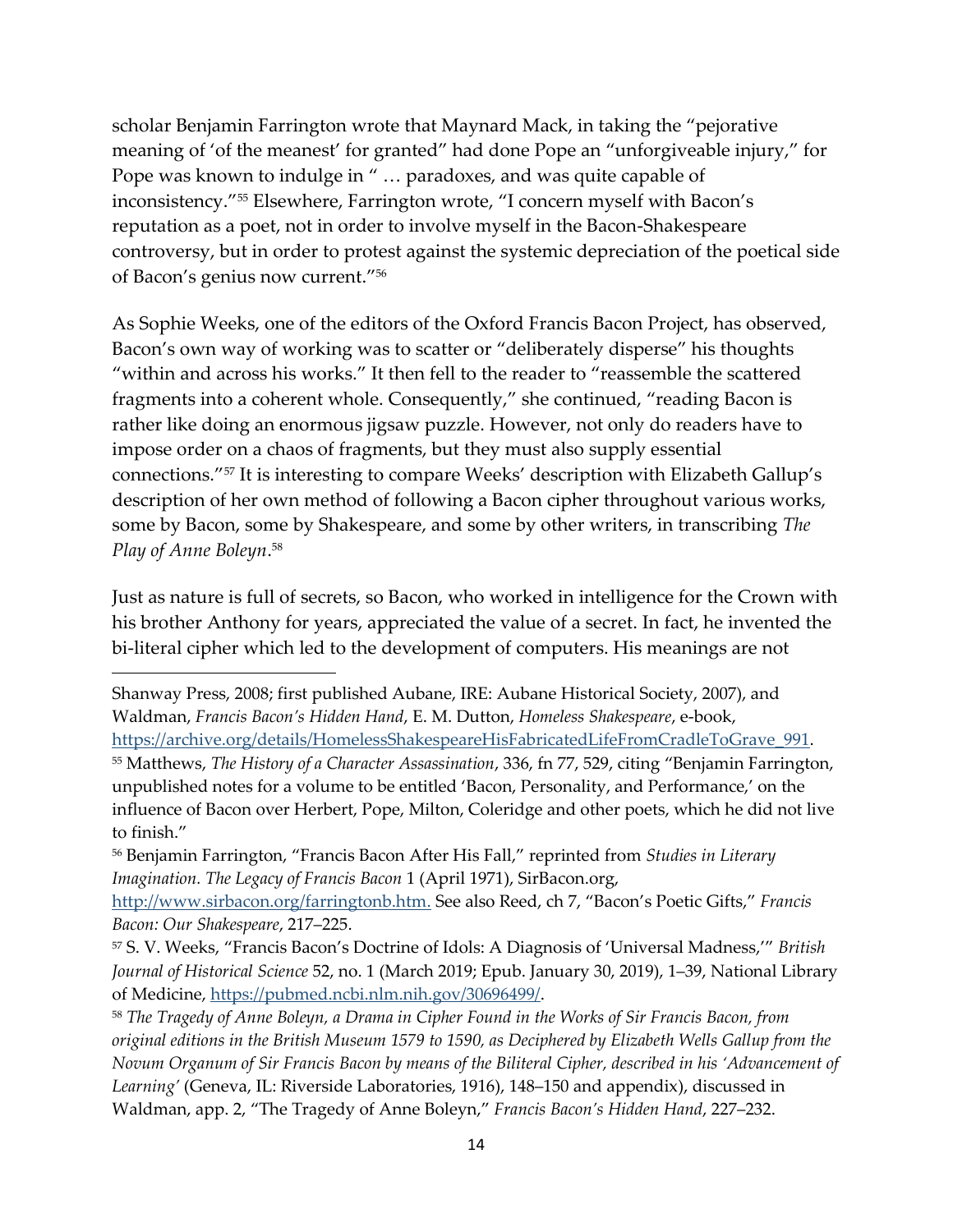always apparent on the surface. He quoted from the Bible: "The glory of God is to conceal a thing, but the honour of kings is to search out a matter." <sup>59</sup> He sometimes hinted at, or alluded to, things he felt it was better or safer not to say outright. However, were all those "secrets" meant to be hidden *forever*? Others may disagree, but I would say no. A fair reading of his works suggests he intended readers to hunt for his meanings, although he realized not all of them would. Let us continue to explore Pope's interpretation of "mean":

A *mean* can also refer to the quantity in the middle, an intermediate entity. Francis Bacon used it to refer to the middle term in a syllogism. Also, he took his father Nicholas Bacon's motto as his own: "The middle way is best," adopted from Erasmus. Pope wrote:

> "Papist or Protestant or both between, Like good Erasmus in a modest *mean*, In moderation placing all my glory."<sup>60</sup>

In the *Winter's Tale*, Shakespeare uses the word *mean* several times, in relation to Nature and art:

> Yet Nature is made better by no mean But Nature makes the Meane: so, over that art Which you say adds to nature, is an art That nature makes. You see, sweet maid, we marry A gentler scion to the wildest stock And make conceive a bark of baser kind By bud of nobler race: this is an art Which does mend nature, change it rather, but The art itself is nature. (*Winter's Tale* 4.1964.7261).

[https://www.gutenberg.org/files/2428/2428-h/2428-h.htm.](https://www.gutenberg.org/files/2428/2428-h/2428-h.htm)

<sup>59</sup> Proverbs 25:2 (KJV); Francis Bacon, *The Advancement of Learning* (1605)*,* Spedding [3:220, 299;](https://hdl.handle.net/2027/hvd.32044014199384) Joseph Deavey, ed., *The Advancement of Learning, by Lord Bacon* (New York: P.F. Collier and Son, 1901), Online Library of Liberty, 6-16, [http://oll.libertyfund.org/titles/1433.](http://oll.libertyfund.org/titles/1433)

<sup>60</sup> Alexander Pope, "'Satire One: To Mr. Fortescue,' The First Satire of the Second Book of Horace, Satires and Epistles of Horace Imitated," in *An Essay on Man. Moral Essays and Satires*, ed. Henry Morley (London: Cassell, 1891; first pub. London, 1732-1738), transcr. Les Bowler, ebook #2428, Gutenberg.org, 2007 (*search* "Erasmus"),

<sup>&</sup>lt;sup>61</sup> The 1864 Globe edition will be used, OpenSourceShakespeare, George Mason University, [www.opensourceshakespeare.org.](http://www.opensourceshakespeare.org/)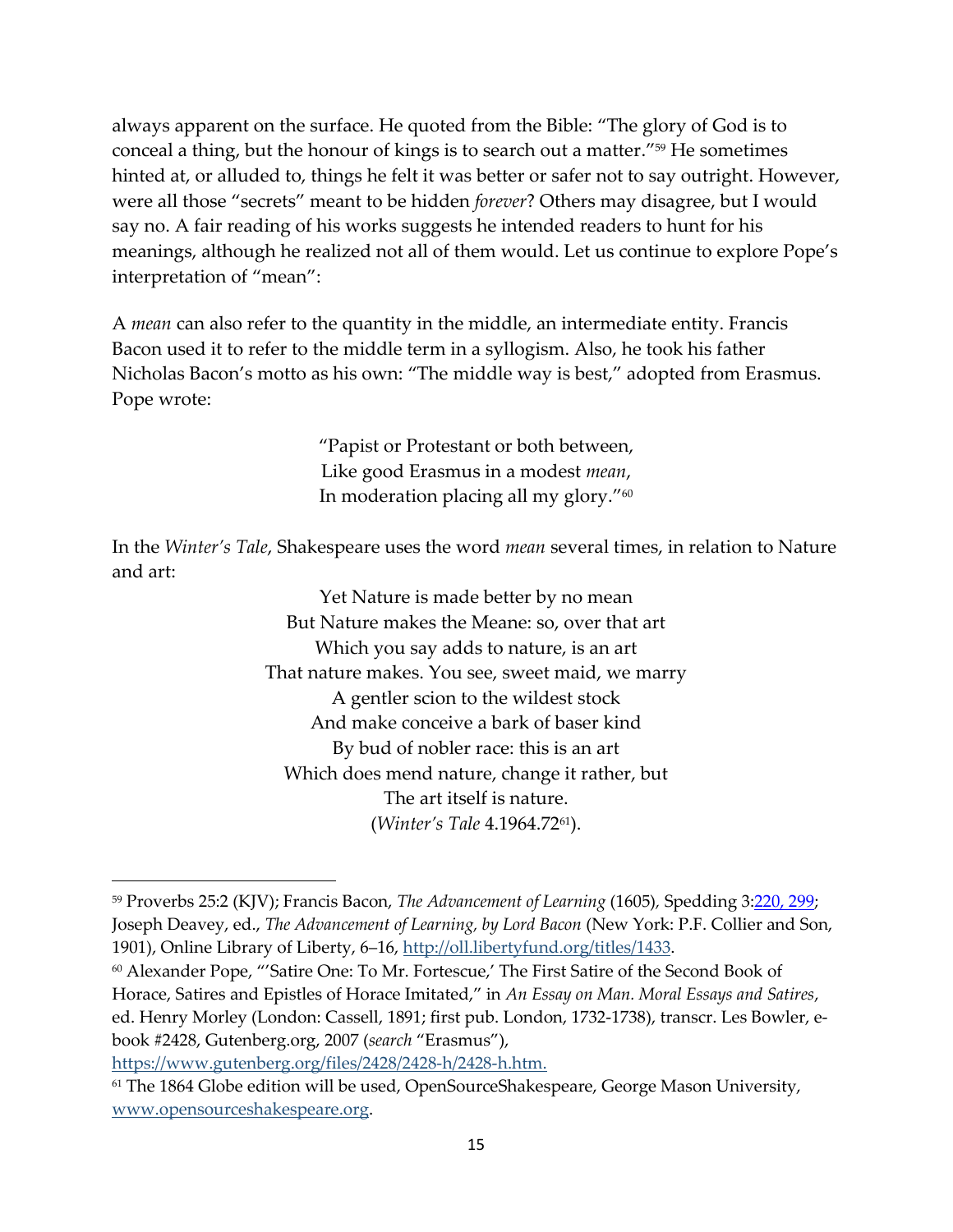There is certainly much to ponder in these lines, more than this brief paper will have time to adequately address. How can art *be* nature? Perhaps this paradox, too, calls for further exploration. Here, Shakespeare seems to be using art to mean "artifice," something artificial done to change nature; here, the grafting of "a gentle scion to the wildest stock" to produce "a bark of baser kind by bud of nobler race." It seems he could be describing the author's intent in writing the Shakespeare plays themselves.

Perhaps, art is to nature as knowledge is to power. In the second part of the *New Organon* (the first part being "wanting …"), Bacon wrote:

> Human knowledge and human power meet in one; for where the cause is not known the effect cannot be produced. Nature to be commanded must be obeyed; and that which in contemplation is as the cause is in operation as the rule.<sup>62</sup>

This passage provides a parallel to the Shakespeare passage cited just above:

It is the fashion to talk as if art were something different from nature or a sort of addition to nature, with power to finish what nature has begun, or correct her when going aside … In truth man has no power over nature except that of motion—the power, I say, of putting natural bodies together or separating them—the rest is done by nature within." (*Descriptio Globi Intellectualis* (ca. 1612).<sup>63</sup>

He further wrote, "Nothing really exists in nature besides individual bodies, carrying out pure, individual acts, according to law."<sup>64</sup> Here he would seem to be referring to natural law, the law of nature, a topic too vast to be covered here. 65

It is interesting, as Richard Sergeantson, one of the directors of the *Oxford Francis Bacon* project, found, that Bacon borrowed his term "interpretation of nature," from civilian jurists who "interpreted" (explained, expounded upon) the law, passed down to them

<sup>62</sup> Francis Bacon, bk 1, Aphorism 3, "The Second Part of the Instauration which is called the *New Organum*, 'Aphorisms Concerning the Interpretation of Nature and the Kingdom of Man," Spedding 4:47.

<sup>63</sup> Reed, *Francis Bacon: Our Shakespeare,* 30.

<sup>64</sup> Book 2, Aphorism 2, *The Oxford Francis Bacon* 11: The *Instauratio magna*, pt. 2: *Novum organum*, ed. Graham Rees with Maria Wakely (Oxford: Oxford University Press, 2004), 202, as cited in S. V. Weeks, "Francis Bacon's Doctrine of Idols," 23, 68 fn 122.

<sup>65</sup> See, e.g., Paul H. Kocher, "Francis Bacon and the Science of Jurisprudence," *Journal of the History of Ideas* 18, no. 1 (January 1957), 3‒26, JSTOR, [https://www.jstor.org/stable/2707577.](https://www.jstor.org/stable/2707577)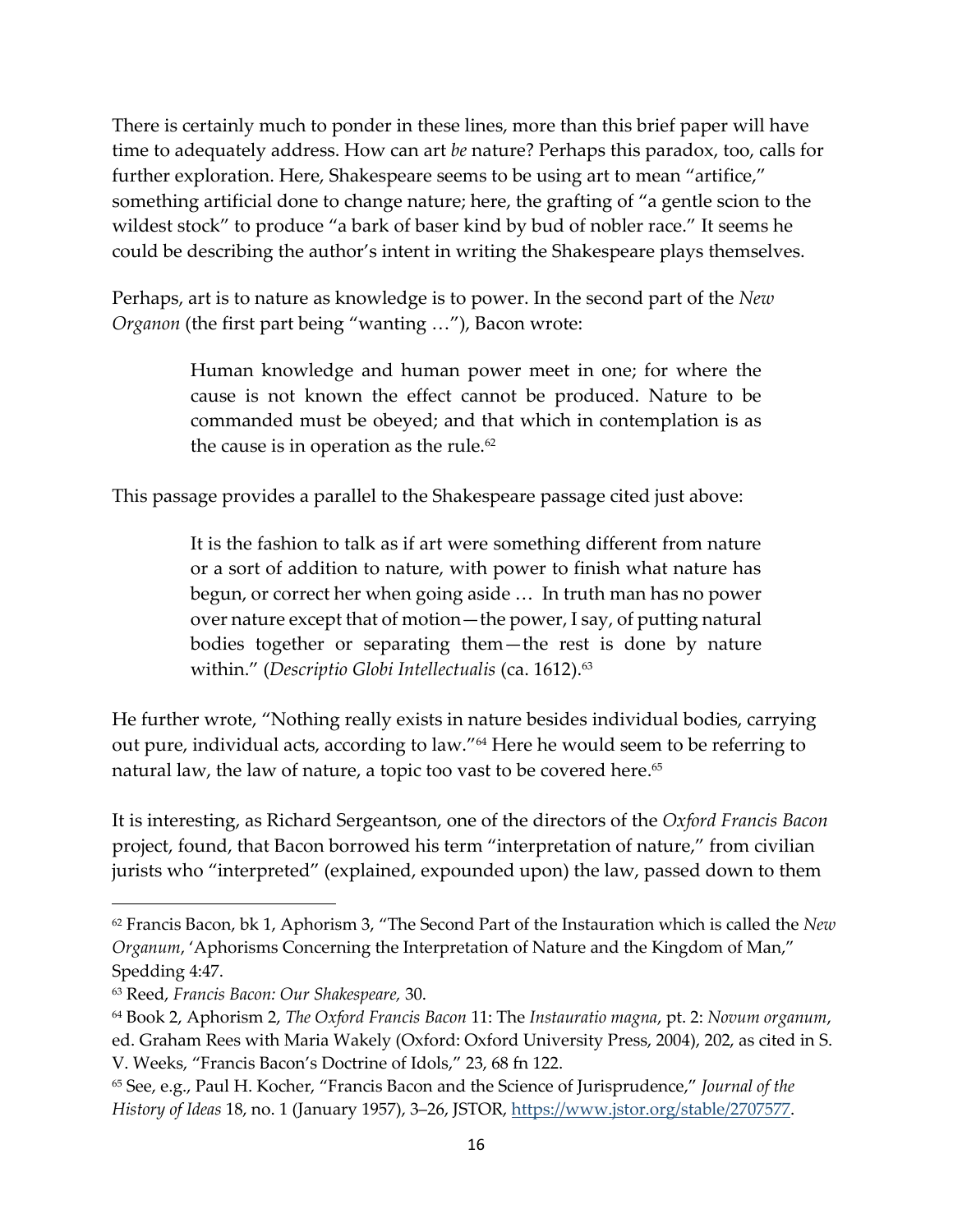from the Code of Justinian in the sixth century. These jurists often took it upon themselves to try to explicate concepts of "higher law." As professor of canon law Andrea Padovani wrote, "Whereas the Roman jurists of Antiquity, in line with the pragmatism of their law, were not inclined to address complex questions of natural philosophy, the glossators and commentators of late medieval jurisprudence displayed a radically different attitude. In doing so, they implemented a change of greatest importance in the history of juridical thought.<sup>66</sup> Bacon would have felt very much at home in their company, for his thought crossed disciplines (theology, philosophy, law, science, poetry …). As he had written to Lord Burghley in a 1592 letter, he had taken all knowledge to be his province.

## To return to Leibniz …

To expand on the discussion above, Pope was not the only Bacon admirer whose unfortunate choice of phrase has harmed Bacon's reputation. In 1696, the German mathematician, lawyer, and philosopher Wilhelm Gotfried Leibniz (1646–1716) wrote, in a private letter, "Here belongs also the art of inquiry into nature itself and of putting it on the rack … the art of experiment which Lord Bacon began so ably." This image suggests the abuse of heretics who were tortured by the Inquisition to extract confessions. Peter Pesic explains that Leibniz was a jurist who abhorred torture—which was, in fact, in the process of being abolished and not practiced under the Elector.<sup>67</sup> Moreover, Pesic continued, when Bacon used the word "torture," he used it in a legal sense; whereas, when Bacon used the word "vexation," from the Latin *vexatio*, he used it to convey the "inward torment of the soul," as Shakespeare also had done.<sup>68</sup>

Carolyn Merchant, however, seemed determined to insist that, when Bacon wrote "vexations of art," he was speaking of torture. In *Science and Nature,* Merchant wrote: "We have an increasing ability to destroy nature as we know it through mechanistic

<sup>66</sup> Andrea Padovani, foreword, ch. 2, "The Metaphysical Thought of Late Medieval Jurisprudence," in Michael Lobban, *The Jurists' Philosophy of Law from Rome to the Seventeenth Century*, vol 7, ed. Andrea Padovani and Peter G. Stein, Treatise Of Legal Philosophy And General Jurisprudence (Dordrecht, Netherlands: Springer, 2007), 2.1, 31. For an engaging collection of the biographies of these jurists, see Orazio Condorelli and Raphael Domingo, eds., Law and the Christian Tradition in Italy: The Legacy of the Great Jurists (London: Routledge, 2020). <sup>67</sup> Peter Pesic, "Nature on the Rack," 190, 195-196.

<sup>68</sup> Pesic, "Wrestling with Proteus," 82 n 3; 88 n 16, 89 n 16; *King Lear* 5.3.314‒317, *A Midsummer Night's Dream* 1.1.22, 4.1.74; 90–93; on Leibniz, see also Pesic, "Proteus Rebound," 314–315.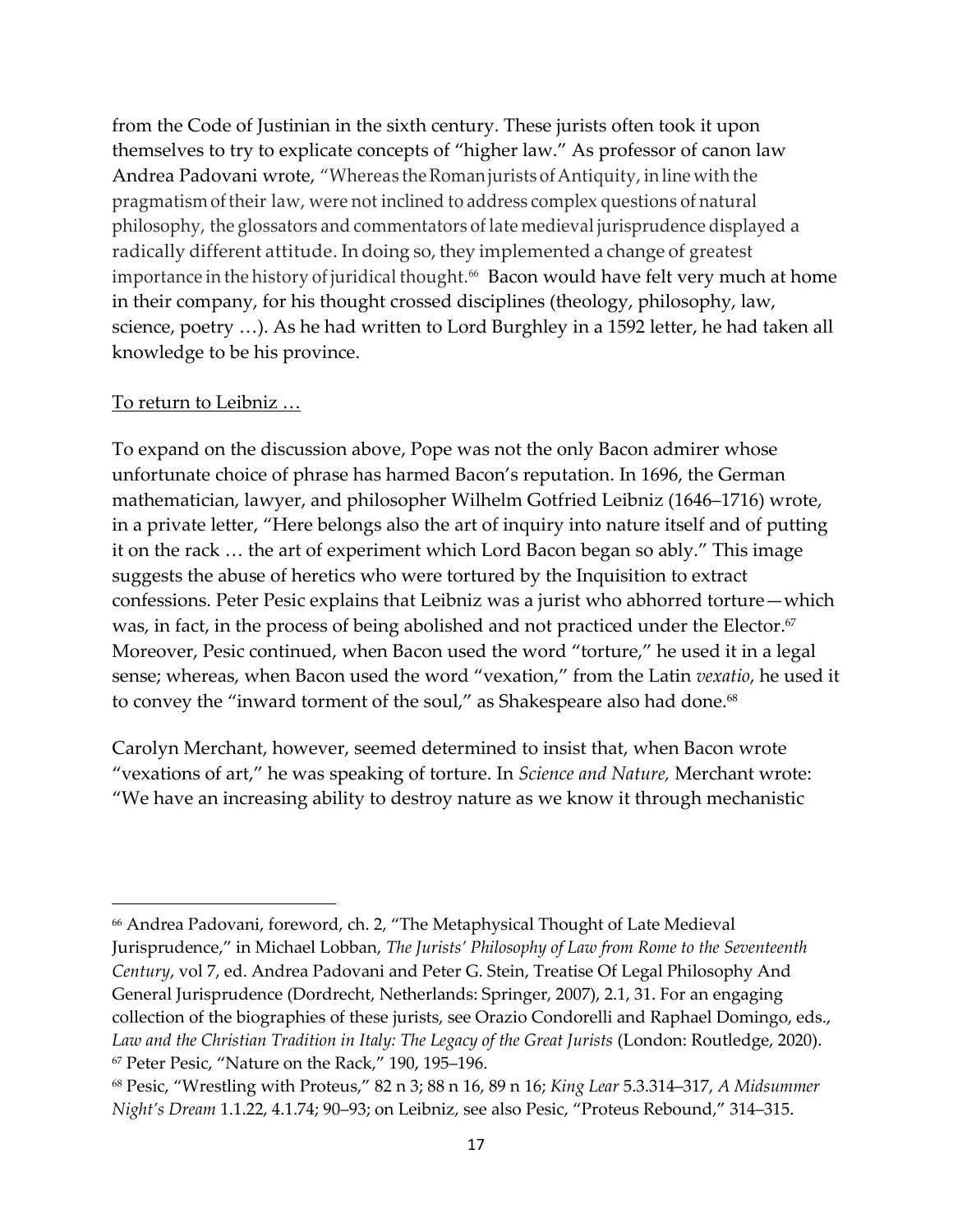science, technology, capitalism, and the *Baconian hubris* that the human race should have dominion over the entire universe"<sup>69</sup> (italics added).

As stated above, if ever there was a person devoid of hubris, it was Francis Bacon! Despite ill health for most of his life, he devoted himself to his grand plan, the "Great Instauration," the betterment of man's estate, seeking to alleviate human suffering through learning the secrets of nature and, thus, increasing useful knowledge. If he had a major hand in the authorship of the works of Shakespeare, as many, including myself, believe, he did not put his name on them. Instead, in his Will, he entrusted his good name to future generations. Surely that is the opposite of hubris! Was his trust in us misplaced?

In a beautiful passage, Bacon wrote:

Being at some pause, looking back into that I have passed through, this writing seemeth to me, '*si nunquam fallit imago*,' [if the image never deceives] as far as a man can judge of his own work, not much better than the noise or sound which musicians make while they are tuning their instruments, which is nothing pleasant to hear, but yet is a cause why the music is sweeter afterwards; so I have been content to tune the instruments of the muses, that they may play that hath better hands.<sup>70</sup>

## *This* man they would slander?

Shakespeare aside for the moment, it is illogical and unfair to hold Bacon responsible for modern man's bad stewardship of nature.<sup>71</sup> His plan involved restoring man's mastery over nature. Pursuant to the Creation story in Genesis, God instructed Adam to "husband" nature when he placed Adam and Eve in the Garden of Eden (Genesis 2:15, KJV). One does not "husband" an asset by destroying it, but by nurturing it. Bacon's

<sup>69</sup> Carolyn Merchant, *The Science of Nature*, 268. Spedding 3:472 ("all things are vanity and vexation of spirit").

<sup>70</sup> *Advancement of Learning*, bk 2, Spedding 3:476. Quoted in Basil Montagu, preface, *The Works of Francis Bacon, Lord Chancellor of England, a new edition, with a life of the author*, vol 1 (of 3) (Philadelphia: A Hart, late Carey & Hart, 1852): viii.

<sup>71</sup> Paul Krause, "Conservatism and the Ecological Crisis." *[VoegelinView](https://voegelinview.com/conservatism-and-the-ecological-crisis/)*, March 22, 2021 (first published, *Front Porch Republic*, April 15, 2019), [https://voegelinview.com/conservatism-and-the](https://voegelinview.com/conservatism-and-the-ecological-crisis/)[ecological-crisis/;](https://voegelinview.com/conservatism-and-the-ecological-crisis/) Merchant, "The Violence of Impediments, 736.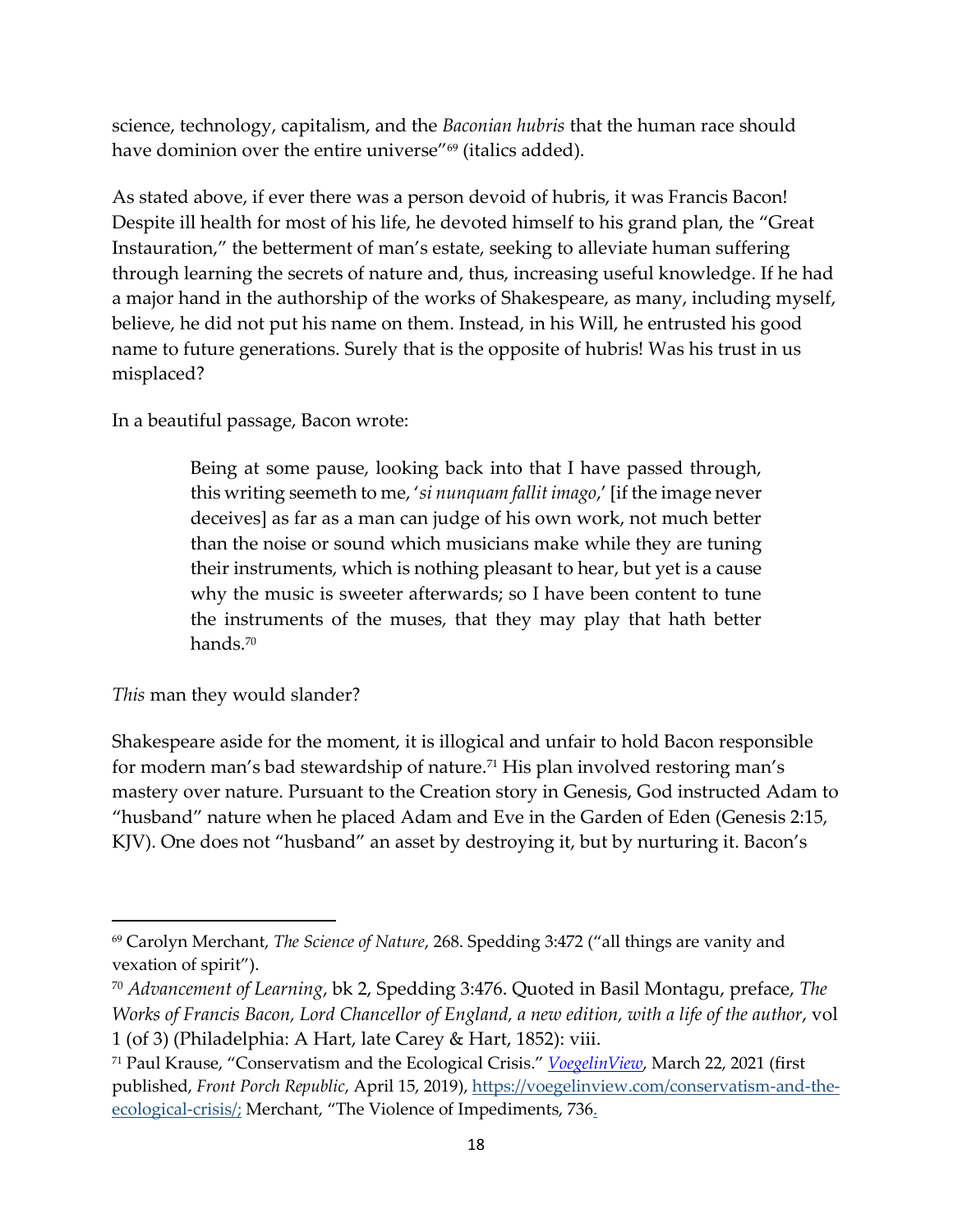preface to his *[The Advancement of Learning](https://oll-resources.s3.us-east-2.amazonaws.com/oll3/store/titles/1433/Bacon_AdvancementLearning0414.pdf)* explains his prayerful intent. <sup>72</sup> He himself was a gardener. He nurtured the beauty of nature when he designed the lovely gardens at <u>[Gray's Inn](https://www.graysinn.org.uk/history/the-walks)</u> which people today still enjoy,<sup>73</sup> as Vickers observes, adding that Bacon did not originate the idea that man should have dominion over nature; it was God's command to Adam in Genesis, and elsewhere, in the Bible. 74

With regard to Bacon's making an analogy between the laws of nature and the Roman civil law, it is interesting that he also used the term "Inquisitor" to refer to two persons to whom he sent copies of his work "for scrutiny and criticism," Tobie Matthews and Bishop Launcelot Andrews. <sup>75</sup> In 1609, Andrews wrote, for King James, *Tortura torti*, a refutation to Cardinal Robert Bellarmine's attack on the English Oath of Allegiance, in which stricter penal laws for English Catholics were "at stake" after the Gunpowder Plot. The title punned on Bellarmine's pseudonym, Mattheo Torti, in a prior tract.<sup>76</sup>

In an essay at SirBacon.org, Nieves Matthews, following Pesic, asserted that Leibniz "failed to distinguish, as Bacon emphatically did, between the concept of racking, or torture – terms which Bacon invariably connected with a brutal abuse – and that of 'the trials and vexation of art', indicating the agitation or provocation of nature in the course of an experiment aimed at verifying the evidence of the senses."<sup>77</sup> One might also consider, when interpreting Bacon's use of the term "art" or "invention" in a given passage, whether he was using those terms broadly or narrowly, and thus, whether his meaning could, in some instances, be taken to refer to the invention of creative art such as poesy; for Bacon was an "artist," a poet.

Bacon's "Violence of Impediments"

<sup>72</sup> Joseph Devey, ed., *The Advancement of Learning, by Lord Bacon* (New York: P. F. Collier and Son, 1901), Online Library of Liberty, 6 – 16, [http://oll.libertyfund.org/titles/1433.](http://oll.libertyfund.org/titles/1433) See also Pesic, "Wrestling with Proteus, 93, n 33.

<sup>73</sup> "The Walks," Gray's Inn, <https://www.graysinn.org.uk/history/the-walks>; Vickers, "Francis Bacon, Feminist Historiography," 139.

<sup>74</sup> Vickers, "Francis Bacon, Feminist Historiography," 136-139.

<sup>75</sup> N. B. Cockburn, *The Bacon Shakespeare Question*, 274, n. 2; Spedding 10:256; 11:144.

<sup>76</sup> "Andrews, Lancelot," Sokol Books, accessed May 21, 2021,

[https://sokol.co.uk/stock/andrewes-lancelot/.](https://sokol.co.uk/stock/andrewes-lancelot/)

<sup>77</sup> Nieves Matthews, "Francis Bacon: Slave-[Driver or Servant of Nature?"](http://www.sirbacon.org/mathewsessay.htm) [http://www.sirbacon.org/mathewsessay.htm;](http://www.sirbacon.org/mathewsessay.htm;%20%20http:/www.cristinacampo.it/public/nieves%20hayat%20de%20madariaga%20matthews.pdf.)  [http://www.cristinacampo.it/public/nieves%20hayat%20de%20madariaga%20matthews.pdf.](http://www.sirbacon.org/mathewsessay.htm;%20%20http:/www.cristinacampo.it/public/nieves%20hayat%20de%20madariaga%20matthews.pdf.)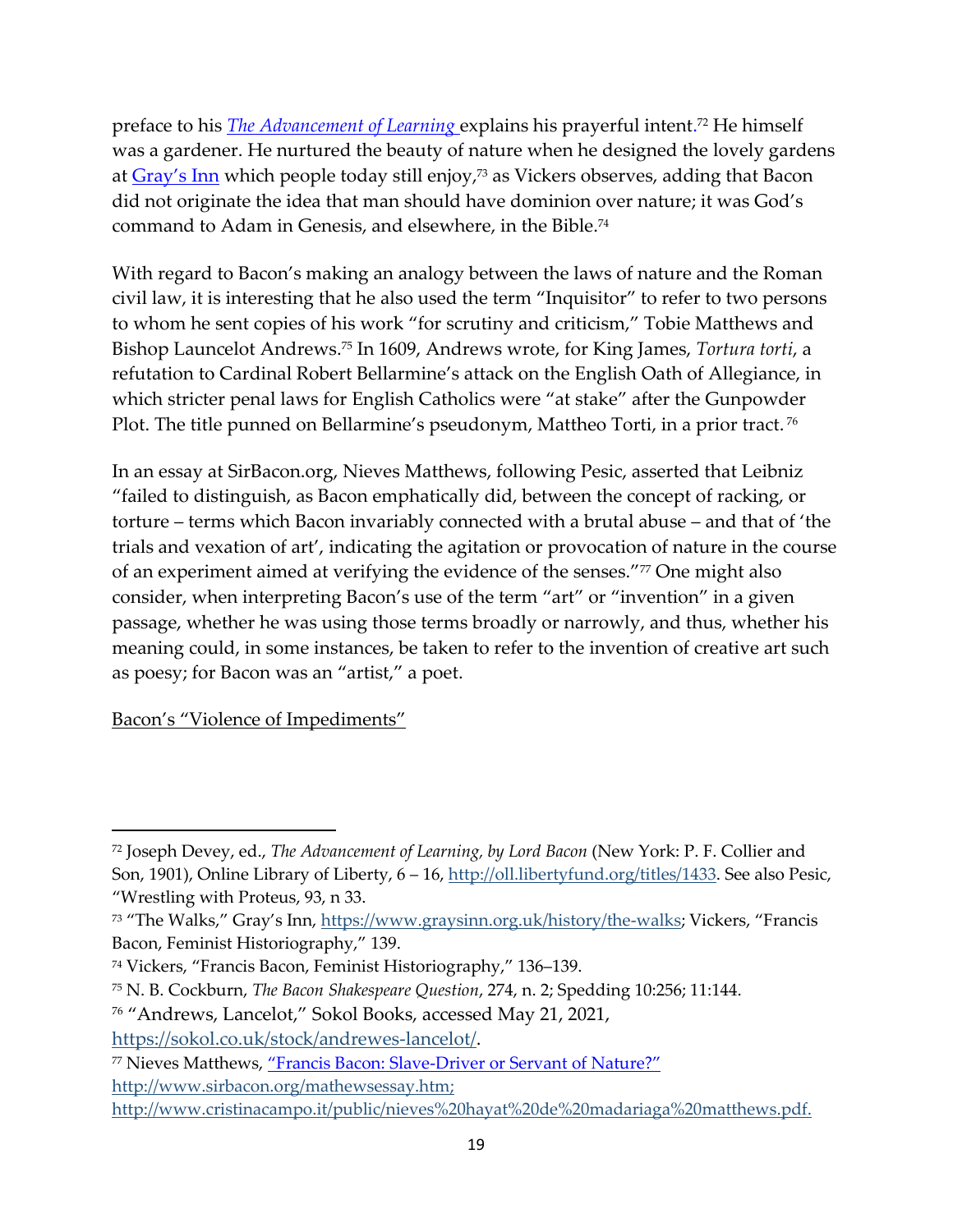I strongly disagree with Merchant's assertions, in her earlier writings reprinted in her 2017 book, *The Science of Nature*, <sup>78</sup> and in her article, "The Violence of Impediments,"<sup>79</sup> that Bacon's writings on the need for experiments to test and try scientific theories condemn the experimental method by closely linking it, metaphorically, with the torture and racking of nature which is female, and, by extension, with the extraction of secrets unwillingly from women's bodies and the torture of women during Inquisitional witchcraft trials.

What would likely have hit much closer to home for Bacon was the violence he saw being done to his fellow scientists which hindered their progress, such as the eight-year imprisonment and trial of fellow philosopher-poet Giordano Bruno (who had lived and lectured in England from 1583–1585), resulting in his being burned at the stake for teaching and writing about Copernicanism and other "heresies." Galileo's sentencing to house arrest in 1633, after imprisonment and trial, with the prohibition of teaching or writing about the Copernican theory or other "unproven" theories, would come just seven years after Bacon's death in 1626. Henry Percy, 9th Earl of Northumberland (1564– 1632)<sup>80</sup>, spent sixteen years in the Tower, on charges relating to the Gunpowder Plot; however, Hilary Gatti suspects his involvement in heretical science was the real cause for his imprisonment. Walter Warner and Thomas Harriot<sup>81</sup> also operated within this

<sup>78</sup> Merchant, *Science and Nature*: ch 1, "The Death of Nature," 9‒30, 16, 17, 21, 26; ch 2, "Francis Bacon," 31–47, 34–37, 41, 43; 62, 213; Merchant, "The Scientific Revolution." 518–526. See bk 2, *Advancement of Learning*, Spedding 3:294 (" … violence of impediments; as in the case of monsters"), 490 (witchcraft). Cp: John Knox, "If any man be afraid to violate the oth [sic] of obedience, which they have made to such monstres." OUD, s.v. "violate."

<sup>&</sup>lt;sup>79</sup> Merchant, "The Violence of Impediments," 739, 749, 751-757, 759

<sup>80 &</sup>quot;The Northumberland Manuscript," a folder which had once contained Shakespeare plays and which connected the names of Bacon and Shakespeare was found at [Northumberland](https://www.british-history.ac.uk/survey-london/vol18/pt2/pp10-20)  [House](https://www.british-history.ac.uk/survey-london/vol18/pt2/pp10-20) in 1867. See "The Northumberland Manuscript," SirBacon.org, [http://www.sirbacon.org/links/northumberland.html.](http://www.sirbacon.org/links/northumberland.html)

<sup>81</sup> For a Harriot connection with Shakespeare, see Beatrice Montedoro, "Earliest known manuscript extracts from *Henry IV, Part 1*," Shakespeare Documented, last updated January 25, 2020, [https://shakespearedocumented.folger.edu/resource/document/earliest-known](https://shakespearedocumented.folger.edu/resource/document/earliest-known-manuscript-extracts-henry-iv-part-1)[manuscript-extracts-henry-iv-part-1.](https://shakespearedocumented.folger.edu/resource/document/earliest-known-manuscript-extracts-henry-iv-part-1)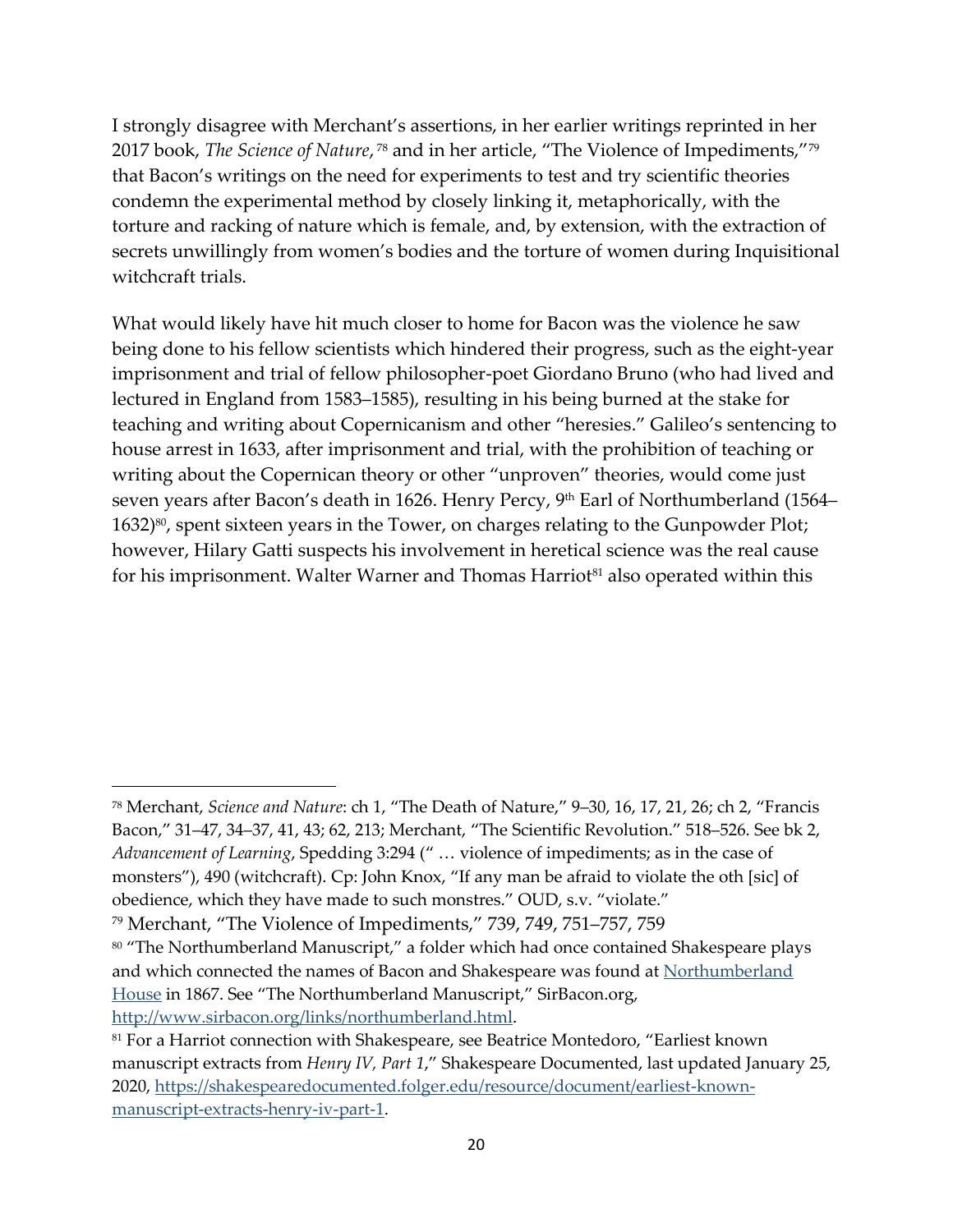scientific circle.<sup>82</sup> Gatti writes that Bruno was valued by these scientists as a *scientist*, not as a magi, mystic, or Hermeticist, as Francis Yates had described him.<sup>83</sup>

Two other natural philosophers whose work Bacon knew were Bernardino Telesio, whose books, including a multi-volume *De Rerum Natura* (first two volumes, 1565) were banned after his death, $^{84}$  and his student Tommaso Campanella, who was imprisoned for twenty-seven years, tortured, and only escaped burning by feigning insanity.<sup>85</sup> Such risks were certainly "impediments" to the progress of science," although this is not Bacon's perhaps more usual sense of talking about impediments of the mind.<sup>86</sup> Hilary Gatti observed, " … it is certain that already in Elizabeth's reign … [Harriot and Warner] were being attacked for unorthodox views on the creation of the world and the nature of the soul which clearly suggest an early influence of Bruno."<sup>87</sup> What could be said outright, and what meanings had to be couched in veiled language?

Bacon kept close to the literal Latin meanings of words derived from Latin. *Cassell's Latin Dictionary* gives "vehement, violent, furious, impetuous" for "*violens*." "Furious" might have suggested Bruno's *De gl 'heroici furori* to fellow scientists who knew and

<sup>87</sup> Gatti, *The Renaissance Drama of Knowledge*, 77‒78.

<sup>82</sup> Hilary Gatti, chs 4 and 5 on "The Northumberland Circle," *The Renaissance Drama of Knowledge* (London: Routledge, 1989), 35, 53 (mentioning Bacon), 35‒48 (39‒48, *Heroici furori*), 49‒73, see esp. 71–73, 72, Harriot on Bruno's daring concepts which "had destroyed a world picture, brought down a centuries-old cosmos": "Minimum" next to "that will kill men by percing and running through" and below it "Maximum—that which will press men to death." 83 Gatti, *The Renaissance Drama of Knowledge*, 49–50.

<sup>84</sup> "Bernardino Telesio," *Stanford Encyclopedia of Philosophy*, first pub. August 30, 2004, subst. rev. Nov. 18, 2018,<https://plato.stanford.edu/entries/telesio/>. See Pesic, "Wrestling with Proteus," 90 n 20. Bacon's editor, Robert Leslie Ellis, discusses Telesio and Campanella's influence on Bacon in his preface to *De Principiis et Originibus*," Philosophical Works, Spedding 3:74‒77. See also index, 5:654–655 ("Telesius"). Bruno's influence on Bacon remains to be thoroughly explored. Gatti has studied Bruno in connection to *Hamlet* and Marlowe's *Faust*. Gatti, *The Renaissance Drama of Knowledge*, 74‒113, 114‒162.

<sup>85</sup> "Tommaso Campanella," *Stanford Encyclopedia of Philosophy*, August 5, 2005, subst. rev. April 6, 2021, [https://plato.stanford.edu/entries/campanella/,](https://plato.stanford.edu/entries/campanella/)

<sup>&</sup>quot;Scientist of the Day —Tommaso Campanella," Linda Hall Library (Kansas City, MO), September 5, 2018; Jeff Matthews, "Tommaso Campanella," Naples: Life, Death, Miracles, May, 2012, [http://www.naplesldm.com/Campanella.php.](http://www.naplesldm.com/Campanella.php) See Pesic, "Francis Bacon, Violence, and the Motion of Liberty," 74–75 ("contemporary reception of violent motion" in physics).

<sup>&</sup>lt;sup>86</sup> See *Of the Interpretation of Nature*, Philosophical Works, Spedding 3: 224–231; bk 2,

*Advancement of Learning*, 3:468. Bacon may have considered Lord Coke an "impediment" when he wrote to King James (February 10, 1619), regarding the examination of Peacock: "Sir Edward Coke is now *on foot*" (italics added). Lit. & Prof. Works, Spedding 7:77.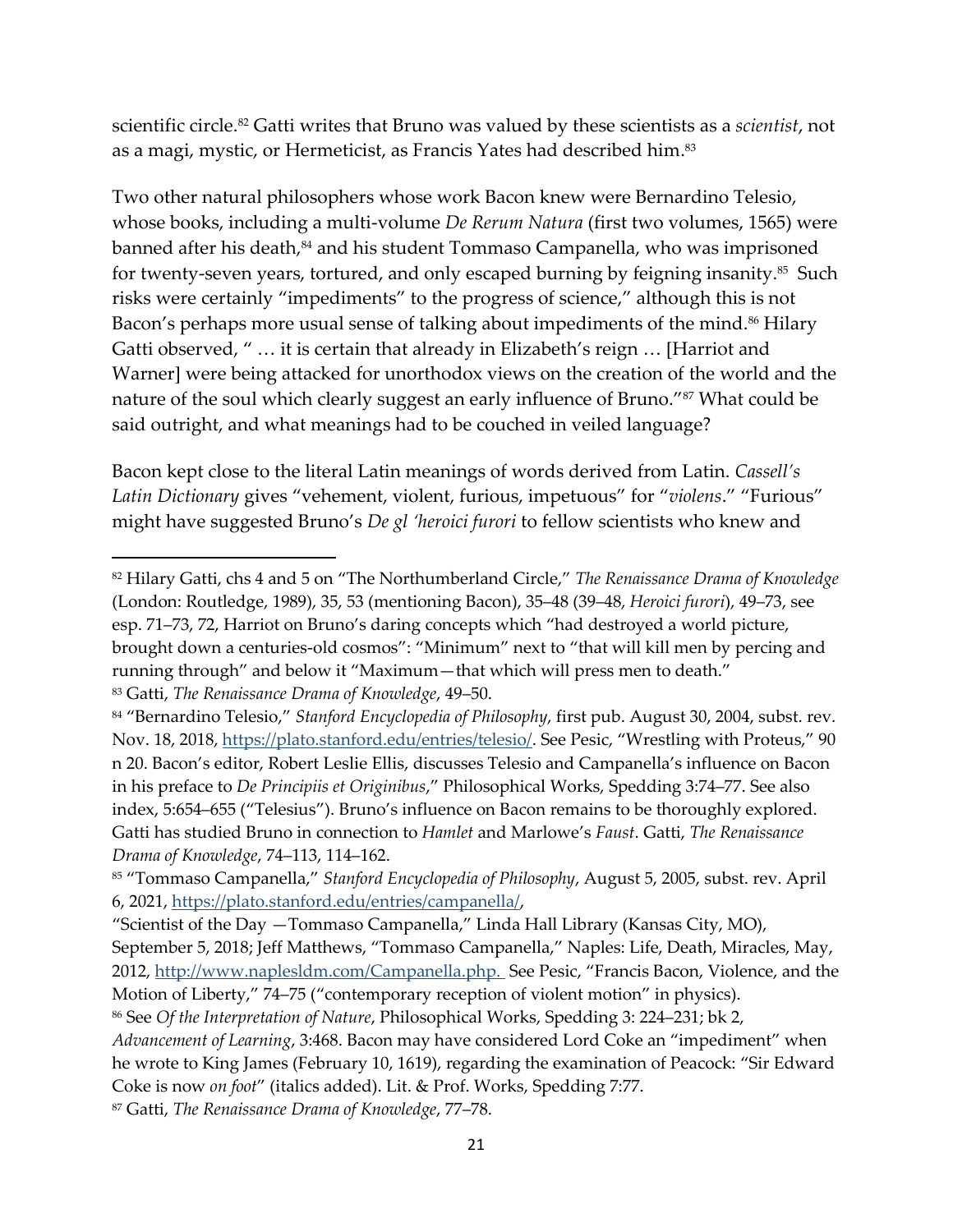studied Bruno's writings but kept any reference to him quiet. This included Bacon who, though many do not know it, was a satirist. When he wrote about fire being used to experiment on human bodies,<sup>88</sup> it seems to me that he might have been making a veiled reference to Bruno that his fellow scientists would have understood, for Bruno was not mentioned in writing by his English contemporary scientists.<sup>89</sup>

Especially under the authoritarian King James (r. 1603–1625), the Protestants were no more tolerant of the Copernican or other "heresies" than the Catholics. In England, Marlowe, Raleigh, and those in the Earl of Northumberland's circle such as Thomas Harriot, Walter Warner, Nicholas Hill, Robert Hues would have felt the danger of repression.<sup>90</sup> In his preface to the *Advancement of Learning*, Bacon cautioned his readers who were making new scientific explorations to be wary. The following passage, concerning restraints on the experimentation of animals, could be interpreted as making a veiled reference to Walter Raleigh's "School of Night" group of writers, thinkers, and scientists and, perhaps, to Giordano Bruno's drama, *Il Candelaio*:

> For to prosecute such inquiries concerning perfect animals by cutting out the foetus from the womb would be too inhuman, except when opportunities are afforded by abortions, the chase, and the like. There should therefore be set a sort of night watch over nature, as showing herself better by night than by day. For these may be regarded as night studies by reason of the smallness of our candle and its continual burning.<sup>91</sup>

"Shakespeare" may have been making a similar veiled reference to *Il Candlelaio* in *The Merchant of Venice* which was written 1596–97, at about the time that Bruno's books began to be censored by the Roman Inquisition, $92$  when Portia says,

<sup>88</sup> Merchant, "The Violence of Impediments," 757.

<sup>89</sup> Gatti, *The Renaissance Drama of Knowledge*, 77.

<sup>90</sup> Gatti, ch 4, "Bruno and Marlowe: *Dr. Faustus*," *The Renaissance Drama of Knowledge*, 74‒113, 77‒ 81. For Bruno's transformation of the eagle who relentlessly tormented Prometheus into the positive figure of Icarus, "ready to risk failure and death for a glimpse of new and higher truths than man has so far attained," see Gatti, 81‒89, 86. For similar language in Bacon, see the *De Augmentis*, Spedding 6:336 (at the beginning of iii), quoted in Waldman, *Francis Bacon's Hidden Hand*, 36. The eagle also figures in Biblical imagery; see Isaiah 40:31.

<sup>91</sup> Francis Bacon, *Novum Organum*, in Spedding 4:202; 1:316.

<sup>92</sup> Douglas O. Linder, "The Life and Trial of Giordano Bruno: A Chronology," University of Missouri-Kansas City School of Law, accessed May 5, 2021,

[http://law2.umkc.edu/faculty/projects/ftrials/bruno/brunochronology.html.](http://law2.umkc.edu/faculty/projects/ftrials/bruno/brunochronology.html)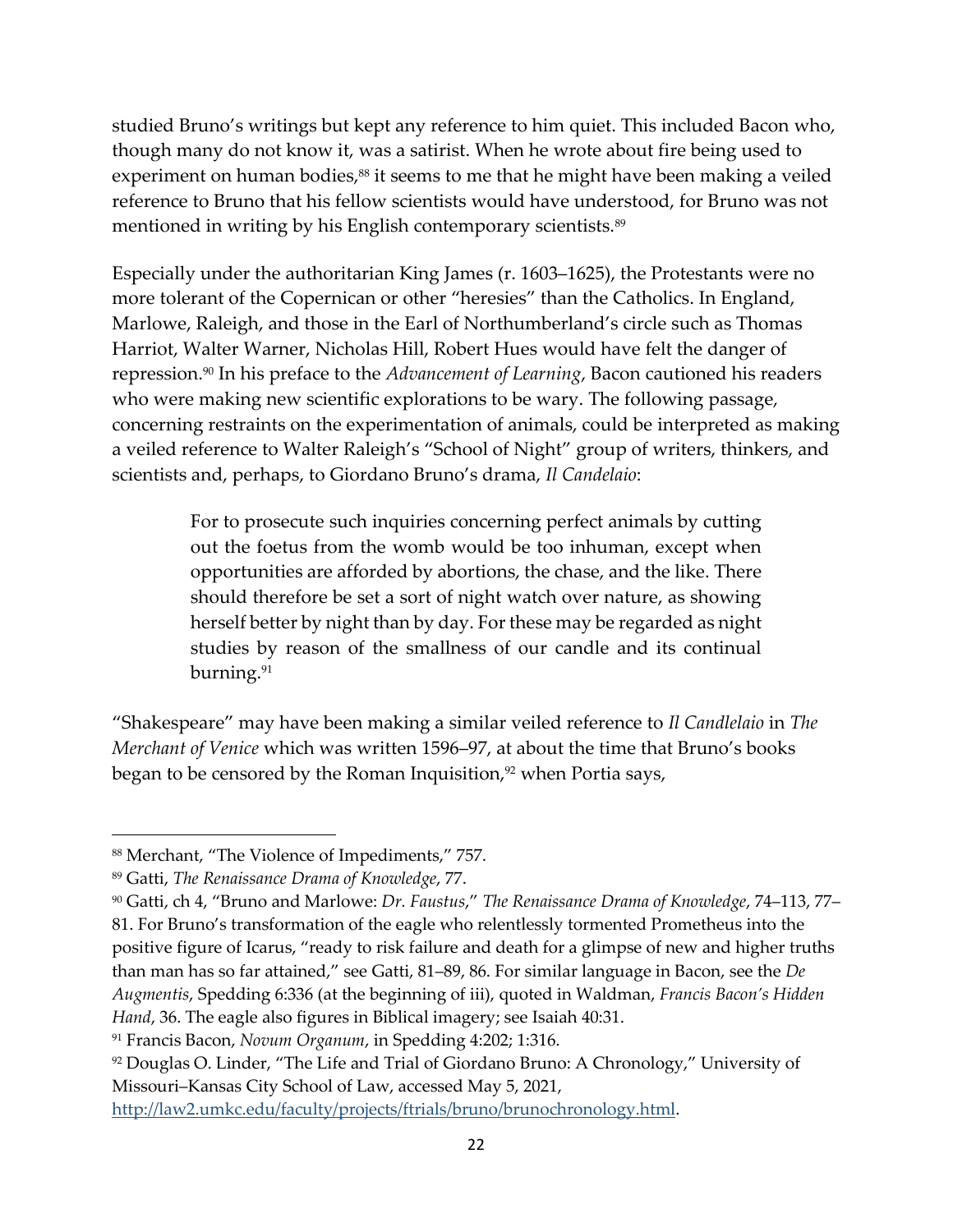That light we see is burning in my hall. How far that little candle throws his beams! So shines a good deed in a naughty world. (*The Merchant of Venice*, V.1.2546–2548).

It was just five years after Bruno's death, in 1605, that Bacon published his *Advancement of Learning*. It would be published again in 1640 as part of an educational reform effort in England.<sup>93</sup>

## Interrelated poesy, philosophy, and law

Lucretius—whom Bacon translated and quoted $94$  and, I think, sought to emulate—wrote *vexamen mundi*, a "shaking, upheaval of the world."<sup>95</sup> Lucretius was an ancient Roman poet, the author of the *De rerum natura*, a poem important to the rebirth of learning and the arts when it was rediscovered early in the Renaissance. In that poem, Lucretius, preserving the philosophy of Epicurus, tried to include all the known knowledge of the world. In those days, as in Shakespeare's time, the divisions between the various disciplines, such as poetry and the philosophies of law or science (then called "natural philosophy") were not the separate disciplines they are today.<sup>96</sup> For example, although Jacqueline L. Cowan disavows espousing any theory that Bacon authored Shakespeare, crediting instead a "common cultural climate," she shows how Shakespeare's play, *The Tempest*, and Bacon's natural philosophy closely complement one another. <sup>97</sup> Barry R. Clarke is among those who *have* linked Bacon to authorship of Shakespeare's *The Tempest.* 98

<sup>93</sup> [William Eamon,](https://williameamon.com/) *Science and the Secrets of Nature: Books of Secrets in Medieval and Early Modern Culture* (Princeton: Princeton University Press, 1994), p. 325.

<sup>94</sup> Spedding 4:114, discussed in Waldman, *Francis Bacon's Hidden Hand*, 40.

<sup>95</sup> *Cassell's Latin Dictionary* (New York: Wiley, 1968), s.v. "*vexamen*."

<sup>96</sup> Hilary Gatti, preface, *The Renaissance Drama of Knowledge* (London: Routledge, 1989), xiii.

<sup>97</sup> Jacqueline L. Cowan, "The Imagination's Arts: Poetry and Natural Philosophy in Bacon and Shakespeare," *Studies in Philology* 133, no. 1 (Winter 2016), 132–162.

<sup>&</sup>lt;sup>98</sup> Clarke, ch 11, "The Tempest," *Francis Bacon's Contribution to Shakespeare*, 169–191; see also, e.g., Reed, *Francis Bacon: Our Shakespeare*, 51–61; "The Tempest and the 'History of the Winds,' from Edwin Bormann, *The Shakespeare Secret*, transl. from German, Harry Brett (London, 1895), 16–22, SirBacon.org, [http://www.sirbacon.org/btempesthistorywinds.htm;](http://www.sirbacon.org/btempesthistorywinds.htm) W. F. C. Wigston, *The Columbus of Literature*, 33‒48, SirBacon.org,

[http://sirbacon.org/archives/columbusoflitera00wigsuoft.pdf.](http://sirbacon.org/archives/columbusoflitera00wigsuoft.pdf)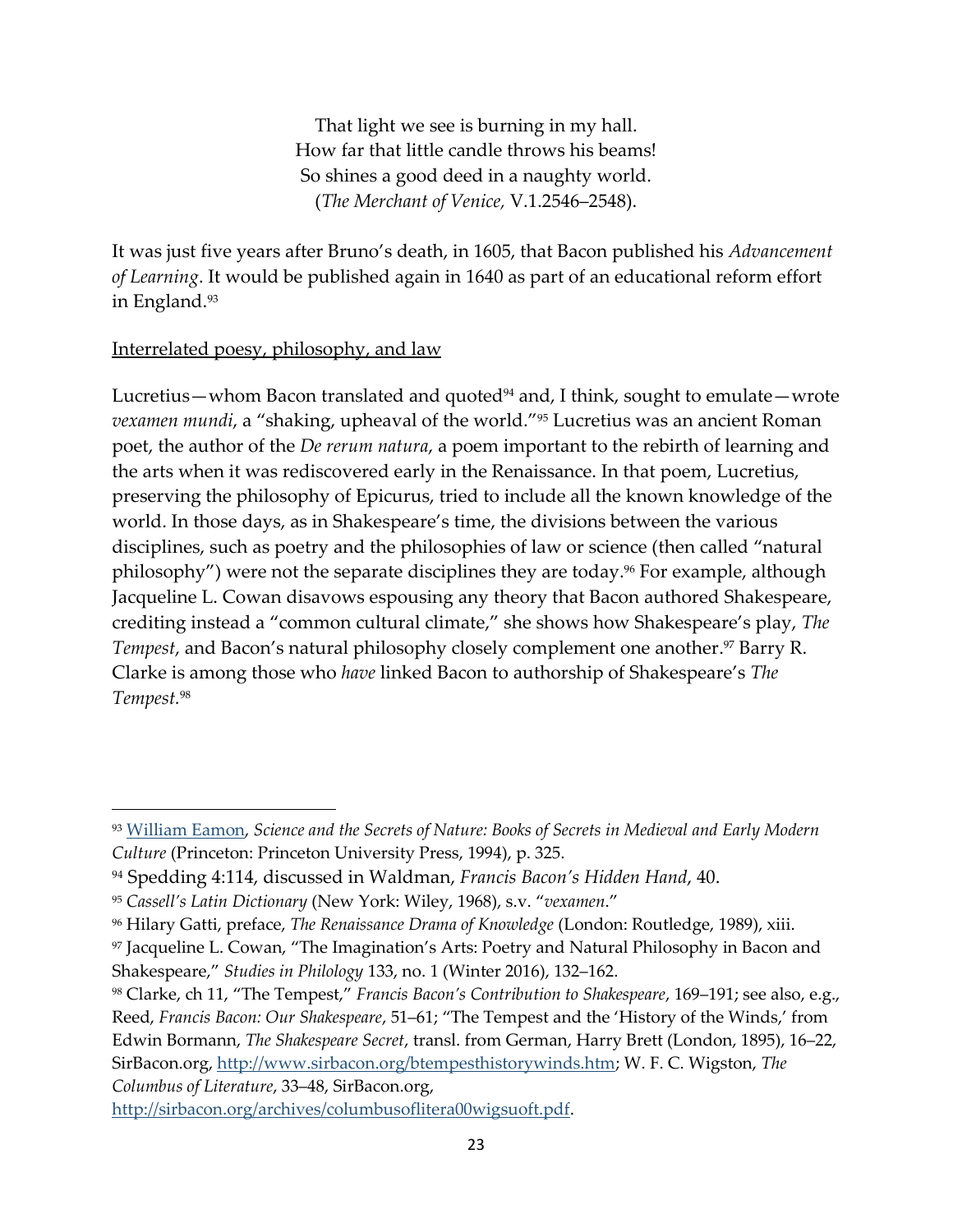For Bacon, there was a correlation between philosophical and legal truths.<sup>99</sup> For example, [Daniel R. Coquillette,](https://www.bc.edu/bc-web/schools/law/academics-faculty/faculty-directory/daniel-coquillette.html) in discussing *Bowle's Case* in his book on Bacon's jurisprudence, *Francis Bacon* (Stanford, 1992), observes that Bacon's eloquent legal argument is "right out of the *Cogitata et Visa*" .… [for] "The 'wisdom of the law' is found by 'imitation of the course of nature.' "<sup>100</sup> Bacon advocated for a middle way in both law and philosophy. Thus, Bacon wrote that he was: "… propounding a character of Justice, in a middle term, between the speculative and reverend discourses of philosophers, and the writings of lawyers which are tied and obnoxious to their particular laws."<sup>101</sup> Bacon also wrote, in his legal treatise in the *De Augmentis*, "… it is unseemly for judicial proceedings to borrow anything from the stage."<sup>102</sup> The courtroom was a forum for finding the true facts, not for feigning and fictions. And yet, Bacon valued fiction, in its place, for he also wrote, "… a truer picture of human life may be found in a satire than in some histories of this kind."<sup>103</sup> Kenneth Hovey describes how Bacon was a master at religious satire, a fact which sometimes escapes notice.<sup>104</sup>

#### Bacon, Shakespeare, and Torture

How did Shakespeare depict torture? One revealing passage occurs in *King Lear* when "Servant 1" is speaking to "Lord Cornwall" as he is about to pluck out the Duke of Gloucester's eyes. This act which occurred during interrogation was, as James Simpson points out, a form of torture,<sup>105</sup> although the word *torture* does not appear in the play.

Here are the lines of Servant 1:

"I have serve'd you ever since I was a child,

<sup>99</sup> For a summary of scholarship on the relationship between Bacon's law and philosophy, see Peter Grajzl and Peter Murrell, app. A, "Toward understanding 17<sup>th</sup> century English culture: A structural topic model of Francis Bacon's ideas," *Journal of Comparative Economics* 47, no. 1 (March 2019), 111-135,

[https://www.sciencedirect.com/science/article/pii/S0147596718304426?via%3Dihub.](https://www.sciencedirect.com/science/article/pii/S0147596718304426?via%3Dihub)

<sup>&</sup>lt;sup>100</sup> Coquillette, *Francis Bacon*, 146-149, 146 (Spedding 7:529); *Cogitata et Visa de Interpretatione Naturae, sive de Scientia Operativa* (Spedding 3:591).

<sup>101</sup> Coquillette, *Francis Bacon,* p. 256, citing Spedding 7:14).

<sup>102</sup> Francis Bacon, Aphorism 91, *De Augmentis*, bk 8, *Example of a Treatise on Universal Justice or the Fountains of Equity, by Aphorisms*,' discussed in Coquillette, *Francis Bacon*, 254 (Spedding 5:107). <sup>103</sup> Francis Bacon, *De Augmentis*, Spedding 4:304-305.

<sup>104</sup> Kenneth Alan Hovey, "Bacon's 'Serious Satire' of the Church and the 'Golden Mediocrity' of Induction," *Seventeenth Century News* 61, nos. 1 and 2 (2003),

Texas A & M University, OAKTRUST, 1-12, [https://hdl.handle.net/1969.1/95572.](https://hdl.handle.net/1969.1/95572)

<sup>105</sup> James Simpson, "No Brainer: The Early Modern Tragedy of Torture," *Religion and Literature* 43 (2011), 1‒23, 23.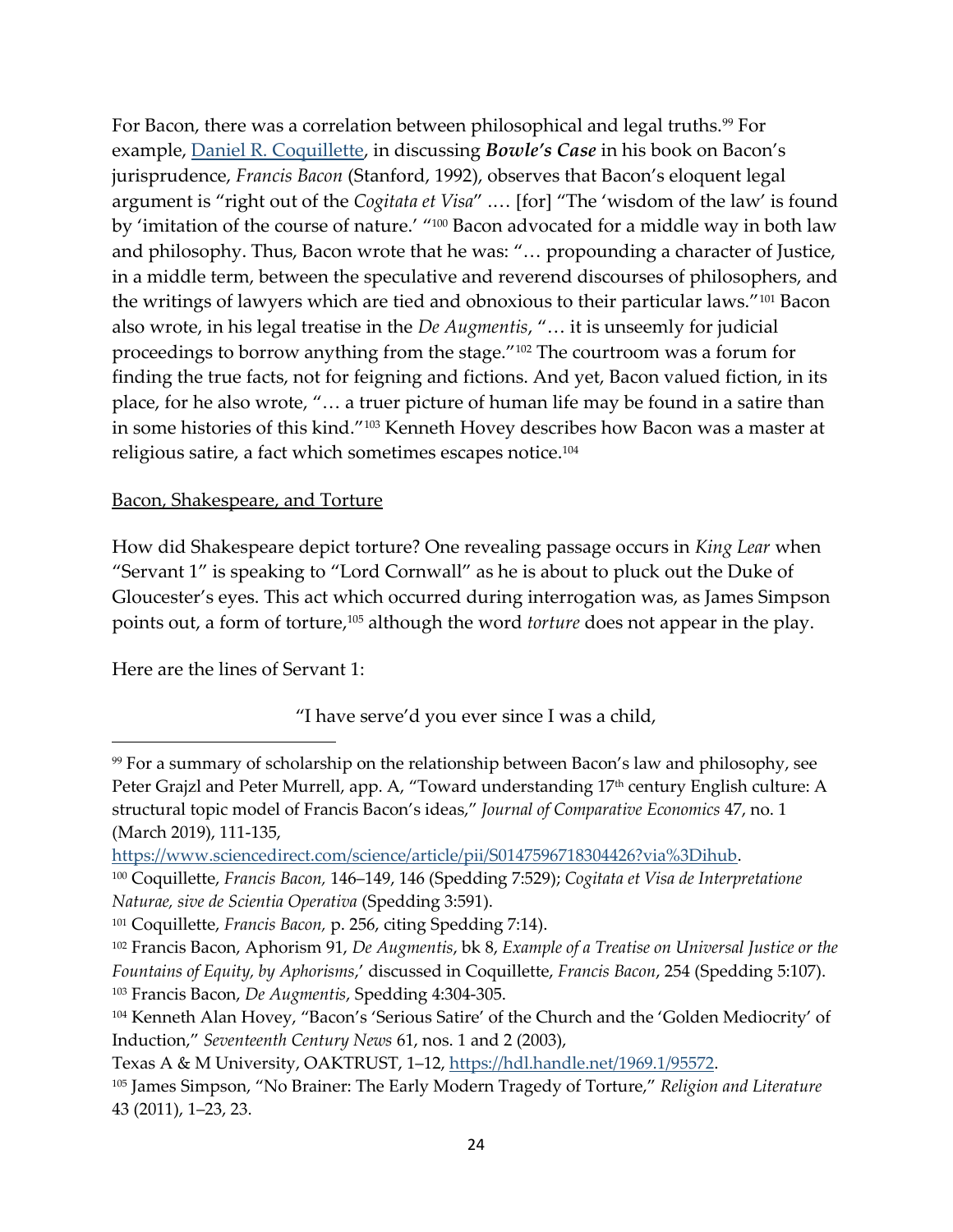But better service have I never done you; Than now to bid you hold." (*King Lear*, III, 7, 2202‒2205).

One could imagine Bacon saying these words to Queen Elizabeth, in private, as her legal counsellor. After all, he was barely more than a child— just fifteen if born in 1561—when she sent him to France with Sir Amias Paulet, England's ambassador (1576‒79). Later, Bacon served as her first "Counsel Extraordinary," a post she created for him. Yes, while fulfilling official duties, he signed orders authorizing the torture of prisoners for the extraction confessions. Bacon was conducting investigations at the Tower for the Queen (1596–97)<sup>106</sup> during the same time frame in which Shakespeare is thought to have been writing *The Merchant of Venice*.

At times, lawyers and others serving the state in official roles, have been constrained by orders to commit acts they found personally distasteful, even abhorrent. Sometimes, as in the case of Sir Thomas More or modern authoritarian governments, the choice is life or death. Sophocles dramatized the problem of following what one knows to be right, even when the law says it is wrong, in his drama, *Antigone*. Perhaps Bacon, under the pseudonym of Shakespeare, was expressing his true, but otherwise-censored, feelings about the unjust treatment of heretics (for Jews were heretics) in *The Merchant of Venice*. Perhaps he hoped that Portia's and Shylock's arguments would resonate with future generations which might make more enlightened choices.

> "So may the outward shows be least themselves: The world is still deceived with ornament." (*The Merchant of Venice III.2.1440–1441*).

In *The Merchant of Venice*, the name, "Bassiano" suggests, *inter alia*, *basanos*, the Latin word for the touchstone which was part of the interrogation by torture of ancient Roman slaves.<sup>107</sup> In 1837, David Jardine concluded, after investigation, that Bacon's actual involvement with the state's torture agenda was far less than had been assumed.<sup>108</sup>

<sup>106</sup> Coquillette, *Francis Bacon*, app. 2, "Chronology," p. 325; see also Waldman, *Francis Bacon's Hidden Hand*, 81, 136‒137.

<sup>&</sup>lt;sup>107</sup> Pesic, "Nature on the Rack," 190. For further suggestions regarding the name "Bassiano," see *Waldman, Francis Bacon's Hidden Hand, 159-162.* 

<sup>&</sup>lt;sup>108</sup> David Jardine, *A Reading on the Use of Torture in the Criminal Law of England (London, 1837)*,

<sup>42, 50‒52, 66, 99, 100.</sup> See also Clifford Hall, "Bacon and the Legality of Torture," *Baconiana* 71, no. 188 (December 1989), 24‒47; specifically on Bacon, 29, 33‒35,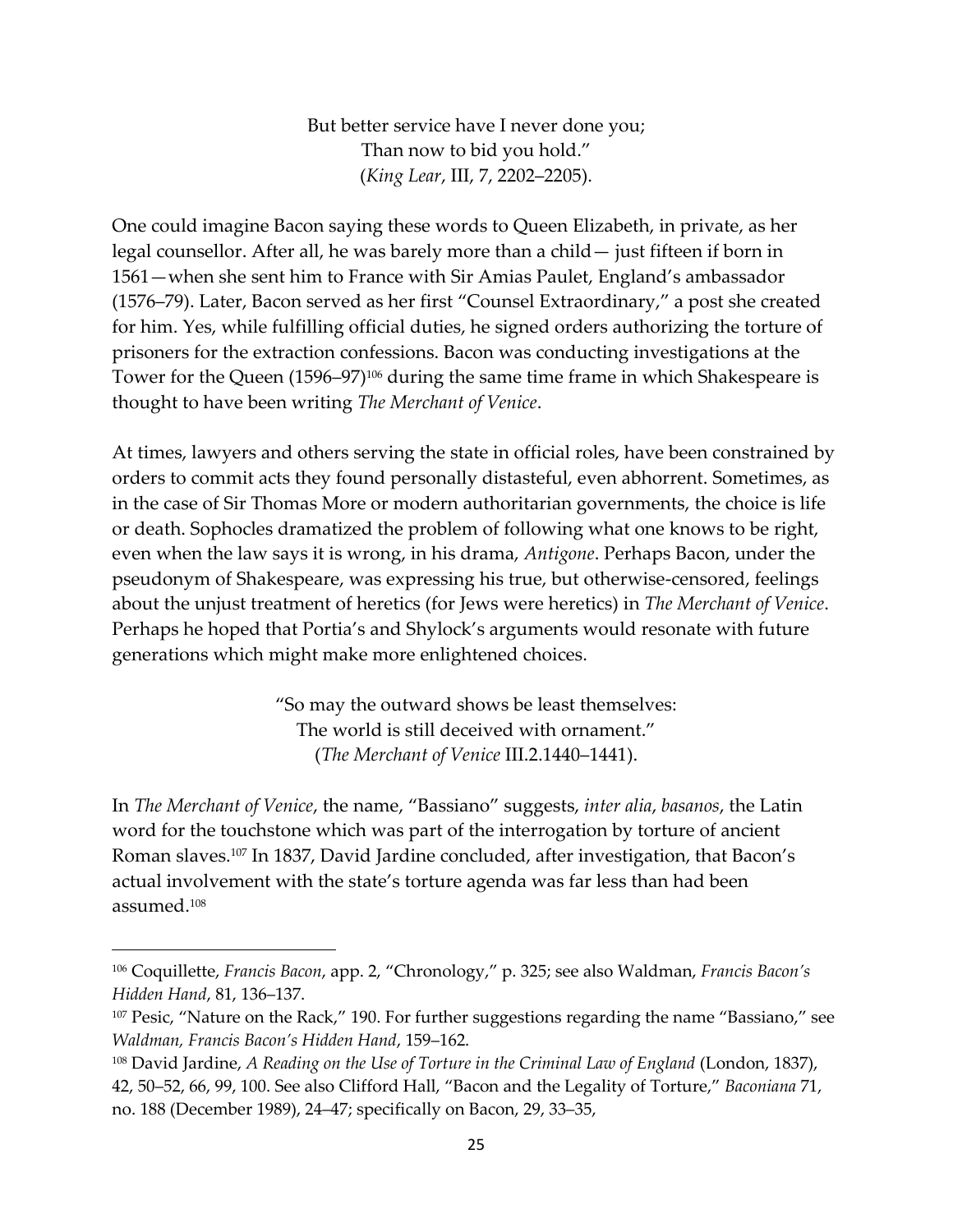In interpreting Bacon's meanings, it is important to realize that he was fluent in Latin. He coined new words for the English language from Latin, at the same time in which "Shakespeare" was coining new words. Moreover, when Bacon used words derived from Latin, he tended to keep close to their original Latin meanings. <sup>109</sup> In Latin, *extorquere* meant "to twist out, wrest away, wrench out, dislocate." 110

**Shakespeare coined the word "tortive" from** *torquere*: "Tortive and errant is his course of growth" (*Troilus and Cressida* I.3.459).<sup>111</sup> The Latin *torquere* from which the word "torture" derived has to do with twisting. It is quite different in meaning from *vexatio* from which our word "vexation" derives. Perhaps significantly, the first meaning of *natura* is "birth, origin" followed by "nature, natural qualities."<sup>112</sup> As Spedding and others have observed, Bacon sometimes wrote in Latin to conceal his meanings, and he used Latin derivatives in meanings close to the original Latin. <sup>113</sup> Bacon was witty; he punned and played with language. There was one "secret of nature," a secret pertaining to his birth, about which he would not have been free to speak openly.<sup>114</sup>

<sup>112</sup> *Cassell's Latin Dictionary*, 1968, s.v. "*extorquare*" and "*natura*." For Bacon's usage derived from *torquare*, see Pesic, "Wrestling with Proteus," 90. See entry, "1569," "Chronology Related to Francis Bacon's Life," prepared by Alfred Dodd and Doris Davis, accessed May 2, 2021,

[http://www.sirbacon.org/links/chronos.html.](http://www.sirbacon.org/links/chronos.html) Giordano Bruno named a pedantic character "**Torquato**" in his fourth dialogue in the *Cena delle Ceneri (The Ash Wednesday Supper)* (London, 1584) which he wrote after his harsh reception to his Oxford lectures—in which he satirized the Aristotelianism of the Oxford dons. Hilary Gatti, *The Renaissance Drama of Knowledge,* (London: Routledge, 1989), 99, 101-102.

[https://www.google.com/books/edition/Coincidences\\_Bacon\\_and\\_Shakespeare/Tjkub5\\_gEL4C?](https://www.google.com/books/edition/Coincidences_Bacon_and_Shakespeare/Tjkub5_gEL4C?q=&gbpv=1#f=false) [q=&gbpv=1#f=false](https://www.google.com/books/edition/Coincidences_Bacon_and_Shakespeare/Tjkub5_gEL4C?q=&gbpv=1#f=false) (see [http://www.sirbacon.org/biblio.html\)](http://www.sirbacon.org/biblio.html).

[http://sirbacon.org/archives/baconiana/1989\\_Baconiana\\_No.188.pdf.](http://sirbacon.org/archives/baconiana/1989_Baconiana_No.188.pdf) For additional references, see Pesic, "Wrestling with Proteus," 91, nn 25, 27, 28; 92 n 28.

<sup>109</sup> Reed, pt. 1, "The Latin Language" in ch 5, "The Classical Element in the Plays," *Francis Bacon:*  Our Shake-speare, 144-168.

<sup>110</sup> D. P. Simpson, *Cassell's Latin Dictionary* (NY: Wiley, 1968), p. 236. Also, Bacon would have known the legal word *tort*, meaning a civil wrong ("twisted or crooked"), as opposed to a crime. <sup>111</sup> Reed, *Francis Bacon: Our Shake-speare*, 167.

<sup>113</sup> Spedding 11:278, cited in Cockburn, *The Bacon Shakespeare Question*, 74; see also Edwin Reed, *Coincidences: Bacon and Shakespeare* (Boston: Coburn Publishing and Cambridge: Harvard University Press, 1906), 70‒71,

<sup>114</sup> See, e.g., Peter Dawkins, "Royal Birth," Francis Bacon Research Trust, <https://www.fbrt.org.uk/bacon/royal-birth/>. Also, search "royal birth" at SirBacon.org.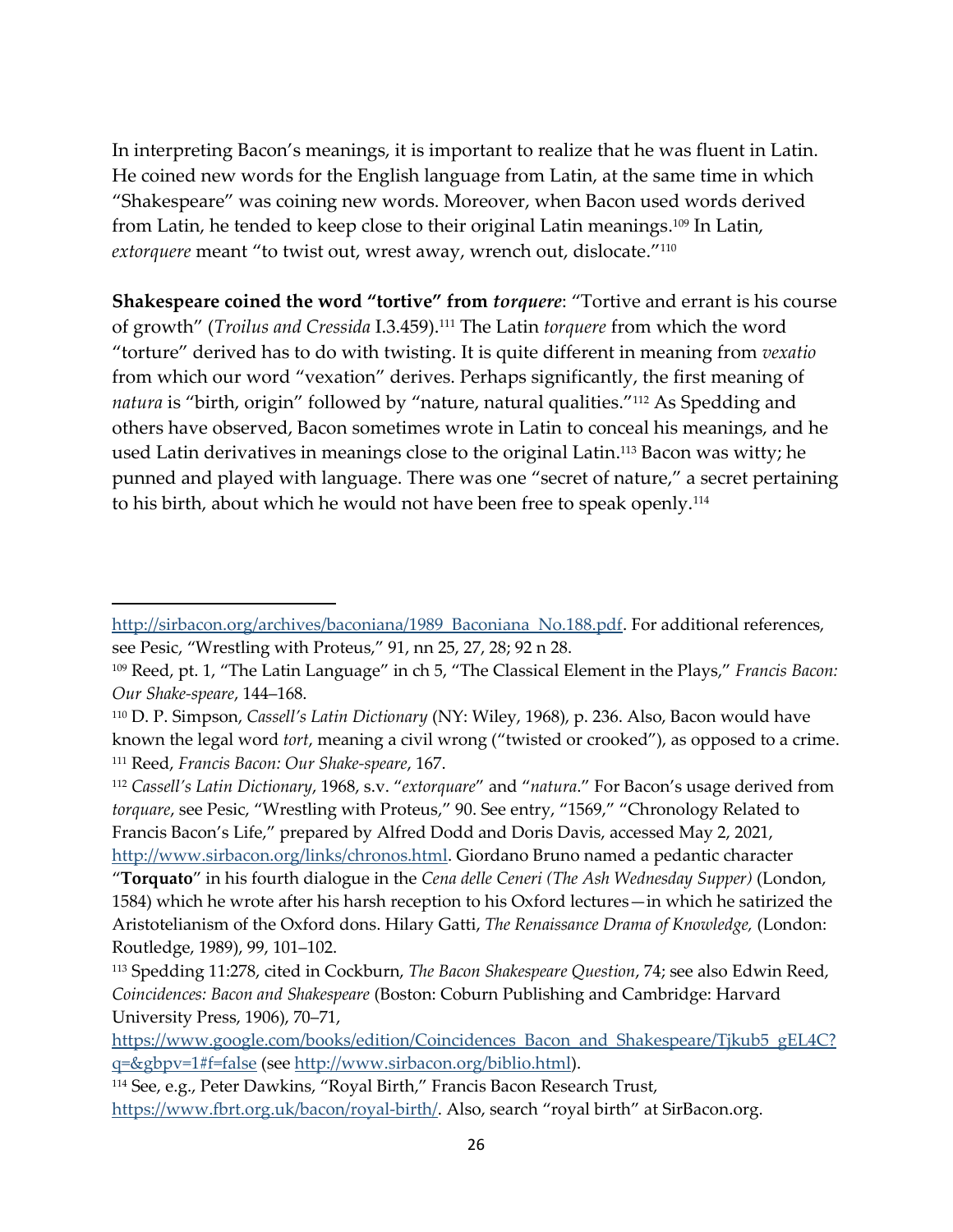# Violins and musical metaphors

In Bacon's discussion of how sound is produced in his *Sylva sylvarum* (published posthumously in 1626, then 1627115), he wrote, "**The bow tortureth the string** continually, and thereby keeps it in a state of continual trepidation." <sup>116</sup> Bacon is speaking about **vibration** which is **one of the meanings of the word "shake"<sup>117</sup> (**as in the pseudonym **Shakespeare**?**).** Also, **t**he word **"vexation,"** in: "The secrets of nature reveal themselves more readily under the vexations of art than when they go their own way,118" derives from the Latin roots *vexatio* and *vexamen*, the main meanings of which include: **"a shaking"**<sup>119</sup> **(**Bold added).

In "The Violence of Impediments<sup>120</sup>: Francis Bacon and the Origins of Experimentation," Merchant wrote: "The new technologies, he [Bacon] wrote elsewhere, "do not like the

<https://rbscp.lib.rochester.edu/3613>. See also Basil Montagu, ed., "Editor's preface, *Sylva Sylvarum, or, a Natural History, in Ten Centuries*, Lord Bacon's Works," *[The Works of Francis Bacon,](https://books.google.com/books?id=H0mvX43BpucC&pg=PA1&lpg=PA1&dq=In+the+spring+of+1626,+Lord+Bacon+died.+In+the+same+year,+Dr.+Rawley,+%22+his+lordship%27s+first+and+last+chaplain,%22+as+he+always+proudly+entitles+himself,+collected+and+published+the+different+poems+which+were+written+to+the+memory+of+his+honoured+master.&source=bl&ots=ahB6ucxFLw&sig=ACfU3U0L4T34mOcfJoK4eKNX-25rE97XRw&hl=en&sa=X&ved=2ahUKEwjBx8mB6J7wAhVnk-AKHSzRDyYQ6AEwAXoECAEQAw#v=onepage&q=In%20the%20spring%20of%201626%2C%20Lord%20Bacon%20died.%20In%20the%20same%20year%2C%20Dr.%20Rawley%2C%20%22%20his%20lordship)  [Lord Chancellor of England](https://books.google.com/books?id=H0mvX43BpucC&pg=PA1&lpg=PA1&dq=In+the+spring+of+1626,+Lord+Bacon+died.+In+the+same+year,+Dr.+Rawley,+%22+his+lordship%27s+first+and+last+chaplain,%22+as+he+always+proudly+entitles+himself,+collected+and+published+the+different+poems+which+were+written+to+the+memory+of+his+honoured+master.&source=bl&ots=ahB6ucxFLw&sig=ACfU3U0L4T34mOcfJoK4eKNX-25rE97XRw&hl=en&sa=X&ved=2ahUKEwjBx8mB6J7wAhVnk-AKHSzRDyYQ6AEwAXoECAEQAw#v=onepage&q=In%20the%20spring%20of%201626%2C%20Lord%20Bacon%20died.%20In%20the%20same%20year%2C%20Dr.%20Rawley%2C%20%22%20his%20lordship), vol 2* (of 3) (Philadelphia: M. Murphy, 1876), iii-viii,

<sup>115</sup> "Collection Highlight: Bacon, *Sylva Sylvarum* …", University of Rochester,

<http://www.sirbacon.org/sylvasylvarumpreface.htm>; Dana Jalobeanu,"Francis Bacon: *Sylva Sylvarum*, or a natural history in ten centuries," April 27, 2012, [http://blogs.ub-](http://blogs.ub-filosofie.ro/pce/?p=131)

[filosofie.ro/pce/?p=131](http://blogs.ub-filosofie.ro/pce/?p=131); "Translation Project I: Francis Bacon's Sylva Sylvarum," From natural history to science (website), accessed April 27, 2021, [http://blogs.ub-](http://blogs.ub-filosofie.ro/pce/?page_id=1034)

[filosofie.ro/pce/?page\\_id=1034](http://blogs.ub-filosofie.ro/pce/?page_id=1034); James Gray, "*Sylva Sylvarum*, Francis Bacon," accessed April 27, 2021, JamesGray2 (bookseller's website), [https://jamesgray2.me/2013/05/13/sylva-sylvarum](https://jamesgray2.me/2013/05/13/sylva-sylvarum-francis-bacon/)[francis-bacon/;](https://jamesgray2.me/2013/05/13/sylva-sylvarum-francis-bacon/) Doina-Cristina Rusu, ["From Natural History to Natural Magic: Francis Bacon's](https://www.academia.edu/5957904/From_Natural_History_to_Natural_Magic_Francis_Bacons_Sylva_sylvarum)  *[Sylva sylvarum](https://www.academia.edu/5957904/From_Natural_History_to_Natural_Magic_Francis_Bacons_Sylva_sylvarum)*," (dissertation, Radboud Universiteit Nijmegen, December 16, 2013), Academia.edu,

[https://www.academia.edu/5957904/From\\_Natural\\_History\\_to\\_Natural\\_Magic\\_Francis\\_Bacons](https://www.academia.edu/5957904/From_Natural_History_to_Natural_Magic_Francis_Bacons_Sylva_sylvarum) [\\_Sylva\\_sylvarum.](https://www.academia.edu/5957904/From_Natural_History_to_Natural_Magic_Francis_Bacons_Sylva_sylvarum)

<sup>116</sup> Spedding 2:398; see also OUD, s.v. "torture," (first used as a noun, 1540; first used as a verb, 1588; "to put to the torture," 1593); see also Pesic, "Wrestling with Proteus, 90 fn 23. <sup>117</sup> OUD, s.v. "shake."

<sup>118</sup> Francis Bacon, *Novum Organum* (1620), bk 1, Aphorism 98, Spedding 4:98.

<sup>119</sup> *Cassell's Latin Dictionary* (1968), s.v. *vexamen* ("a shaking, upheaval: *mundi* [the world],

Lucr.")*, vexatio* ("a shaking, jolting, shock; transf., ill-treatment: *sociorum*, Cic.; Liv."). <sup>120</sup> Francis Bacon, *De Augmentis*, bk 2, ch 2, Spedding 4:294 ("violence of impediments, as in the case of monsters," in discussing how nature is in one of three states: free, in error, or in bondage, analogized to the mythological characters, Pan, Proteus (Neptune's seal-herder), and Prometheus). For a discussion of Pan, Prospero, and how *The Tempest* demonstrates Bacon's natural philosophy, see Edwin Bormann, "The Tempest," *The Shakespeare Secret*, trans. (from German) Harry Brett (London, 1895), 8, 9‒22, SirBacon.org,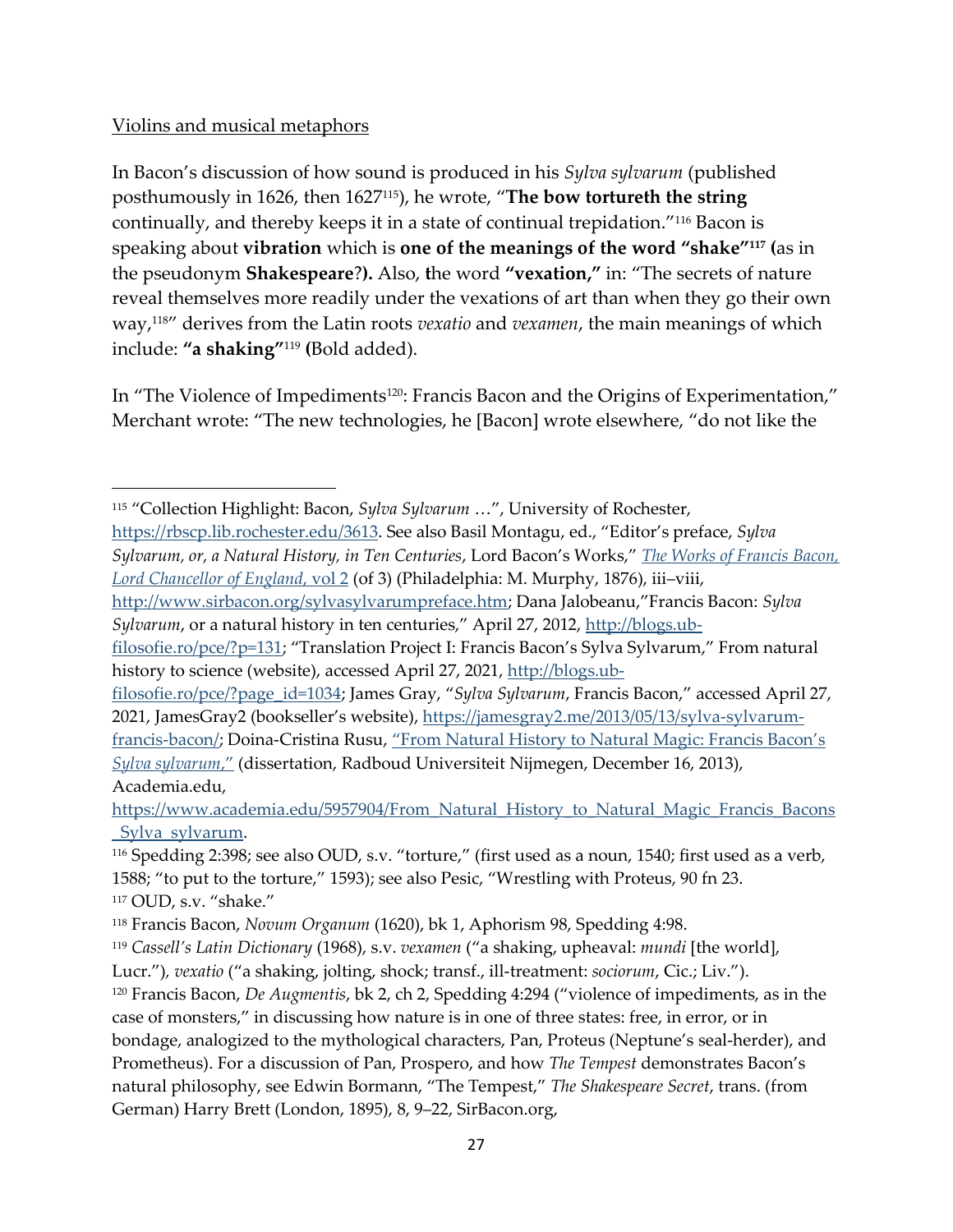old, merely exert a gentle guidance over nature's course, they have the power to conquer and subdue her, to **shake her to her foundations**" <sup>121</sup> (bold added). Perhaps he felt that something akin to a metaphysical "earth-quake" would be required to bring his plan for the "Great Instauration" to fruition. To Merchant, such language encouraged a subjugation of female "nature." However, as others also have pointed out, the word *natura* is of the feminine gender in Latin. It has to do with origin and birth; and, in nature, it is the females who give birth (a notable exception being, of course, seahorses).

Interestingly, the **first recorded use of the word** *torture* **as a verb was by Shakespeare**, in *2 Henry VI* and, perhaps earlier, in *Love's Labour's Lost*. <sup>122</sup> The entity known as Shakespeare used the word *torture* forty-five times in all, in nineteen plays and three poems, in either its legal or metaphorical sense. In addition, he used *torment* forty-nine times, *wring* twenty-four times, *wrung* six, a form of *wrest* thirty-seven, a form of *wrench* ten, and *wrack* seven (*Rack* often occurs as part of another word).<sup>123</sup> Readers might wish to explore these uses further at [www.opensourceShakespeare.org.](http://www.opensourceshakespeare.org/)

In *Francis Bacon: Our Shakespeare*, Reed points out that, in the 1594, 1600, and 1619 published quartos of the *Second Part of King Henry VI*, Gloucester admits that he "tortur'd above the rate of [or, contrary to] common law." In the 1623 folio, the words "above the rate of common law" were changed to "above the felon, or what trespass

<sup>122</sup> Jeffrey McQuain and Stanley Malless, *Coined by Shakespeare: Words & Meanings First Penned by the Bard* (Springfield, Mass.: Merriam Webster, 1998), p. 222; for more examples, see Reed, *Francis Bacon: Our Shakespeare*, 144-168; Waldman, *Francis Bacon's Hidden Hand*, 81‒82. <sup>123</sup> *All's Well That Ends Well*: II.1.633, 781; IV.3.2209; *Antony and Cleopatra*: III.13.2433,; IV.14.3034; *Cymbeline*: IV.4.2899; V.5.3527, 3540, 3541, 3624; *2 Henry IV*, II.4.1418; *1 Henry VI*: V.4.2729; 2 *Henry VI*: III.1.1402, 1412, 1664; III.2.1938, 2097; III.3.2125; *3 Henry VI*: II.6.1325; *King John*: IV.1.1612; IV.3.2167; *Love's Labour's Lost*: V.2.1942; *Macbeth*: III.2.1193; *Merchant of Venice*: III.1.1348, 1352; III.2.1402; *Merry Wives of Windsor*: III.2.1348; *Much Ado About Nothing*: IV.1.1835; *Othello*: V.2.3740; *Rape of Lucrece,* 1339; *Richard II*: III. 2.1608; *Richard III*: IV.4.2903: *Romeo and Juliet*: I.1.106; III.2.1766; III.3.1889, 1900; *Sonnet 28,* 384; *Sonnet 133,* 1852; *Twelfth Night*: V.1.2418; *Winters Tale*: II.3.1147; III.2.1412; IV.4.2747, 1864 Globe Edition, [www.opensourceshakespeare.org.](http://www.opensourceshakespeare.org/)

[http://sirbacon.org/archives/Bormanns-Edwin-The-ShakespeareSecret-0b.pdf.](http://sirbacon.org/archives/Bormanns-Edwin-The-ShakespeareSecret-0b.pdf) Classical allusions would escape religious censorship were others might be suspect.

<sup>&</sup>lt;sup>121</sup> Merchant, "The Violence of Impediments," 749, using Benjamin Farrington's translation of the *Cogitata et Visa* (ca. 1607), Benjamin Farrington, *The Philosophy of Francis Bacon: An Essay on its Development from 1603 to 1609 with New Translations of Fundamental Texts (Liverpool:* Liverpool University Press, 1964), 93.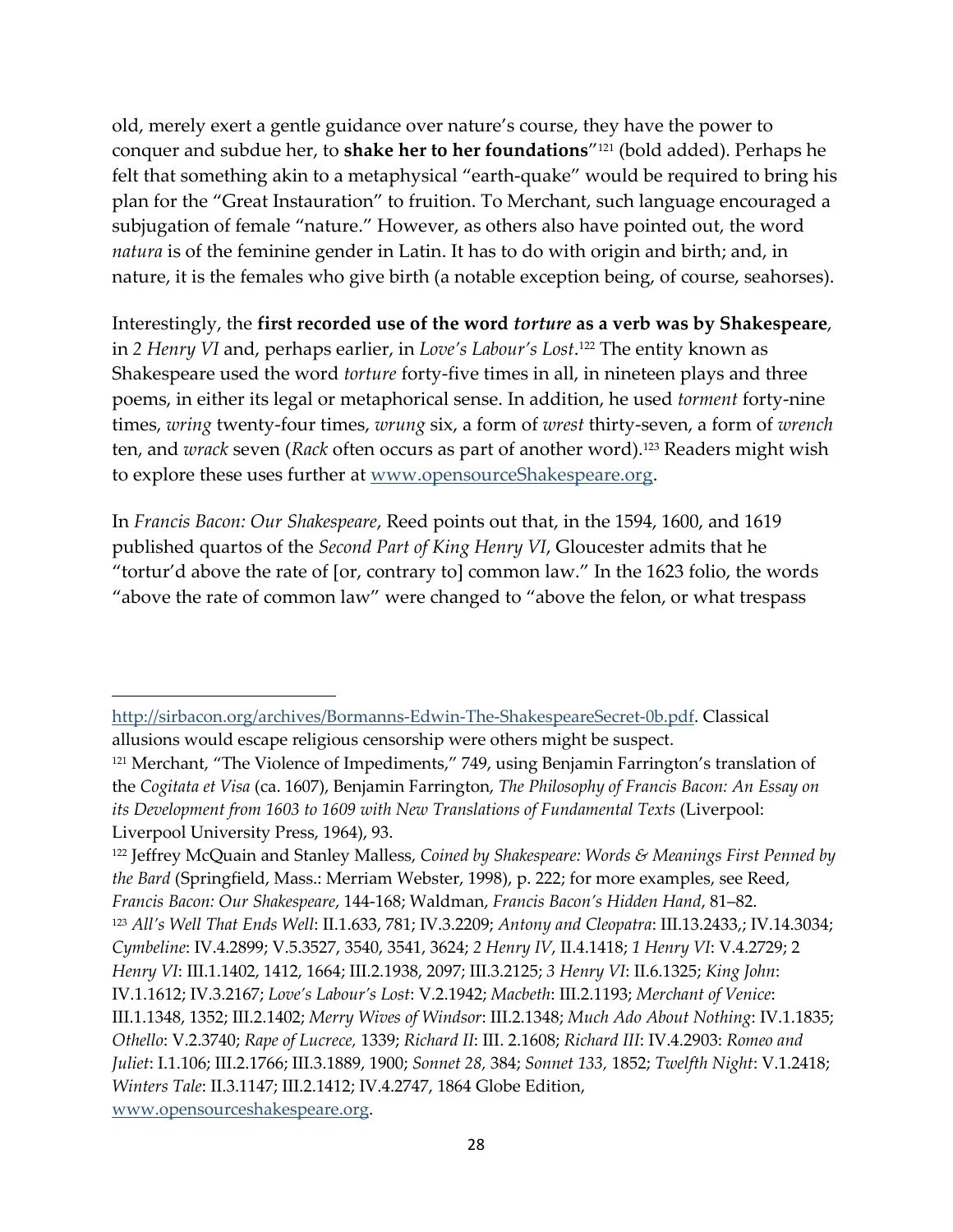else" (III.1.1413). Reed tied this change to Bacon's real-life experiences as Attorney General for King James to which he may not have wished to draw attention.<sup>124</sup>

In 1619, in the matter of Peacock, Spedding wrote, "It is to be regretted that we do not know more about this case of Peacock; for Bacon appears in it, far more distinctly than in the case of Peacham, as sanctioning the use of torture under certain conditions for judicial purposes; and it would have been instructive to know what the conditions were" (14:78–80). Bacon was then Chancellor. In his February 10, 1619 letter to King James, he makes it clear that he considers the King's honor and safety to be at stake in the Peacock matter. <sup>125</sup> As Pesic relates, in Bacon's essay "On Judicature," Bacon wrote, "Judges must beware of hard constructions and strained inferences; for there is no worse torture than the torture of the laws" (Spedding 6:507). Bacon also wrote, "In highest cases of treason, torture is used for discovery, and not for evidence (Spedding 10:114). It should be kept in mind that modern rules of evidence did not yet exist in the courtrooms of Bacon's time. He worked to bring about law reform.<sup>126</sup> Coquillette gives him credit for the instigation of modern scientific judicial rule-making.<sup>127</sup>

Torture was "illegal" in England, though it still occurred. It had been illegal since the Magna Carta in 1215. That same year, the Lateran Council abolished trial by ordeal, although torture was still being used on the Continent to elicit confessions of guilt. Duress, however, such as pressing a person under heavy weights, was apparently still allowed in England until 1772—not to elicit confessions, but as a form of punishment.<sup>128</sup> "Hanging, drawing, and quartering" would have been forbidden under the Eighth

<sup>124</sup> Reed, Francis Bacon: Our Shakespeare, 35-36.

<sup>&</sup>lt;sup>125</sup> Bacon to King James, February 10, 1619, beginning "Sir Edward Coke is now on foot, and according to your command, signified by Mr. Secretary Calvert, we proceed in Peacock's examinations …." Spedding 14:77 (internally, vol 7 of "The Letters and the Life"); on torture, see also Spedding's commentary, 78‒80 and editor's preface to Bacon's "Arguments on the Jurisdiction of the Council of the Marches," 7:570 n 3. A forthcoming volume 7 of the *Oxford Francis Bacon*, containing Bacon's legal and political writings, will be edited by *Chris R. Kyle*. See "Planned Volumes," *Oxford Francis Bacon*, British Society for the Humanities and Social Sciences, [http://www.oxfordfrancisbacon.com/planned-volumes/ofb-vii-political-and-legal](http://www.oxfordfrancisbacon.com/planned-volumes/ofb-vii-political-and-legal-writings/)[writings/.](http://www.oxfordfrancisbacon.com/planned-volumes/ofb-vii-political-and-legal-writings/)

<sup>&</sup>lt;sup>126</sup> Waldman, *Francis Bacon's Hidden Hand*, 47-49.

<sup>&</sup>lt;sup>127</sup> Daniel R. Coquillette, "Past the Pillars of Hercules: Francis Bacon and the Science of Rule-Making," *University of Michigan Journal of Law Reform* 46, no. 2 (2013), 549‒592, 552, 567‒568; see also Pesic, "Wrestling with Proteus," 92 n 29.

<sup>128</sup> J. H. Baker, ch. 29, "Pleas of the Crown: Criminal Procedure," *An Introduction to English Legal History* (London: Butterworth's, 2002), 508-509.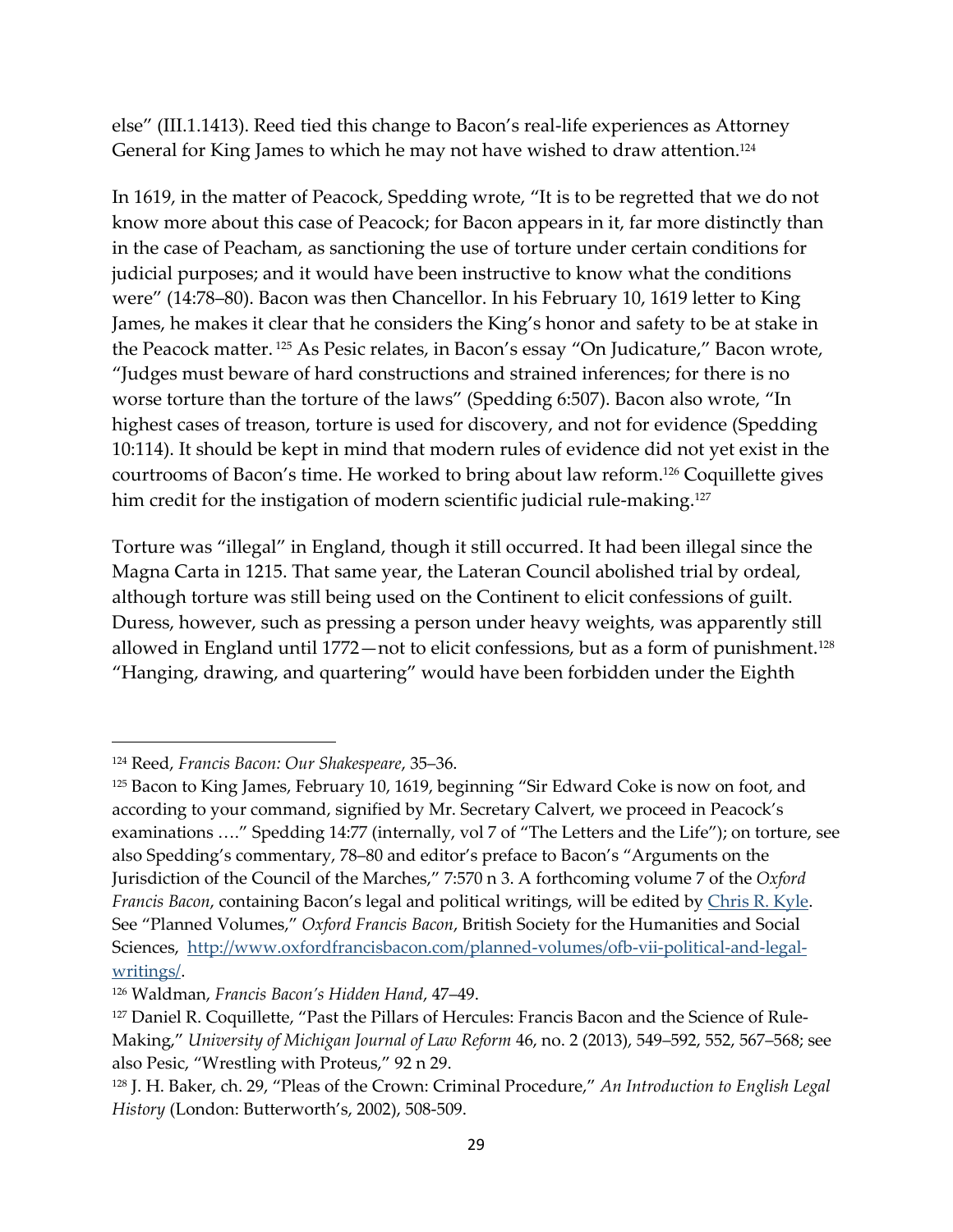Amendment to the United States Constitution (1791) as "cruel and unusual punishment."<sup>129</sup>

There is an anecdote, well-known in certain circles, which Bacon related in his *Apology Concerning Essex*, regarding his response to Queen Elizabeth when she threatened to rack John Hayward whose name was on the title page of the play, *Raigne of Henrie IV*:

"…. And another time, when the Queen would not be persuaded that it was his writing whose name was to it, but that it had some more mischievous author, and said with great indignation that she would have him racked to produce his author, I replied, "Nay, Madam, he is a doctor, never rack his person, but rack his stile …."<sup>130</sup>

Bacon used the **"bow to the fiddle"** metaphor again in the 1263 *De Augmentis*. Joseph Devey translates:

Dramatic poetry which has the theatre for its world, would be of excellent use if it were sound, for the discipline and corruption of the theatre is of very great consequence, And the corruptions of this kind are numerous in our times, but the regulation quite neglected. The action of the theatre, though modern states esteem it but ludicrous, unless it be satirical and biting, was carefully watched by the ancients, that it might improve mankind in virtue; and indeed, many wise men and great philosophers have thought it to the mind **as the bow to the fiddle***:* and certain it is, **though a great secret in nature**, that the minds of men in company are more open to affections and impressions than when alone<sup>131</sup> [bold-face added].

Here is how Spedding translated the passage:

<sup>&</sup>lt;sup>129</sup> "Cruel and Unusual Punishments," U. S. Constitution Annotated, Legal Information Institute, Cornell Law School, [https://www.law.cornell.edu/constitution-conan/amendment-](https://www.law.cornell.edu/constitution-conan/amendment-8/cruel-and-unusual-punishments)[8/cruel-and-unusual-punishments.](https://www.law.cornell.edu/constitution-conan/amendment-8/cruel-and-unusual-punishments)

<sup>&</sup>lt;sup>130</sup> Bacon's "Apology Concerning Essex" ([Spedding 10:](http://home.hiwaay.net/~paul/bacon/misc/apology.html)139–162, Paul Dupuy, hiwaay.net, <http://home.hiwaay.net/~paul/bacon/misc/apology.html>), discussed in H. S., "Hayward's *King Henry IV*," *Baconiana* [4, third series, no. 13](http://sirbacon.org/archives/baconiana/1906_%20Baconiana_No%2013.pdf) (Jan. 1906), 5-14,

http://sirbacon.org/archives/baconiana/1906 %20Baconiana\_No%2013.pdf.

<sup>131</sup> Francis Bacon, *De Augmentis*, bk 2, ch 13, pt. 1, "Science," in *The Advancement of Learning, by Lord Bacon*, ed. Joseph Devey, 56; cp. *Advancement of Learning*, Spedding 3:343, n. 1, <https://hdl.handle.net/2027/uc1.31175005968832>. See also Pesic, "Violence, and the Motion of Liberty," 90.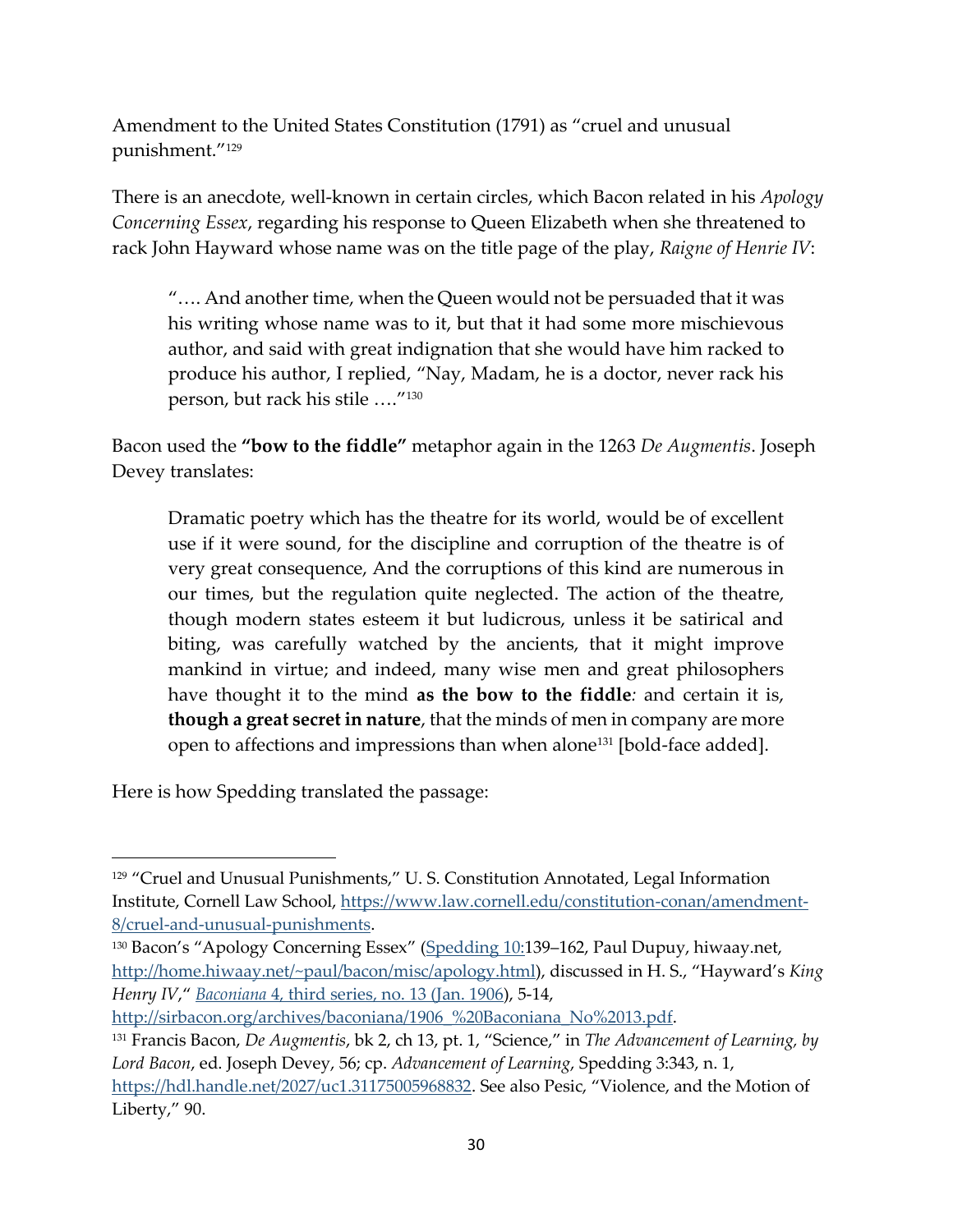Dramatic Poesy, which has the theatre for its world, would be of excellent use if well directed. For the stage is capable of no small influence both of discipline and of corruption. Now of corruptions in this kind we have enough; but the discipline has in our times been plainly neglected. And though in modern states **play-acting** is esteemed but as a toy, except when it is too satirical and biting; yet among the ancients it was used as a means of educating men's minds to virtue. Nay, it has been regarded by learned men and great philosophers as a **kind of musician's bow by which men's minds may be played upon**. And certainly it is most true, and one of the great **secrets of nature**, that the minds of men are more open to impressions and affections when many are gathered together than when they are alone.<sup>132</sup>

Brian McClinton in his book, *The Shakespeare Conspiracies* observes: "This notion that drama provides insights into human nature from which we can learn virtue is precisely echoed by Hamlet in his advice to the players, in Act 3, Scene 2: "The purpose of playing, whose end both at the first and now, was and is to hold as 'twere the mirror up to nature, to show virtue her own feature, scorn her own image, and the very age and body of the time his form and pressure."<sup>133</sup>

*A* word search in Shakespeare reveals the use of "elbow," "bowsprit," "bowels," "rainbows," "bows" in warfare, and "bowing" the head or to royalty in [\(www.opensourceshakespeare.org\)](http://www.opensourceshakespeare.org/); however, it seems he only used "bow" once in connection to music: "bowed her hand to teach her fingering … as on a pillory, looking through the lute, call me rascal fiddler and twangling Jack." (*Taming of the Shrew* II.1.993, 999, 1000). "A. Phoenix" presents evidence demonstrating the connections between the *Taming of the Shrew* and Francis Bacon's life story.<sup>134</sup> In *The Tempest*, the first word, called out, is "Boatswain," pronounced "bo-sun"<sup>135</sup> (as in "bovine").

<sup>132</sup> *De Augmentis*, bk 2, ch 13, Spedding 4:316, HathiTrust, [https://hdl.handle.net/2027/hvd.32044014199384.](https://hdl.handle.net/2027/hvd.32044014199384)

<sup>&</sup>lt;sup>133</sup> McClinton, ch 7, "A Dream of Learning," *The Shakespeare Conspiracies*, 161–176, 165.

<sup>134</sup> A. Phoenix, "An Unrecognized Francis Bacon Manuscript Written in the Hand of the Bacon Family Scribe, Petruchio Ubaldini, The Model for Petruchio in *The Taming of the Shrew*, whose Father in the Play is Antonio, and Where Two of his Household Servants are Named Nicholas and Nathaniel, the Christian Names of Anthony, Nicholas, and Nathaniel Bacon," SirBacon.org, March 22, 2021, [http://www.sirbacon.org/CAMBRIDGE%20MANUSCRIPT.pdf.](http://www.sirbacon.org/CAMBRIDGE%20MANUSCRIPT.pdf)

<sup>135</sup> *The Tempest*, I.1.2, 3, 15, 18 41; II.2.1135; V.1.2129, 2276; see also *Pericles* IV.1.1618.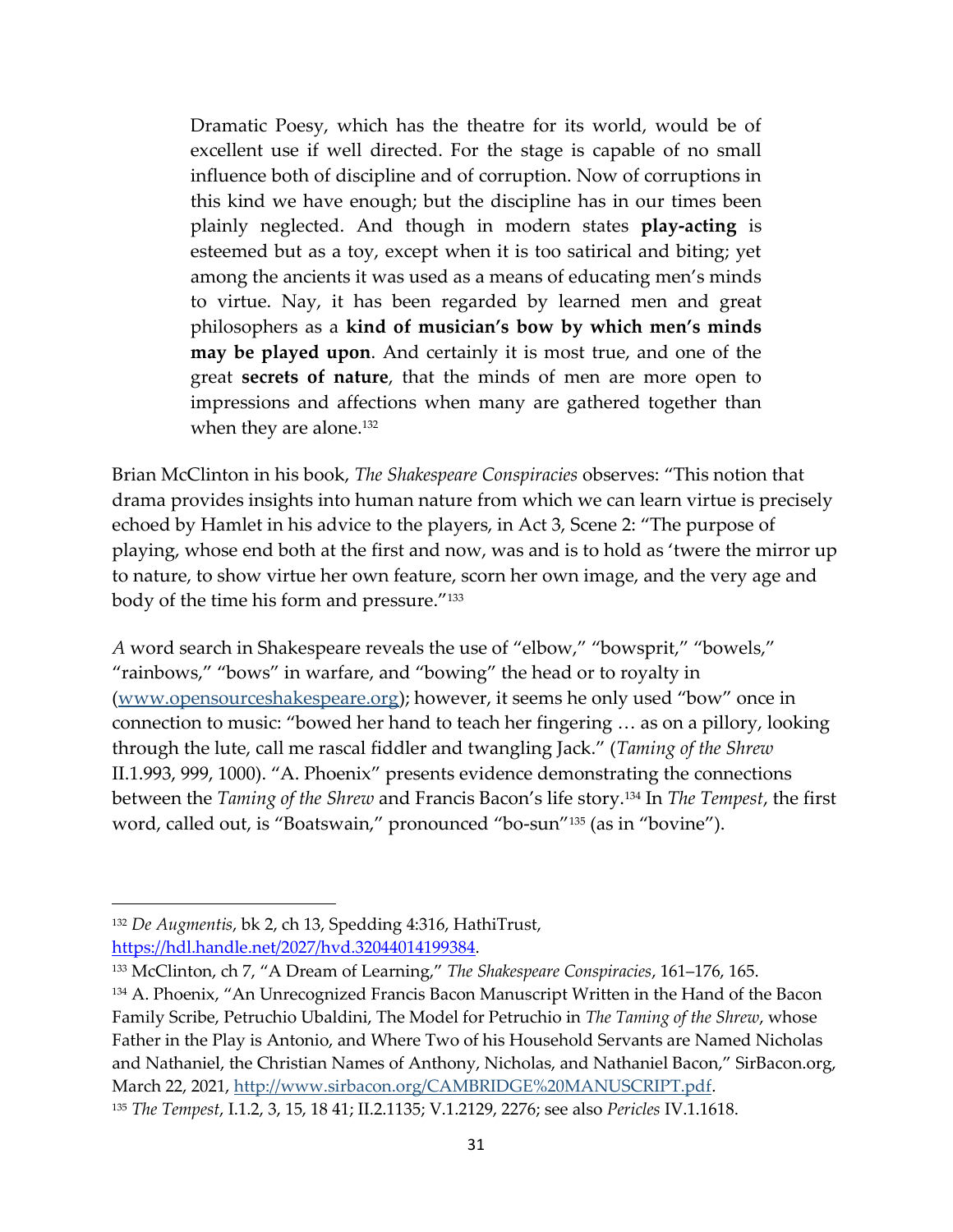Notably, there is an ancient Roman etymological connection between the words *violence* and *violin*, through the root *vitula* which meant a calf or heifer. *Vitulina* was the word for "veal," a calf, taken from its mother at an early age and associated with religious sacrifice in ancient times. In his article on this topic, Robert Jesselson suggests the young calf or heifer may have provided gut-strings for musical instruments. Taking a different etymological path, *vitula* evolved into *fidicula*, a "small lute or other mechanism used to torture slaves," from which the English word "fiddle" evolved.

That is how the English language came to have two words for the same instrument, *fiddle* and *violin*. In Old French, v*itula* became *vielle* (similar to "veal")*,* leading to the medieval word *vyell*. Who, in Shakespeare's England, would have likely known that the small lute was used in Roman times in this way, much like the way Shakespeare employed it in *Taming of the Shrew* (II, 1, 1003), other than a serious student of antiquity—which Bacon, incidentally, was! 136

The Latin verb *vitulare* also meant "to sing or rejoice." It was related to [Victoria,](https://www.britannica.com/topic/Roman-religion/Veneration-of-objects) <sup>137</sup> the name of the "Roman goddess of exhaltation or victory"<sup>138</sup> (Latin *vinco*, v.: to win, as in Julius Caesar's "*Veni, vidi, vici.*"). In Greek mythology, she was "Nike," the "winged Victory" who carried a lyre.<sup>139</sup> Victoria was considered an "attribute" or manifestation of the Roman goddess Minerva (Pallas Athena in Greek), goddess of wisdom and the

<sup>136</sup> See Anna-Maria Hartmann, "The Strange Antiquity of Francis Bacon's *New Atlantis,*" *Renaissance Studies* 29, no. 3 (June 2015; online, April 22, 2015),

[https://onlinelibrary.wiley.com/doi/full/10.1111/rest.12084\)](https://onlinelibrary.wiley.com/doi/full/10.1111/rest.12084), 375-393. For Shakespeare's knowledge of antiquity, see, e.g., Reed, ch 5, "The Classical Element in the Plays," *Francis Bacon: Our Shakespeare*, 144‒214, 147, 149, 150, 152, 156; *Wisdom of the Ancients*, 207‒212.

<sup>&</sup>lt;sup>137</sup> For an image of the Roman goddess Victoria, see "Statuette of Flying Victory, Museum of Fine Arts, Boston, [https://collections.mfa.org/objects/152710.](https://collections.mfa.org/objects/152710)

<sup>138</sup> Robert Jesselson, "The Etymology of the Words 'Violin' and 'Violincello': Implications on Literature in the Early History of the Cello," copyright 1995 by Internet Cello Society, reprinted with permission of [StringsMagazine.com,](https://stringsmagazine.com/) accessed April 26, 2021,

<http://www.cello.org/newsletter/articles/celloetymology.htm>; C.A.W., "Remarks, Biblical and

Classical," *The Classical Journal* 28, no. 55 (September and December 1823), 73‒79, 77.

<sup>139</sup> For images of Nike with her lyre, see Aaron J. Atsma, "Nike," Theoi.com, [https://www.theoi.com/Daimon/Nike.html.](https://www.theoi.com/Daimon/Nike.html)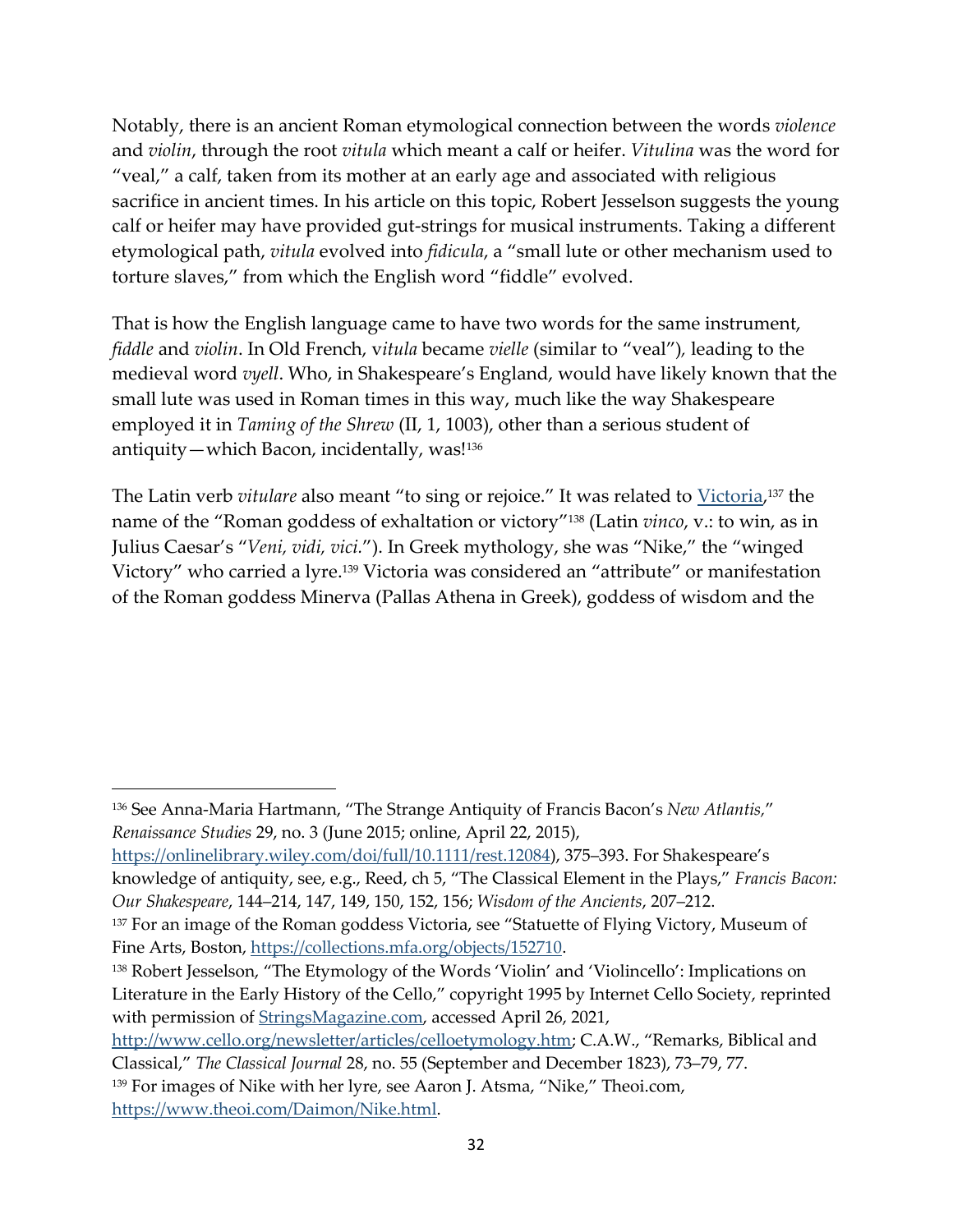arts.<sup>140</sup> As a pseudonym, the name "Shakespeare" would suggest a connection with Minerva who sprang from the head of Zeus, spear-in-hand."<sup>141</sup>

Also, in flowers, *viola* is the name of the family of violets and pansies—also called "posies"—which derives from *pensees*, a French word (from Greek, then Latin) meaning "thought—which is related to the words *poesy* and *poetry*. <sup>142</sup> Most violets are purple; purple is the color of bruises and is also associated with royalty. The wild violet ("dog's violet") is *viola canina sylvestris*. *Sylvestris* "sounds like" *silver*; *silva* is "forest" in Latin (sometimes *saltus*), with *silvestris* meaning wooded *Cassell's Latin Dictionary* (Wiley, 1968). There are eighteen mentions of *violet* in Shakespeare (Sonnet 12, line 157; Sonnet 99, line 1373; *Venus and Adonis*, lines 145, 958, and eleven Shakespeare plays, as found at [www.opensourceshakespeare.org\)](http://www.opensourceshakespeare.org/).

Altogether, Shakespeare used the word "fiddle" seven times. Of special note, in *Troilus and Cressida*, Thersites says, "… unless the fiddler Apollo get his *sinews* to make *catlings* on (III.3.2184).<sup>143</sup> The word *catlings*, musical instrument strings made out of cat-gut, shows up just once more in Shakespeare, in *Romeo and Juliet* when Peter says: "Then music with her *silver sound*—why 'silver sound.' Why 'music with her silver sound'? What say you, Simon *Catling*?" (IV.5.2788) (italics added).

Reed, in *Francis Bacon: Our Shake-speare*, discusses the fact that Shakespeare makes a connection between money and an ox, just as the ancient Greek dramatist Aeschylus had done. "Aeschylus uses the word "ox" as Shake-speare does the word "silver," as synonymous with money, to denote obligation. The first form of money was cattle, in consequence of which coins came to be stamped in after times with the figure of an ox." In *Timon of Athens*, we find "He ne'er drinks/But Timon's silver treads upon his lip." (III.2.1087). Reed explains, "Shake-speare's use of the verb tread shows that he also had this circumstance in mind, while his weakening of the metaphor by substituting "silver"

[http://www.sirbacon.org/sagessemysterie.htm.](http://www.sirbacon.org/sagessemysterie.htm)

<sup>140</sup> James Grout, "Altar of Victory,"SPQR, *Encyclopedia Romana*, Penelope (University of Chicago), last updated February 24, 2021,

[https://penelope.uchicago.edu/~grout/encyclopaedia\\_romana/greece/paganism/victoria.html.](https://penelope.uchicago.edu/~grout/encyclopaedia_romana/greece/paganism/victoria.html) <sup>141</sup> Peter Dawkins, "Image of Pallas Athena, the Spear-Shaker, Guardian of the Mysteries," Francis Bacon Research Trust, 1999, SirBacon.org,

<sup>142</sup> In Shakespeare, *posy* was the word for the motto inscribed inside the ring Portia gave to Bassiano in *The Merchant of Venice* (V.1.2613; V.1.2616). See also *Hamlet* III.2.2042 (posy of a ring); IV.5.3054 ("There's pansies, that's for thoughts."). [www.opensourceshakespeare.org.](http://www.opensourceshakespeare.org/)

<sup>143</sup> Bacon uses the word *sinew* in his legal treatise by aphorisms: "… And for all these objects laws are the sinews and instruments" (Francis Bacon, aphorism 5, *Example of a Treatise on Universal Justice, De Augmentis*, discussed in Coquillette, *Francis Bacon*, 244 (Spedding 5:89)).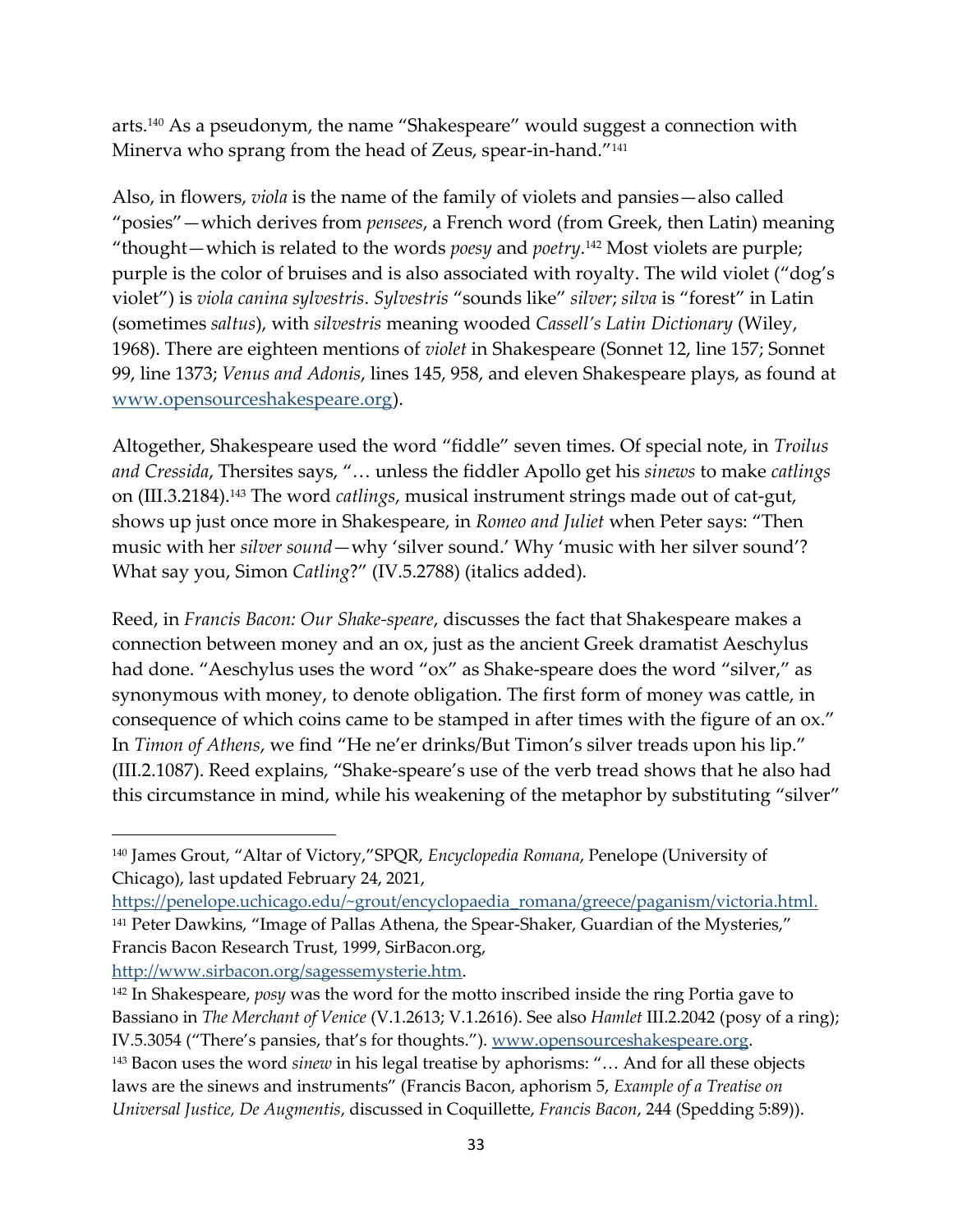for "ox" would seem to imply a knowledge that Aeschylus had already preappropriated it."<sup>144</sup>

In 1988, a short play fragment, an "analog" related to the Gadshill robbery scene from *The First Part of Henry IV* was found in binder's waste, in use as end leaves in a 1586 copy of Homer's *Odyssey* (Geneva). In a 1992 report, forensic handwriting analyst Maureen Ward-Gandy determined it to be "highly likely" that the fragment was written in Francis Bacon's handwriting.<sup>145</sup> This play fragment consists of fifty-seven lines. Arthur Freeman, a bookseller who examined the fragment, deciphered, in "four short lines of notes, partly torn away in a minute script at the top left-hand corner of the recto, written vertically and apparently under the beginning of the dramatic text …, with some difficulty and doubt," these words: "… or fiddle/fiddle E [or "&"?]/Italian Catlins/mysteria verbi ad popul[um?]."<sup>146</sup>

# And One Day—Vindication?

At the time of this writing, the Folger Lost Plays Database website does not mention Ms. Ward-Gandy's 1992 report, although it was well-publicized at the time.<sup>147</sup> I emailed Prof. McInnis, one of the individuals responsible for maintaining the database, on May 5, 2020 and September 20, 2020 to let him know of the inclusion of the complete report in my book, *Francis Bacon's Hidden Hand*. To date, I have not received a response from him. Perhaps he did not receive my emails. It appears the Folger Library still maintains a position that William Shaxpere of Stratford wrote the works of Shakespeare which

<sup>&</sup>lt;sup>144</sup> Reed, *Francis Bacon: Our Shake-speare*, 168-169.

<sup>&</sup>lt;sup>145</sup> Waldman, app. 4, "Handwriting on the Wall," *Francis Bacon's Hidden Hand*, 237–241, 247–274, 269; blog, Christina G. Waldman, "Shakespeare Play Fragment Found—Said to be in Francis Bacon's Handwriting," last revised September 25, 2020,

[https://christinagwaldman.com/2020/05/14/fragment-of-i-henry-iv-found-in-binders-waste/.](https://christinagwaldman.com/2020/05/14/fragment-of-i-henry-iv-found-in-binders-waste/)

<sup>146</sup> Arthur Freeman, "The Tapster Manuscript: An Analogue of Shakespeare's *Henry the Fourth Part One, English Manuscript Studies 1100‒1700*, vol 6, ed. Peter Beal and Jeremy Griffiths (1997), 93‒105, 100.

<sup>&</sup>lt;sup>147</sup> "Play of Thieves and a Gullible Tapster," Lost Plays Database, Folger.edu, [https://lostplays.folger.edu/Play\\_of\\_Thieves\\_and\\_a\\_Gullible\\_Tapster](https://lostplays.folger.edu/Play_of_Thieves_and_a_Gullible_Tapster); "Shakespeare, Henry IV: Part 1," The Schoyen Collection, accessed May 3, 2021,

[https://www.schoyencollection.com/literature-collection/modern-literature](https://www.schoyencollection.com/literature-collection/modern-literature-collection/shakespeare-henry-fourth-4-ms-1627)[collection/shakespeare-henry-fourth-4-ms-1627.](https://www.schoyencollection.com/literature-collection/modern-literature-collection/shakespeare-henry-fourth-4-ms-1627)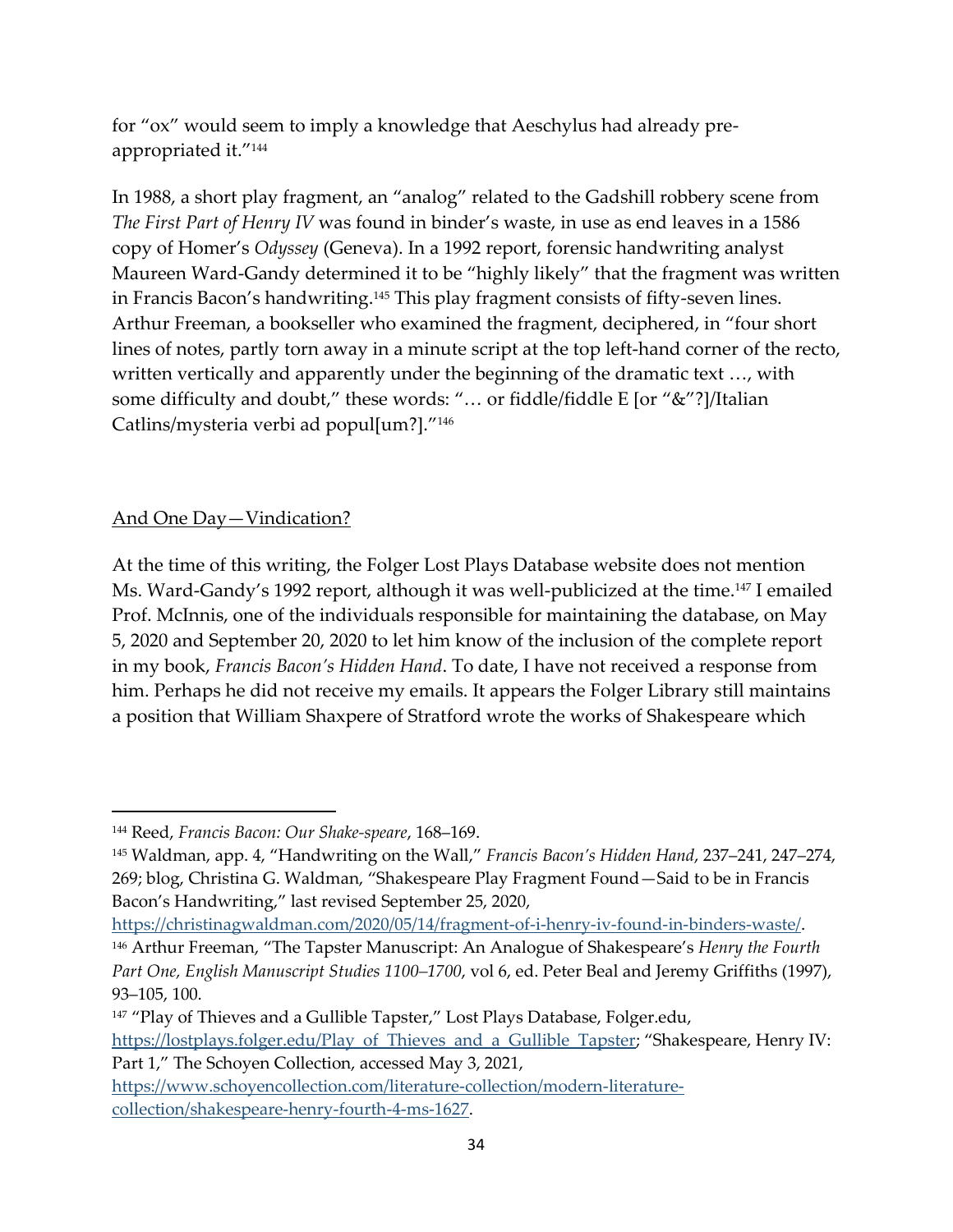would seem to exclude Bacon from consideration, <sup>148</sup> although one might hope things are changing. A Folger website now states, "We don't know what Shakespeare's handwriting looks like."<sup>149</sup> Speakers in several Folger podcasts have acknowledged collaboration among playwrights on the Shakespeare works, $150$ 

However, Francis Bacon's name still seems to be excluded from mention in this regard. During Neva Grant's podcast interview with Emma Smith, author of *The Making of Shakespeare's First Folio*, *<sup>151</sup>* Smith was discussing the contemporary interest in ciphers in the Shakespeare plays when Henry and Emily Folger were collecting First Folios. Grant asked Smith for her "sense of it." Smith asked for clarification as to whether Grant was asking for her opinion on whether Francis Bacon wrote the works of Shakespeare. Grant responded "no, no, your sense of …," redirecting the question. <sup>152</sup> What harm could there have been in letting listeners hear Smith's answer to that question?

The <u>Oxford Francis Bacon Project</u>, formerly directed by <u>Graham Rees, 153</u> then Brian Vickers<sup>154</sup>, and now by [Richard Sergeantson](https://www.hist.cam.ac.uk/people/dr-richard-serjeantson) and [Alan Stewart,](https://english.columbia.edu/content/alan-stewart) is in the process of publishing all the known works of Francis Bacon in a new sixteen-volume edition. One hopes that the evidence of Bacon's contribution to the authorship of Shakespeare will be

<sup>150</sup> David McInnis, "Shakespeare and Lost Plays," Shakespeare Unlimited: Episode 164, March 21, 2021, Folger.edu, [https://www.folger.edu/shakespeare-unlimited/lost-plays-mcinnis;](https://www.folger.edu/shakespeare-unlimited/lost-plays-mcinnis) Emma Smith, interview by Neva Grant, "This Precious Book, Creating Shakespeare's First Folio," *Shakespeare Unlimited Podcast*, episode 47, Folger Shakespeare Library,

[https://www.folger.edu/shakespeare-unlimited/creating-first-folio.](https://www.folger.edu/shakespeare-unlimited/creating-first-folio)

<sup>148</sup> "Shakespeare's Life," Folger.edu, accessed April 25, 2021,

[https://www.folger.edu/shakespeares-life.](https://www.folger.edu/shakespeares-life)

<sup>&</sup>lt;sup>149</sup> Paul Werstine and Folger Shakespeare Library Staff, "Shakespeare's Handwriting: Hand D in the Booke of Sir Thomas More," last updated July 13, 2020,

[https://shakespearedocumented.folger.edu/resource/document/shakespeares-handwriting](https://shakespearedocumented.folger.edu/resource/document/shakespeares-handwriting-hand-d-booke-sir-thomas-more)[hand-d-booke-sir-thomas-more.](https://shakespearedocumented.folger.edu/resource/document/shakespeares-handwriting-hand-d-booke-sir-thomas-more)

<sup>151</sup> Emma Smith, *The Making of Shakespeare's First Folio* (Chicago: University of Chicago Press, 2016, distributed for the Bodleian Library, University of Oxford),

[https://press.uchicago.edu/ucp/books/book/distributed/M/bo22278281.html.](https://press.uchicago.edu/ucp/books/book/distributed/M/bo22278281.html)

<sup>152</sup> Emma Smith, interview by Neva Grant, episode 47.

<sup>&</sup>lt;sup>153</sup> In Memoriam, "Professor Graham Rees OBE (1944–2009); at QM 1998–2009," School of English and Drama, Queen Mary University of London (with list of publications),

[https://www.qmul.ac.uk/sed/english/research/culture/memoriam/reesg/.](https://www.qmul.ac.uk/sed/english/research/culture/memoriam/reesg/)

<sup>154</sup>"Professor Sir Brian Vickers," School of Advanced Study, University of London, [https://research.sas.ac.uk/search/fellow/162/professor-sir-brian-vickers/;](https://research.sas.ac.uk/search/fellow/162/professor-sir-brian-vickers/) see also [https://brianvickers.uk/.](https://brianvickers.uk/)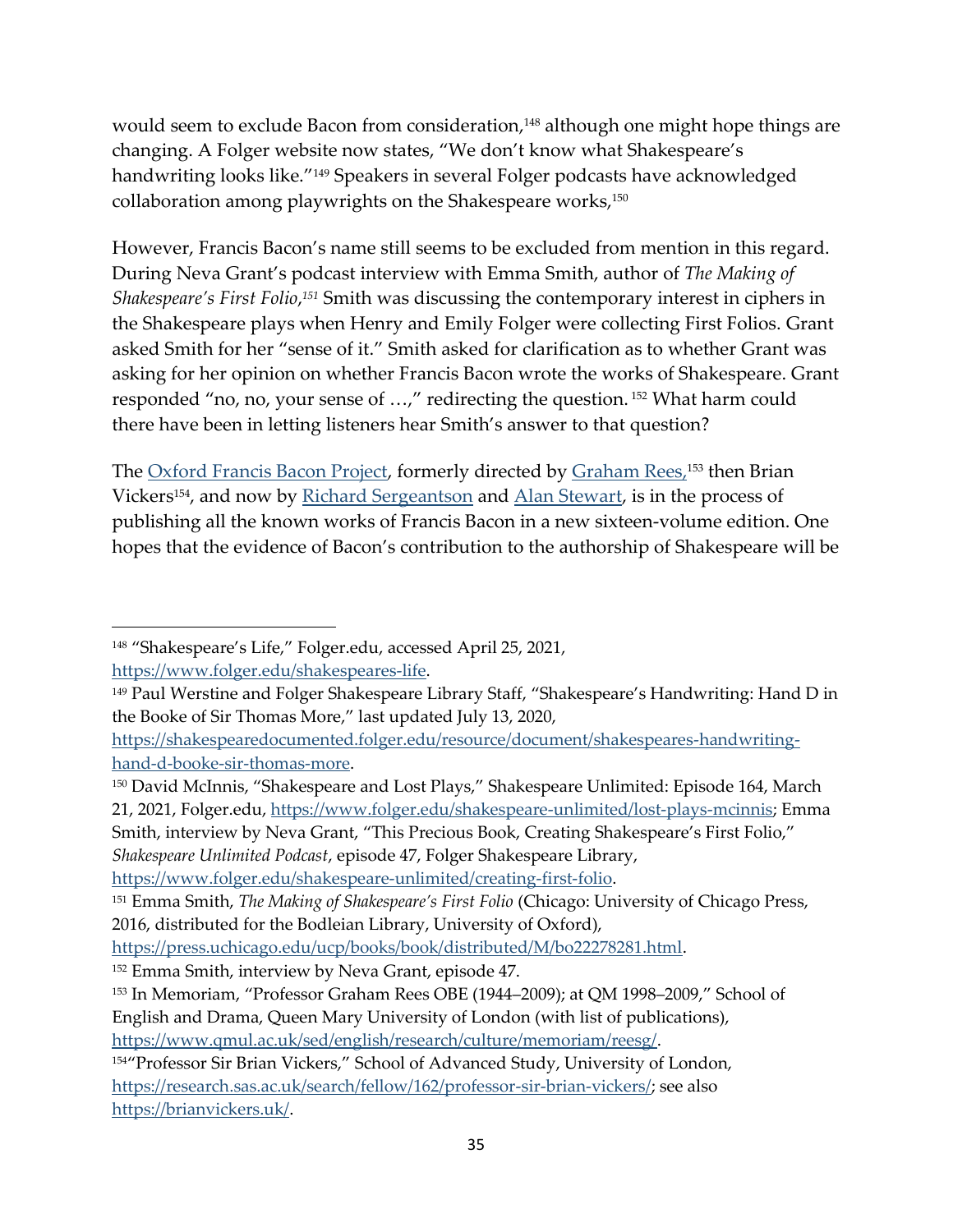fairly and adequately addressed; at minimum, treated as worthy of investigation. Surely the matter deserves more attention than a one-minute podcast. $^{155}$ 

Regrettably, the editors of the *New Oxford Shakespeare: Authorship Companion*, *<sup>156</sup>* [Gary](https://academic.oup.com/dsh/article-abstract/34/3/703/5536575?redirectedFrom=fulltext)  [Taylor and Gabriel Egan,](https://academic.oup.com/dsh/article-abstract/34/3/703/5536575?redirectedFrom=fulltext) have, it would seem, not provided the results of any serious investigation they have made into the question of Bacon's authorship of Shakespeare, although they acknowledge collaboration among playwrights—just not Bacon. As an authorship theory, collaboration has been around for a long time, at least among "non-Stratfordians." In her 1857 book, Delia Bacon may have been the first to suggest that Bacon headed a group of writers who wrote the Shakespeare plays.<sup>157</sup> Peter Dawkins explained long ago that Bacon ran a "scrivenery" of "good pens" whom he employed in the writing of the Shakespeare works.<sup>158</sup> In his 2019 book, Barry R. Clarke provides new evidence in support of both Bacon and collaboration.<sup>159</sup>

# In conclusion

*How haps it governor, yesterday my Lady Princess, and today but my Lady Elizabeth?*

<sup>155</sup> "Is it plausible that Sir Francis Bacon wrote the work attributed to Shakespeare?" Sir Francis Bacon and Shakespeare Authorship with Alan Stewart, Shakespeare Birthplace Trust, [https://www.shakespeare.org.uk/explore-shakespeare/podcasts/60-minutes-shakespeare/sir](https://www.shakespeare.org.uk/explore-shakespeare/podcasts/60-minutes-shakespeare/sir-francis-bacon-and-shakespeares-authorship/)[francis-bacon-and-shakespeares-authorship/.](https://www.shakespeare.org.uk/explore-shakespeare/podcasts/60-minutes-shakespeare/sir-francis-bacon-and-shakespeares-authorship/)

<sup>156</sup> Gary Taylor and Gabriel Egan, eds., *The New Oxford Shakespeare: Authorship Companion* (Oxford: Oxford University Press, 2016),

[https://www.oxfordscholarlyeditions.com/nos/view/10.1093/actrade/9780199591169.001.0001/act](https://www.oxfordscholarlyeditions.com/nos/view/10.1093/actrade/9780199591169.001.0001/actrade-9780199591169?product=nos) [rade-9780199591169?product=nos.](https://www.oxfordscholarlyeditions.com/nos/view/10.1093/actrade/9780199591169.001.0001/actrade-9780199591169?product=nos)

<sup>157</sup> Delia Bacon, *The Philosophy of the Shakespeare Plays Unfolded* (London, 1857), Another early proponent of Bacon-Shakespeare authorship was William Henry Smith, *Was Lord Bacon the Author of Shakespeare's Plays? A Letter to Lord Ellesmere*, (London, 1856) and *Bacon and Shakespeare: An Enquiry Touching Players, Playhouses, and Play-writers in the Days of Elizabeth* (London, 1857). <sup>158</sup> Peter Dawkins, Founder-Principal, Francis Bacon Research Trust, [https://www.fbrt.org.uk/.](https://www.fbrt.org.uk/) <sup>159</sup> Barry R. Clarke, *Francis Bacon's Contribution to Shakespeare* (New York: Routledge, 2019); see also: (1) "Book Review, 'Barry R. Clarke, *Francis Bacon's Contribution to Shakespeare: A New Attribution Method,*' " by MacDonald P. Jackson, *Style* 53, no. 3 (2019), 364–70,

[https://muse.jhu.edu/article/743795;](https://muse.jhu.edu/article/743795) and (2) Barry R. Clarke, "Response to Book Review, 'Barry R. Clarke. *Francis Bacon's Contribution to Shakespeare: A New Attribution Method,*' by MacDonald P. Jackson, *Style* 53, no. 3 (2019), 364–70," *Style* 54, no. 3 (2020): 365-369,

[muse.jhu.edu/article/771234,](https://muse.jhu.edu/article/771234) reprinted in Barry R. Clarke, pt. 6 of 8, "Response to a review," *Baconiana* 1 (new online series), no. 8 (September, 2020), [https://francisbaconsociety.co.uk/the](https://francisbaconsociety.co.uk/the-society/baconiana/baconiana-vol1-no8/#anchor-six)[society/baconiana/baconiana-vol1-no8/#anchor-six.](https://francisbaconsociety.co.uk/the-society/baconiana/baconiana-vol1-no8/#anchor-six)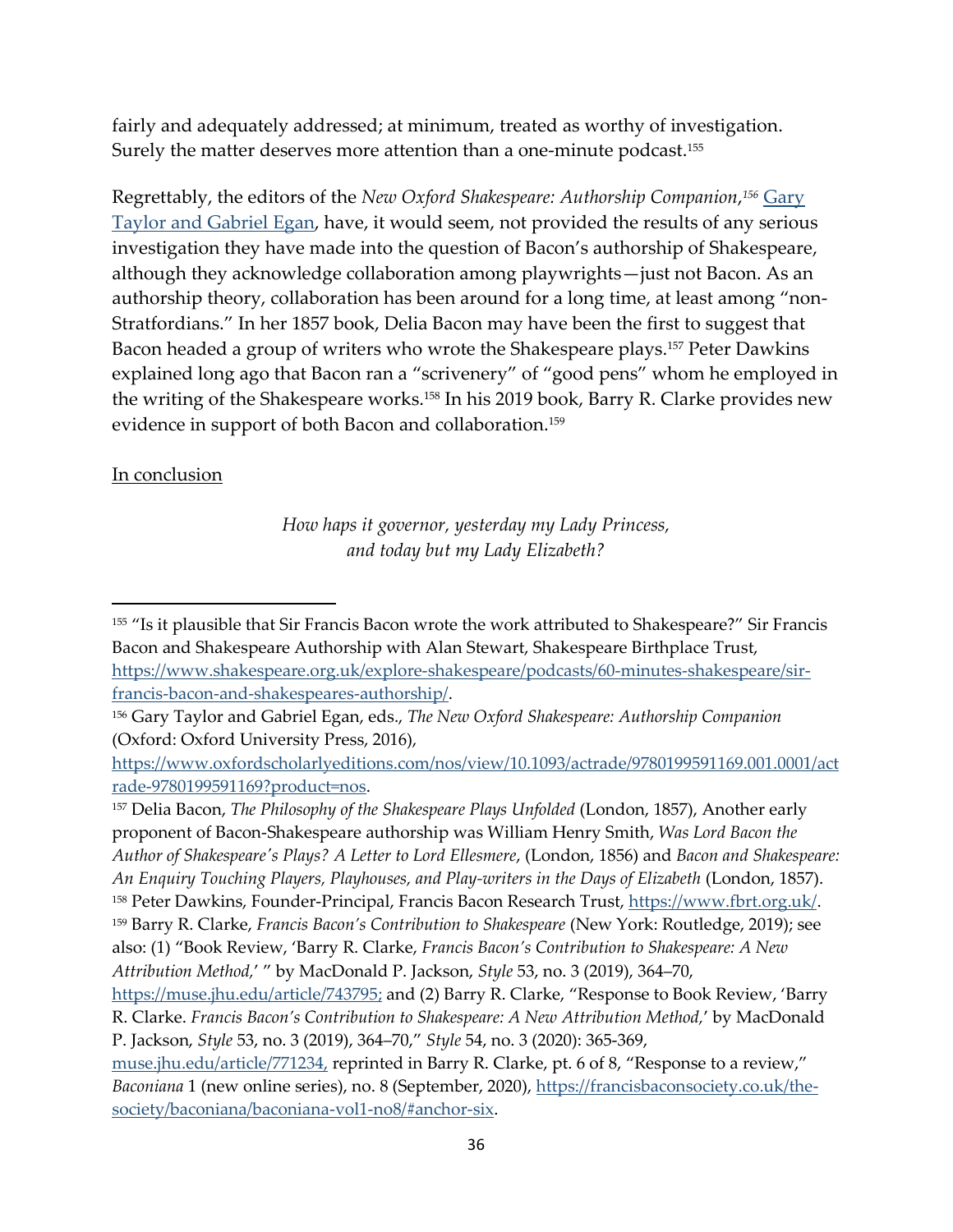So a young Elizabeth Tudor asked, upon her sister Mary's ascension to the English throne.<sup>160</sup> And so might we ask:

## *How haps it …*

. . . that one of the greatest literary geniuses the world has ever known is categorically excluded from consideration for Shakespeare authorship, while authors of lesser ability are readily ushered into the Canon as collaborators? … that the totality of evidence—the broad hints made by Bacon himself $^{161}$  and others during his lifetime $^{162}$  and after, $^{163}$ including the thirty-two elegies by his Oxford and Cambridge colleagues praising him as a poet (despite the fact that his known output as a poet under his own name was

<sup>160</sup> Historical Manuscripts Commission, Rutland, cited in Elizabeth Jenkins, *Elizabeth the Great* (New York: Coward-McCann, 1959; first published 1958), p. 14.

<sup>161</sup> E.g., for acrostics, see William Stone Booth, *Subtle Shining Secrecies Writ in the Margents of Books* (Boston: Walter H. Baker, 1925); Bacon to Sir John Davies postscript: "be good to concealed poets," discussed in Cockburn, *The Bacon Shakespeare Question*, 14‒16, Spedding 10:65 n 1; Edwin Reed, ch 5, "Coincidences," *Bacon vs Shakespeare: Brief for Plaintiff*, 7th ed., rev. and enlarged (Boston, 1897; first pub. Chicago, 1891), 296 pp, 222 ("Write I still all one, ever the same, And keep invention in a noted weed/That ever word doth almost tell my name, Showing their birth and whence they did proceed?"—Sonnet 76), SirBacon.org,

<http://www.sirbacon.org/reedchapter5.htm>; "'The Bacon Nonsense,' *positive* review of Edwin Reed, *Bacon vs Shakespeare*" (Boston, 189-? Reprinted from the *Birmingham* (Eng.) *Daily Gazette*), HathiTrust, [https://hdl.handle.net/2027/hvd.32044022413546;](https://hdl.handle.net/2027/hvd.32044022413546) *but see* W. J. Rolfe, negative review of previous edition of Reed, *Bacon vs Shakespeare*: "In the Tribunal of Literary Criticism, Bacon vs Shakespeare, Part II, A Brief for the Defendant," *The Arena* 7, pt. 1 (1892), 279-289, 285; see also 173‒184), Google Books,

[https://www.google.com/books/edition/The\\_Arena/GLuR3Eufzf4C?hl=en&gbpv=1&dq=Bacon+](https://www.google.com/books/edition/The_Arena/GLuR3Eufzf4C?hl=en&gbpv=1&dq=Bacon+have+almost+said+my+name&pg=PA285&printsec=frontcover) [have+almost+said+my+name&pg=PA285&printsec=frontcover.](https://www.google.com/books/edition/The_Arena/GLuR3Eufzf4C?hl=en&gbpv=1&dq=Bacon+have+almost+said+my+name&pg=PA285&printsec=frontcover)

<sup>162</sup> See, e.g., Walter Begley, preface, *The Exit of Shaxpere,* vol 2 of *Bacon's Nova Resuscitatio: or, The Unveiling of his Concealed Works and Travels* (3 vols) (London: Gay & Bird, 1905), 3; 22–39, 67–177, SirBacon.org, [http://sirbacon.org/archives/baconsnovresusci02begley%20VOL2t.pdf;](http://sirbacon.org/archives/baconsnovresusci02begley%20VOL2t.pdf) Basil Brown [pseud.], "Supposed caricature of the Droeshout portrait of Shakespeare …" (printed for

private circulation), illustrated, HathiTrust, [https://catalog.hathitrust.org/Record/001018476.](https://catalog.hathitrust.org/Record/001018476)

<sup>&</sup>lt;sup>163</sup> See Edwin Durning-Lawrence's discussion of a "rare and curious" 1645 pamphlet, "The Great Assises holden in Parnassus by Apollo and his Assessours," with Francis Bacon as "Lord Verulan [sic] Chancellor of Parnassus," in Edwin Durning-Lawrence, "Bacon and the English Language," *Baconiana* 35, no 138 (1951), 22–24, 24, SirBacon.org, [http://sirbacon.org/archives/baconiana/1951\\_Baconiana\\_No%20138.pdf.](http://sirbacon.org/archives/baconiana/1951_Baconiana_No%20138.pdf)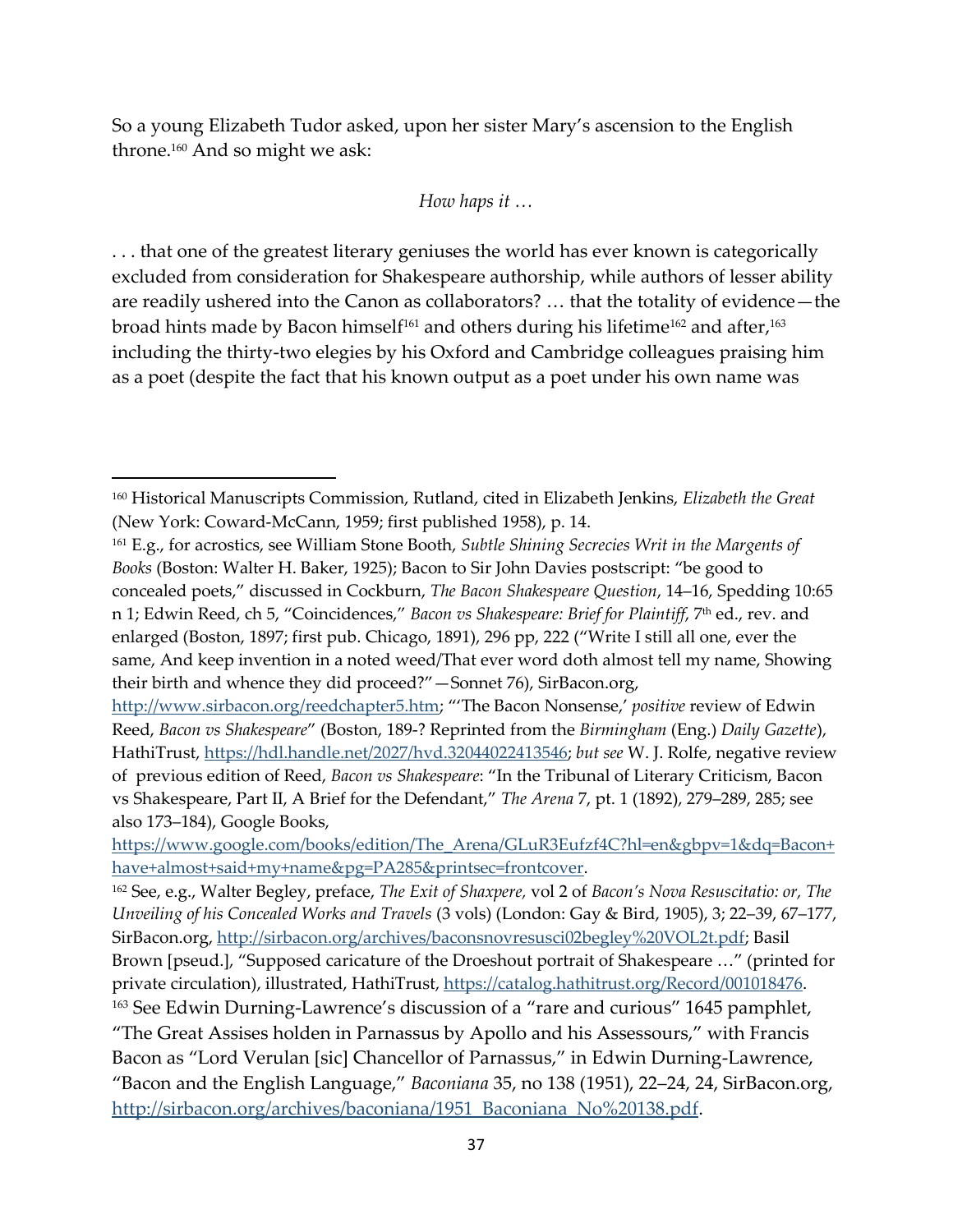slim, <sup>164</sup> the *Promus165*; the "Northumberland Manuscript"166; the aforementioned "Tapster Manuscript"—and all the other good, scholarly evidence that has been accumulating over the past four centuries in support of Bacon's authorship of Shakespeare—has not been enough to put scholars "on notice," **at very least**, that there is a **case that requires deeper investigation<sup>167</sup>** and that Bacon's involvement is not—as Gary Taylor told a reporter in 2016—"**just a wonderful story**" <sup>168</sup>?

In Bacon's world, a world in which so many secrets had to be kept, it would be hubris to think we could ever know exactly what men meant when they wrote in veiled language. However, the spirit of open inquiry in which there are no corners too dark to poke into—and that is not a sexual metaphor—does seem to be worth striving for, if we wish to find truth. American Supreme Court Justice Learned Hand famously said, "The spirit of liberty is that which is not too sure it is right."<sup>169</sup> Erich Fromm reminds us that

<sup>164</sup> "*Manes Verulamiani* (Shades of Verulam), 32 Elegies written on the Death of Francis Bacon by his Colleagues of Cambridge and Oxford. 1626. Published in Latin by Bacon's Chaplain William Rawley. 1626. Transcribed into English verse 1927 by Willard Parker …" repr. *American Baconiana* 5 (November 1927), SirBacon.org, [http://sirbacon.org/Parker/ManesVerulamiani.html.](http://sirbacon.org/Parker/ManesVerulamiani.html) First published as *Memoriae Honoratissimi Honori Franscisci, Baronis de Verulamio, Vice-Comitis Sancti Albani Sacrum* (London, 1626). See Peter Dawkins, "Tributes to Sir Francis Bacon," Francis Bacon Research Trust, [https://www.fbrt.org.uk/wp-](https://www.fbrt.org.uk/wp-content/uploads/2020/06/Tributes_to_Sir_Francis_Bacon.pdf)

content/uploads/2020/06/Tributes to Sir Francis Bacon.pdf.

<sup>165</sup> For Mrs. Henry Pott, *Bacon's Promus: Illustrated by Passages from Shakespeare* (Bacon's private literary common-place book), see SirBacon.org, [http://www.sirbacon.org/links/notebook.html;](http://www.sirbacon.org/links/notebook.html) Theobald, *Shakespeare Studies in Baconian Light*, 199‒222; Edwin Reed, ch 3, *Bacon vs. Shakespeare*, SirBacon.org, [http://www.sirbacon.org/reedchapter3.htm.](http://www.sirbacon.org/reedchapter3.htm)

<sup>166</sup> *Northumberland Manuscripts, Collotype Facsimile and Typed Transcript of an Elizabethan Manuscript Preserved at Alnwick Castle, Northumberland*, made by Frank J. Burgoyne (London: Longmans, 1904), SirBacon.org[, http://sirbacon.org/ResearchMaterial/nm-contents.htm;](http://sirbacon.org/ResearchMaterial/nm-contents.htm)

discussed at Howard Bridgewater, Barrister-at-Law, *Evidence Connecting Sir Francis Bacon with Shakespeare* (London, The Bacon Society, n.d.), SirBacon.org,

[http://sirbacon.org/ResearchMaterial/evidence.htm.](http://sirbacon.org/ResearchMaterial/evidence.htm)

<sup>167</sup> See Robert M. Theobald, *Shakespeare Studies in Baconian Light*, 8‒9, SirBacon.org, [http://www.sirbacon.org/downloads/shakespearestudi00theo.pdf.](http://www.sirbacon.org/downloads/shakespearestudi00theo.pdf)

**<sup>168</sup>** Danica Kirka**,** "Oxford says Shakespeare will share credit for Henry VI," AP [The Associated Press], October 24, 2016, [https://apnews.com/article/9f361922133840029f03be40e4a60645.](https://apnews.com/article/9f361922133840029f03be40e4a60645) See

Begley, ch 1, "The Inability to Say Bacon," *Bacon's Nova Resuscitatio*, vol 2, 8–22.

<sup>&</sup>lt;sup>169</sup> Judge Learned Hand, "The Spirit of Liberty Speech," [http://www.learnedhand.org/?p=4.](http://www.learnedhand.org/?p=4)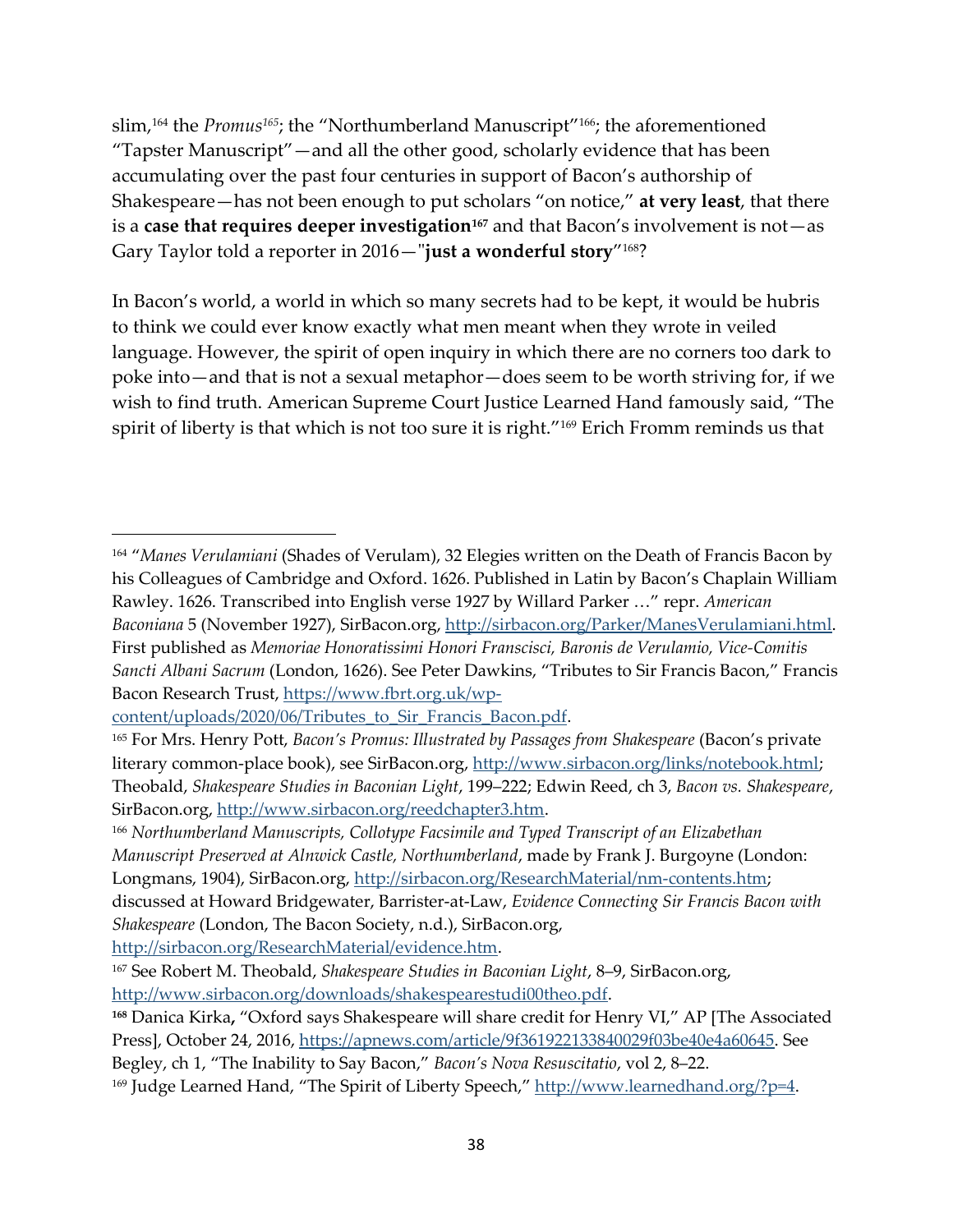objectivity requires humility.<sup>170</sup> The wise and hopeful<sup>171</sup> voice of Bacon encourages us, through time, to "Make the time to come the disciple of the time past and not the servant."<sup>172</sup> May we heed that voice.

# Appendix: Edwin Reed's translation of a portion of Bacon's *Cogitata et Visa* (ca. 1607)

Many may not realize that, in *Francis Bacon: Our Shakespeare* which Cambridge University published in 1902, Boston lawyer Edwin Reed, author of several books on the Bacon-Shakespeare authorship question,<sup>173</sup> provided "for the first time" an English translation of a portion of Bacon's *Cogitata et Visa*. This was one of the manuscripts which Bacon's executor William Boswell had committed to the care of his learned friend, Isaac Gruter, in the Netherlands, for publication. Gruter included it in *Francisci Baconi Scripta in Naturali et Universali Philosophia* (Amsterdam: Ludovico Elsivir, 1653174).

However, the first printed version of the *Cogitata et Visa* (*Francisci Baconi De Verulamio, Cogitata et Visa de Interpretatione Naturae, sive de Inventione Rerum et Operum*) was missing several passages that another manuscript, the manuscript from the library of Queens College, Oxford, with corrections in Bacon's own hand, included. Conversely, the Queens College manuscript was missing a leaf which Gruter's manuscript contained. Between the two manuscripts, Spedding was able to furnish a complete text of the

SirBacon.org, [http://www.sirbacon.org/downloads/shakespearestudi00theo.pdf.](http://www.sirbacon.org/downloads/shakespearestudi00theo.pdf)

<sup>&</sup>lt;sup>170</sup> "The faculty to think objectively is reason; the emotional attitude behind reason is that of humility … love being dependent on the relative absence of narcissism, it requires the development of humility, objectivity and reason … humility and objectivity are indivisible, just as love is." Erich Fromm, *The Art of Loving* (New York: Harper and Row, 1956), 101. <sup>171</sup> See Robert M. Theobald, ch 7, "Bacon's Philosophy of Hope," *Shakespeare Studies in Baconian*  Light (San Francisco, John Howell, n.d., first pub. London: S. Low, Marson, 1901), 95-108,

<sup>&</sup>lt;sup>172</sup> Loren Eiseley, "Francis Bacon as Educator," *Science* 133, no 3460 (April 21, 1961), 1197-1201, 1197, JSTOR, [https://www.jstor.org/stable/1707244.](https://www.jstor.org/stable/1707244)

<sup>&</sup>lt;sup>173</sup> Reed also wrote: *[Brief for Plaintiff: Bacon vs. Shakespeare](https://books.google.com.py/books?id=2bXTAAAAMAAJ&printsec=frontcover#v=onepage&q&f=false)*, 5<sup>th</sup> ed., rev. and enlarged (New York: privately printed, 1892); [Bacon and Shakespeare Parallelisms](https://www.google.com/books/edition/Bacon_and_Shake_speare_Parallelisms/X39BAQAAMAAJ?hl=en&gbpv=1&printsec=frontcover) (Boston, 1892); *[Coincidences: Bacon](https://books.google.com/books?id=Tjkub5_gEL4C&printsec=frontcover#v=onepage&q&f=false)  [and Shakespeare](https://books.google.com/books?id=Tjkub5_gEL4C&printsec=frontcover#v=onepage&q&f=false)* (Boston: Coburn Publishing, 1906); *[Noteworthy Opinions, Pro and Con: Bacon vs.](https://www.google.com/books/edition/Noteworthy_Opinions_Pro_and_Con/N1DQAAAAMAAJ?hl=en&gbpv=1&printsec=frontcover)  [Shakespeare](https://www.google.com/books/edition/Noteworthy_Opinions_Pro_and_Con/N1DQAAAAMAAJ?hl=en&gbpv=1&printsec=frontcover)* (Boston: Coburn Publishing, 1905).

<sup>174</sup> *Francisci Baconi Scripta in Naturali et Universali Philosophia*, ed. Isaac Gruter (Amsterdam: Ludovico Elsivir, 1653), Internet Archive, [https://archive.org/details/bub\\_gb\\_tCowjNAyxlYC;](https://archive.org/details/bub_gb_tCowjNAyxlYC) Richard Sergeantson, ch. 1, "The Division of a Paper Kingdom: The Tragic Afterlives of Francis Bacon's Manuscripts," in *Archival Afterlives: Life, Death, and Knowledge-Making in Early Modern British Scientific and Medical Archives*, ed. Vera Keller et al (Leiden: Brill, 2018), 29-71, 36‒42.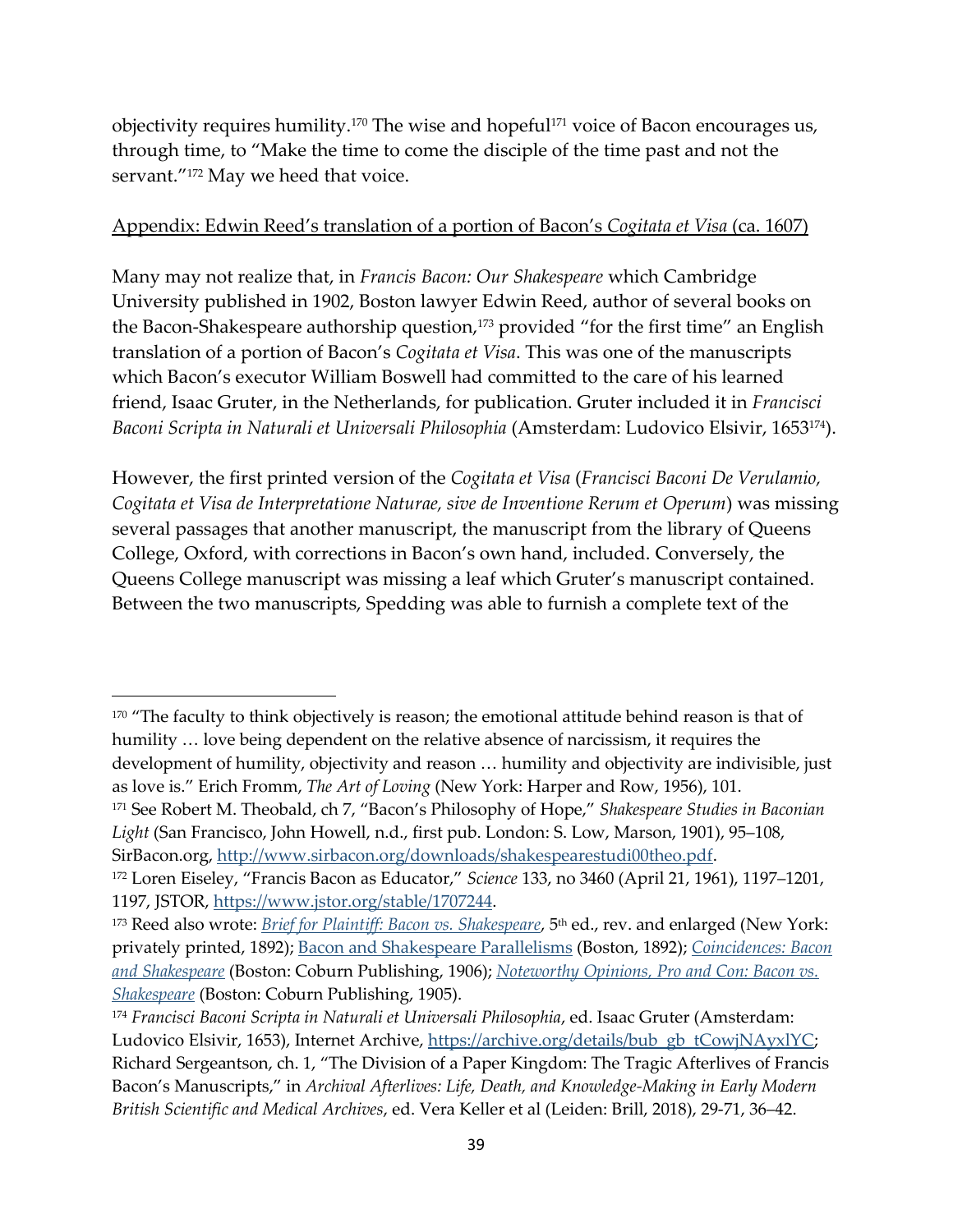*Cogitata et Visa*. He, however, left the manuscript in Latin, having observed that the main substance of the *Cogitata et Visa* was contained in Bacon's 1620 *Novum Organum*. 175

Reed believed Gruter was trying to keep a secret of Bacon's by purposefully excluding the missing paragraphs from print<sup>176</sup> (In my opinion, Spedding, too, may have tried to keep certain secrets of Bacon's by making some materials a little harder to find). In support of his theory, Reed points to Gruter's frontispiece illustration for the *De Augmentis* (Leyden, 1645). In it, Bacon appears to be holding onto the goatskin, a symbol of Greek tragedy, of (and thus, holding back), a female who is climbing, Reed suggests, towards the Temple of Fame.<sup>177</sup> Reed also uses this illustration for the frontispiece of *Francis Bacon: Our Shakespeare*.

According to the *Oxford Francis Bacon* website, the *Cogitata et Visa* is scheduled to be included in volume 5*:* "*Early Philosophical Writings to 1611*." The editors are Rhodri Lewis, Sophie Weeks, and Daniel Andersson. The other translation of the *Cogitata et Visa* of which I am aware is Benjamin Farrington's.<sup>178</sup> **The portion which Reed translated in**  *Francis Bacon: Our Shakespeare* **corresponds to Farrington's section 19, "Scope of the work; proposed tables of data."** <sup>179</sup> For the interested reader, I have typed in Reed's translation of this material from *Francis Bacon: Our Shakespeare* (120–143, 127–129; discussed 130‒143). The material in italics (129) is the material which was excluded from Gruter's edition. The Latin is provided by Reed in appendices (230-233). Here it is, verbatim:

> (p. 127) He [Bacon] thought, also, that what he has in hand is not more theory, but a practical undertaking. It lays the foundations, not of any sect or dogma, but of a great and far-reaching benefit (p. 128) to mankind. Therefore, attention must be given, not only to the perfection of the matter, but also (and this is of equal importance) to the communication of it to others. But he has observed that men minister to their love of fame and pomp sometimes by publishing and sometimes by concealing the knowledge of things which they think they have acquired, particularly those who offer unsound doctrines,

<sup>&</sup>lt;sup>175</sup> Ed. preface to the *Cogitata et Visa*, Spedding 3:589–590; 591–620, 591; see also 619 fn 5, 620 fn 3. <sup>176</sup> Reed, ch 4, "The Place of the Shake-Speare Dramas in Bacon's System of Philosophy," 120– 143, 120, 122‒124, 126‒143, *Francis Bacon: Our Shakespeare*.

<sup>177</sup> Reed, *Francis Bacon: Our Shakespeare*, 142‒143.

<sup>178</sup> Benjamin Farrington, *The Philosophy of Francis Bacon*, discussed in S. V. Weeks,

<sup>&</sup>quot;Francis Bacon's Doctrine of Idols," 7, 44, 52.

<sup>&</sup>lt;sup>179</sup> Farrington, *The Philosophy of Francis Bacon*, 101–102.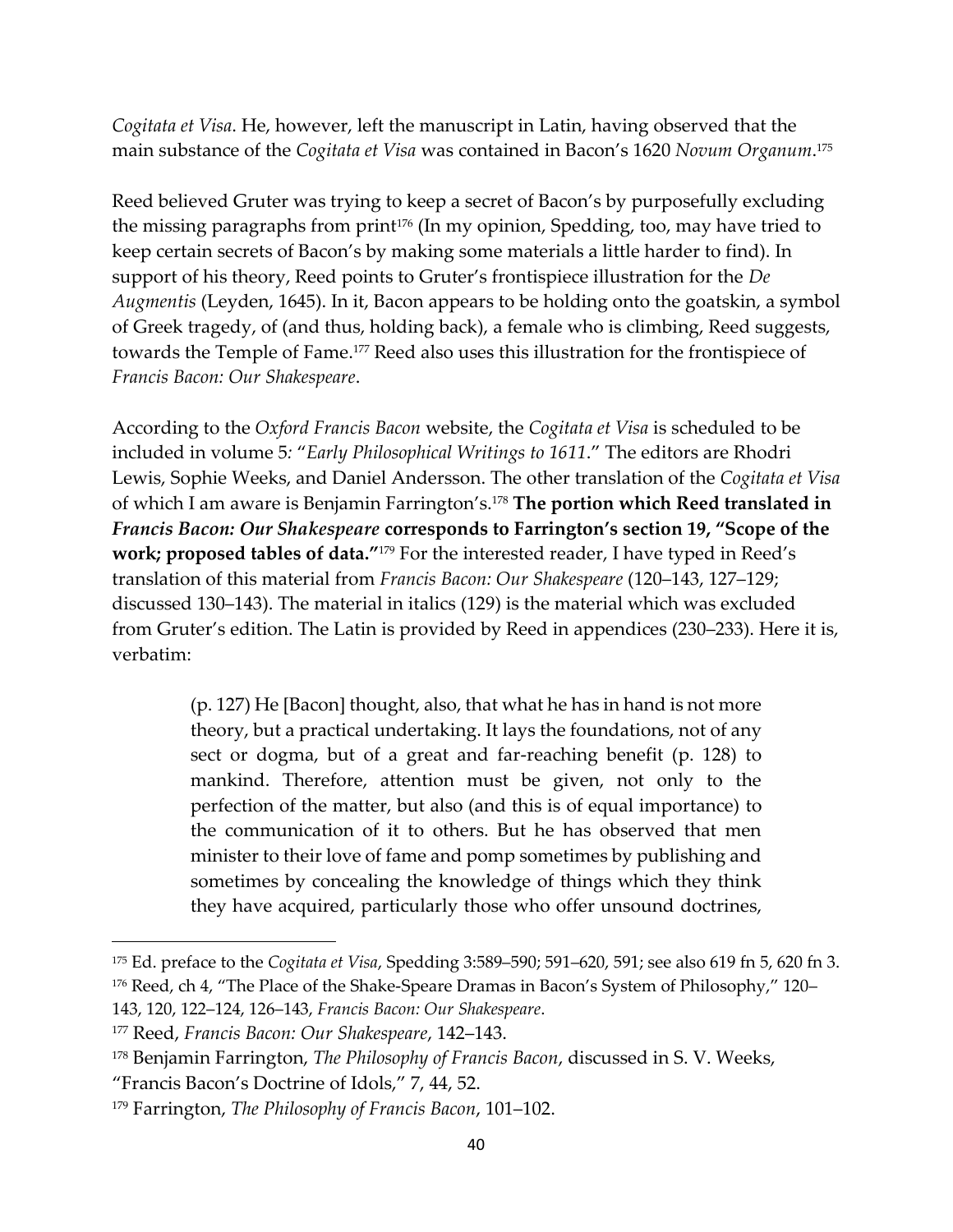which they do in a scanty light, that they may more easily satisfy their vanity. He thought, however, that while his subject is one that ought not to be tainted with personal ambition or desire of glory, still (unless he were a mere tyro, not knowing the ways of the world and without foresight) he must remember that inveterate errors, like the ravings of lunatics, are overcome by ingenuity and tact, but aggravated by violence and opposition. We must therefore use prudence, and humor people (as far as we can with simplicity and candor), in order that contradictions may be extinguished before they become inflamed. To this end he is preparing a work on Nature and on the Interpretation of Nature, to abolish errors with the least asperity, and to affect the minds of men without disturbing them. And this he can do the more easily because he will not offer himself as a leader, but will so spread abroad the light of nature that no leader will be needed. But, as time meanwhile glides away, and he has been engaged, in civil affairs more than he wished, it seemed to be a long work,—especially considering the uncertainty of life and his own impatient desire to make something secure. Therefore, it has appeared to him that a simpler method might be adopted, which, though not set forth to the multitude, might yet prevent so important a matter from being prematurely lost. So he thought best, after long considering the subject and weighing it carefully, first of all to prepare *Tabulae Inveniendi*, or regular forms of inquiry; in other words, a mass of particular matters arranged for the understanding, and to serve, as it were, for an example and almost visible representation of the matter. For nothing else can be devised that would place in a clearer light what is true and what is false, or show more plainly that what is presented is more than words, and must be avoided by any one who either has no confidence in his own scheme or may wish to have his scheme taken for more than it is worth.

(p. 129) *"But when these Tabulae Inveniendi have been put forth and seen, he does not doubt that the more timid wits will shrink almost in despair from imitating them with similar productions with other materials or on other subjects; and they will take so much delight in the specimen given that they will miss the precepts in it. Still, many persons will be led to inquire into the real meaning and highest use of these writings, and to find the key to their interpretation, and thus more ardently desire, in some degree at least, to acquire the new aspect of nature which such a key will reveal. But he intends, yielding neither to his own personal aspirations nor to the wishes of others,*